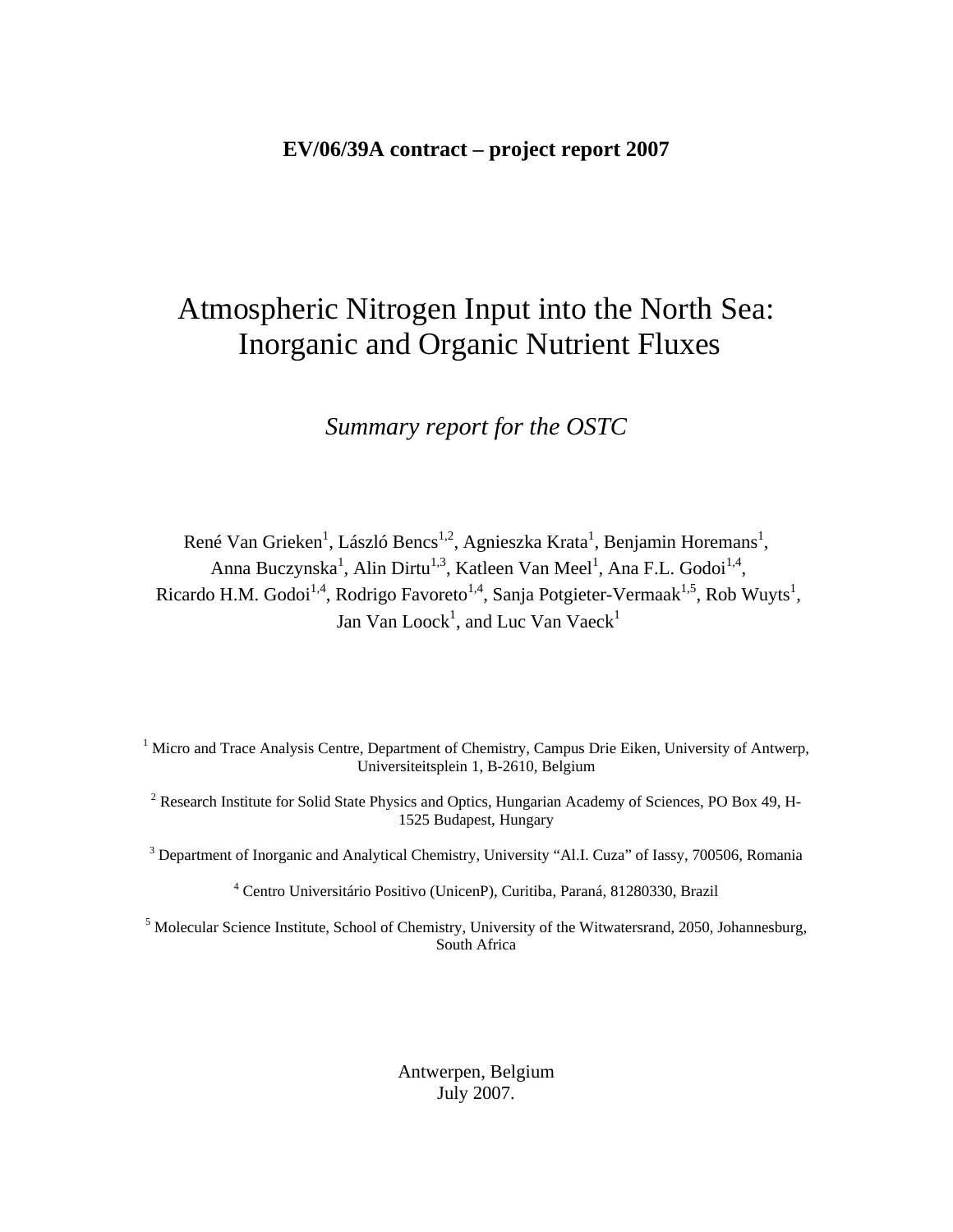### **Acknowledgement**

The participants of this research gratefully acknowledge the financial support of the Belgian Office for Scientific, Technical and Cultural Affairs (OSTC). The NOAA Air Resources Laboratory (ARL) for the provision of the HYSPLIT transport and dispersion model and/or READY website (http://www.arl.noaa.gov/ready.html) used in this publication is also gratefully acknowledged. The participants also thank André Cattrijsse and Frank Broecke (Flanders Marine Institute - VLIZ) for their great help in the sampling and organization of this work, as well as Francesco Fernandez (VLIZ) for providing the meteorological data from the database of VLIZ. One of the authors (Alin Dirtu) acknowledges an EC grant within Marie Curie program HPMT-CT-2001-00310.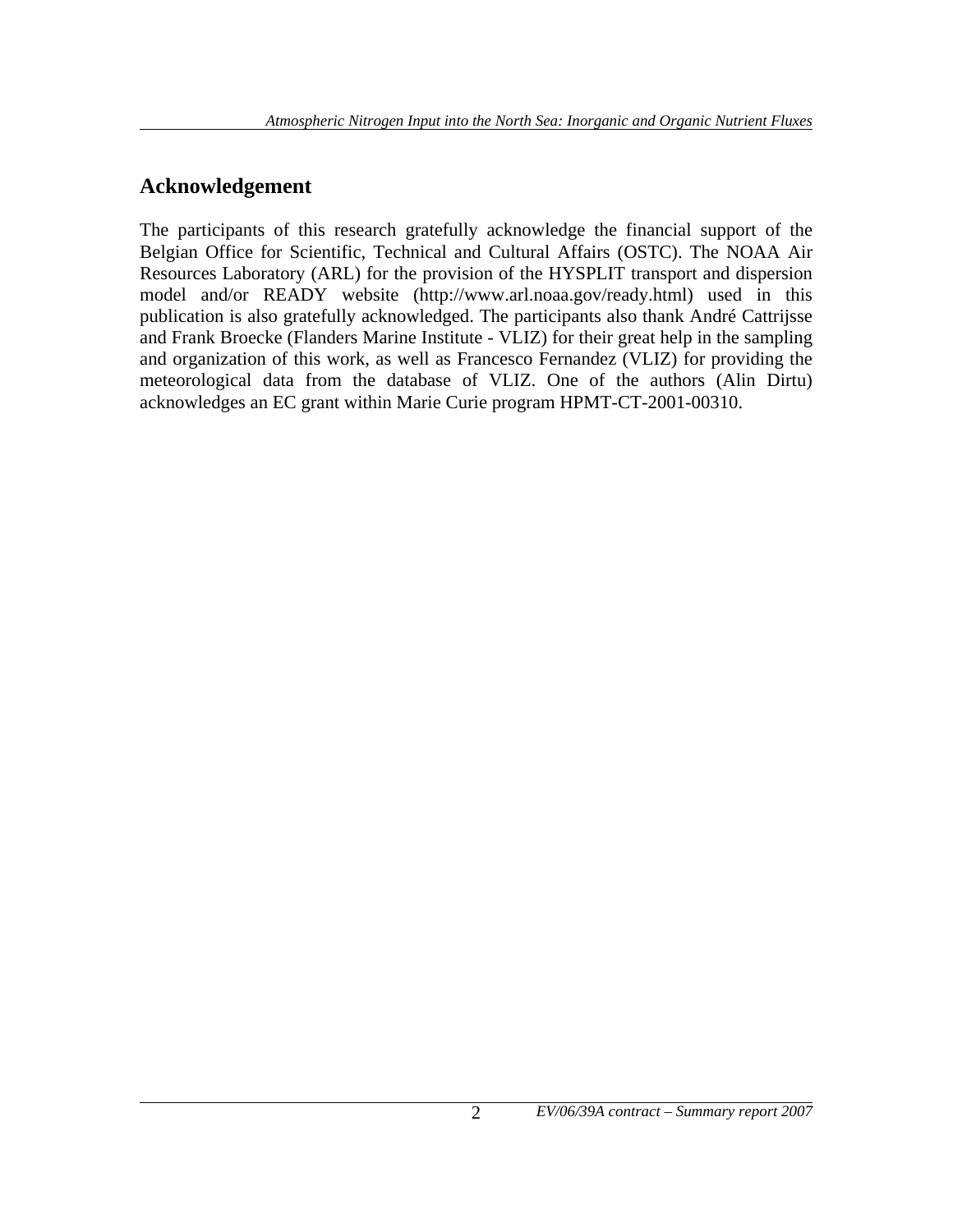#### **Summary**

 Dry and wet atmospheric fluxes of a large variety of nitrogen-containing inorganic and organic compounds have been studied by means of complementary sampling and analysis techniques applied for gaseous and aerosol phase samples of the ambient air, as well as for the daily precipitation. For this purpose, four sampling campaigns were organized between 2004 and 2006 over various seasons at a coastal site of the Southern Bight of the North Sea at De Haan, Belgium.

 On the base of the concentrations of the N-containing nutrients in air, the seasonal/weekly/daily variations in the N-fluxes were evaluated with the assistance of airmass backward trajectories (BWTs) calculated with the HYSPLIT model and of the meteorological data collected at the sampling site. For this purpose, daily and weekly concentrations and fluxes were classified into different groups of the main air-masses arriving to the sampling site, i.e.,  $(1)$  continental,  $(2)$  North Sea, and  $(3)$ Atlantic/Channel/UK.

 Inorganic N-containing compounds were detected from the gas phase (i.e., gaseous  $NO_2$ ,  $HNO_2$ ,  $HNO_3$ , and  $NH_3$ ), from size-segregated aerosols  $(NO_2, NO_3, and$  $NH_4^+$ ), and from rainwater samples (NO<sub>2</sub>, NO<sub>3</sub>, and NH<sub>4</sub><sup>+</sup>). Organic N-compounds were detected from the gaseous phase (mostly as alkyl nitrates), and also from rainwater samples as dissolved organic nitrogen (DON). Three different size-ranges of aerosols were sampled and analyzed, i.e., with an aerodynamic diameter of  $>10 \mu m$  (coarse), 2.0- $10 \mu$ m (medium), and  $0.4$ -2.0  $\mu$ m (fine).

 Ammonia has been observed as the highest contributor to the gaseous inorganic nitrogen deposition, comprising around 90 % of the gaseous N-flux, whereas the lowest, negligibly small contribution was found for  $NO<sub>2</sub>$ . The daily average N-fluxes of  $HNO<sub>2</sub>$ and  $HNO<sub>3</sub>$  were also relatively low, around 10 % of the gaseous inorganic N-flux.

 Outstandingly high N-fluxes of aerosols for the late summer campaign has been observed, with especially high deposition rates of 3.6 and 2.9 mg  $N/m^2$  day for the Atlantic/Channel/UK and North Sea air-masses, respectively. This high level of nutrients at this late summer period, similar to that found for gaseous nitrogen in the same campaign can be associated with a typical eutrophication event of the coastal region. On the contrary, the other seasons/campaigns experienced average aerosol fluxes of 0.9-1.8 mg  $N/m^2$  day.

For the late summer campaign, the contribution of  $NH_4^+$  to the N-flux from all the three particulate fractions was found to be higher than that of  $NO<sub>3</sub>$ , apart from the North Sea/continental air-mass influenced coarse aerosols, showing about a 5-fold higher flux of  $NO_3$ .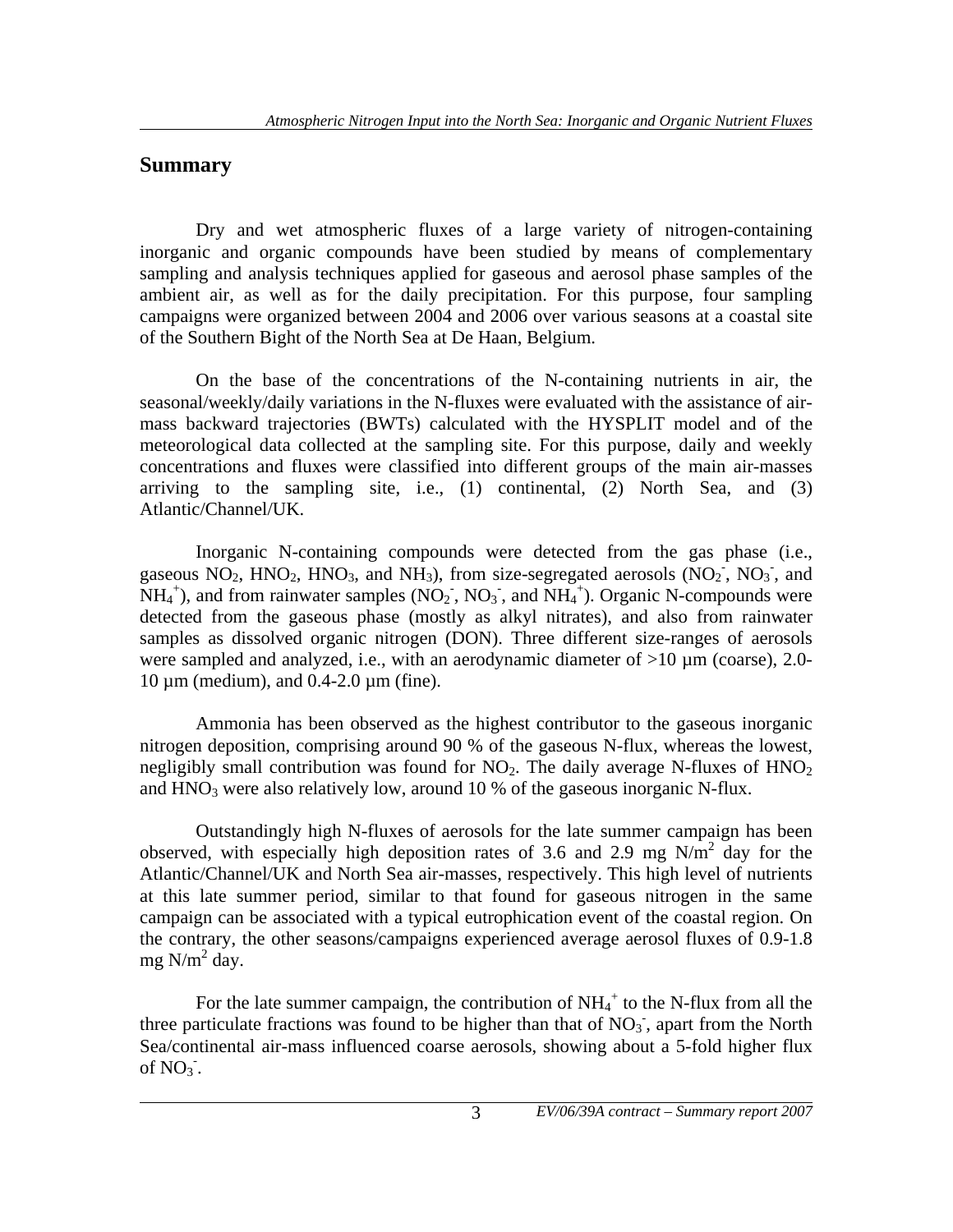Over the late winter/spring campaign, the contribution of  $NH_4^+$  to the N-flux was found to be similar to that of  $NO_3$  in the coarse and medium fractions apart from the continental influenced aerosols, showing about 2-fold higher contribution.

During the dry mid-summer campaign, the contribution of  $NH_4^+$  to the N-flux was found to be more intensive in the medium and the fine fractions, whereas  $NO<sub>3</sub>$  was contributing more in the coarse fraction.

 Comparing the relative contribution of aerosols observed over various seasons/campaigns, one can see a larger contribution during the late summer campaign from the Atlantic/Channel/UK (48 %) and mixed continental/North Sea (37 %) airmasses, whereas the contribution from North Sea air was found to be low (15 %). For the late winter/spring campaign, continental air contributed more (41 %), while the Atlantic/Channel/UK and North Sea air-masses were contributing equally (~30 %). During the mid-summer campaign, all the three air-masses contributed similarly, each around 33 %.

Thin-window electronprobe microanalysis (TW-EPMA) methods was applied to individual size-segregated aerosol samples of marine and oceanic air-mass origin (assigned with the BWTs) to characterize their morphology and chemical constitution. Since TW-EPMA is able to detect light-Z elements (e.g., nitrogen and oxigen), it could be fruitfully utilized for the identification of the exact composition of sea salt and continental aerosol particles, as well as to draw conclusion on the related atmospheric processes (e.g., sea salt aging, chloride loss/replacement over continent).

 Size-segregated aerosols of continental and marine origin have also been characterized with a sensitive X-ray fluorescence method to assess the concentrations of light, non-metallic elements (e.g., S, Cl), as well as several toxic heavy metals in various air-masses. Relative abundance data suggest that Cl from sea salt and soil dust elements are more abundant in the coarse aerosol fraction. For most samples, sulphur was found to be the most abundant element, followed by Cl. On the other hand, low Cl levels were found in the coarse fraction of aerosols passing over the continent, especially, the industrialized zones. The concentrations of heavy metals (e.g., Pb, Zn, Ti, and V) were found to be increased from aerosol samples that passed over industial and continental regions compared to marine aerosol, but their levels were found to be lower than 10  $ng/m^3$ .

 The average dry and wet fluxes for the autumn/early spring, the late winter/spring, and the mid-summer campaigns were found to be 2.8 and 3.4 mg  $N/m^2$  day, respectively. However, both the dry and wet fluxes were considerably higher during a typical eutrophication event (e.g., during the late summer (August 2005) campaign), i.e., 5.4 and 5.6 mg  $N/m^2$  day, respectively.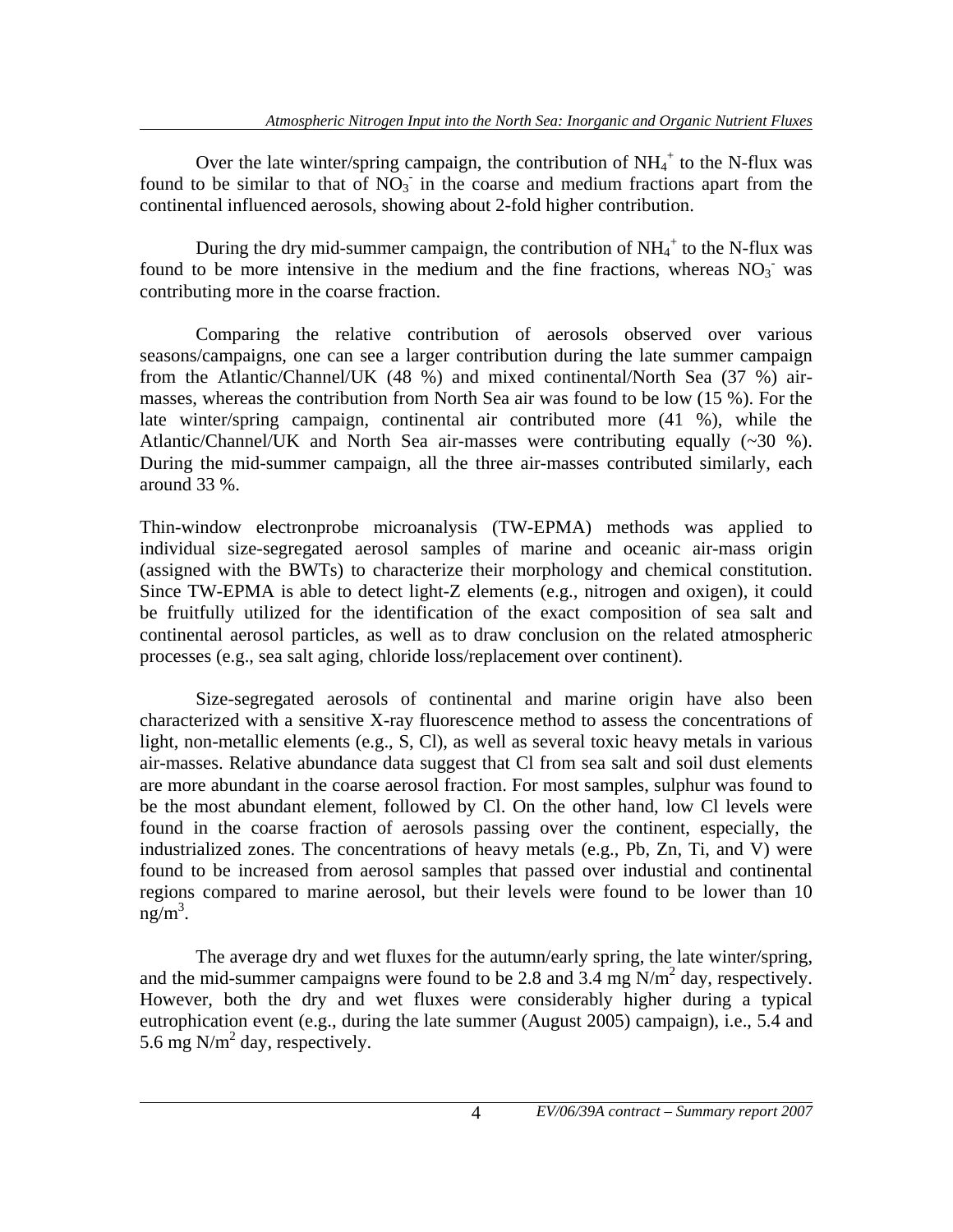Dry fluxes of N-compounds have been proved to be important contributors to the total N-budget of the coastal sampling site. This rather unexpected result can be explained on the base of the large number of days without any precipitation during the sampling campaigns, which made possible the extent of dry flux approach that of the wet one.

 For organic nutrient detection in atmospheric samples, a high volume air sampling method combined with liquid extraction and pre-concentration of the samples, followed by gas-chromatography mass-spectrometry based analytical methods has been elaborated and applied to the separation and quantification of a large set of alkyl nitrate compounds, generally present at the ultra-trace  $(pg/m<sup>3</sup>)$  level in the ambient air. The applicability and robustness of the developed analytical methodology has been demonstrated on a large set of air samples, collected at the sampling site, De Haan over various seasons/campaigns.

 Over the summer campaigns, eleven ANs have been identified and quantified, but only eight ANs were detected to be present in the late winter/spring samples. From these concentration data of alkyl nitrates, the extent of their deposition for the Southern North Sea could be estimated.

Comparing the results of the summer and late winter/spring campaigns, a much higher percentage of AN contribution to the N-flux by the Atlantic/Channel/UK airmasses can be experienced (i.e.  $\sim 60\%$  of the total average AN-flux), whereas in the late winter/spring campaign, the fluxes from the North Sea and the continental air-masses were prevailing, i.e., 38 % and 43 %, respectively.

 Fluxes of alkyl nitrates have been found to be more pronounced for the summer periods than for the winter/spring months. Although their contribution to the total (inorganic and organic) N-flux has been found to be low, i.e., ranging between 10-40 ng  $N/m<sup>2</sup>$  day, it was high enough to be commensurable with the fairly low fluxes of NO<sub>2</sub> experienced for sea-surfaces.

 Over the fairly dry mid-summer period, under continentally influenced airmasses, the dissolved organic nitrogen (DON) content of rainwater samples were found to be a significant contributor (around 45 %) to the total N-budget.

 In comparison with the relevant literature data, the overall fluxes of the present study are comparably higher than the waterborne N-inputs from rivers in the catchment area of the North Sea. This fact raises more concern about the atmospheric N-emission originating mostly from traffic and industrialized zones along the coastal regions of the Southern North Sea. As well as the intensified ship traffic through the North Sea contributes to the atmospheric N-deposition. This addresses more questions on the impact of atmospheric nitrogen at coastal regions.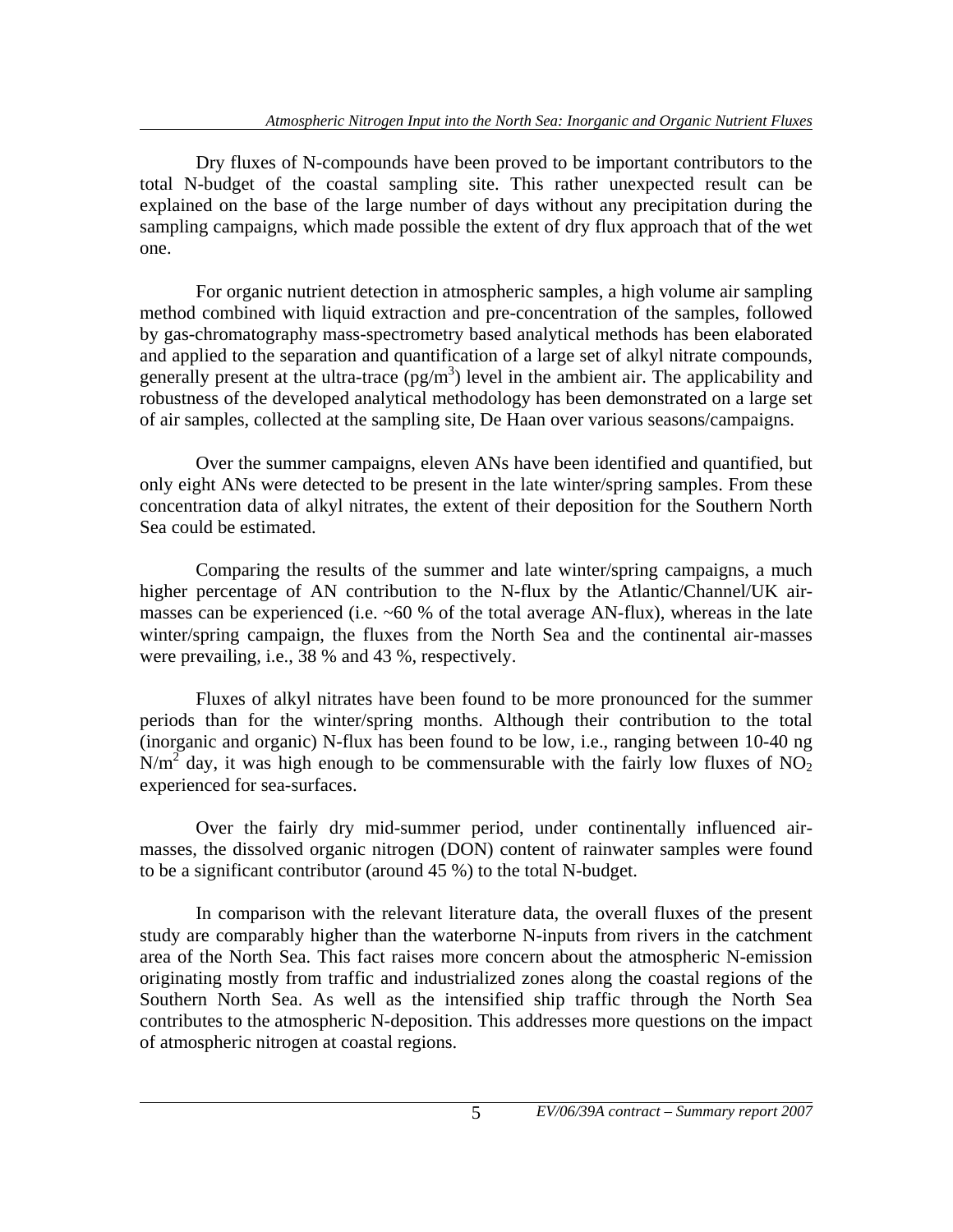Moreover, it demands more studies on the atmospheric deposition of nitrogen, including the refinement of both model and experimental approaches, as well as the refinement of the reported emission/depostion data on nitrogen.

 The nitrogen flux data offered in this study can be successfully utilized as an input to mathematical models concerning the calculation of dry and wet depositions over the North Sea. These approaches make the estimation of the extent of eutrophication of the North Sea possible, the process, which is proved to be comprised both economic and cultural impact on the surrounding countries exploiting this area.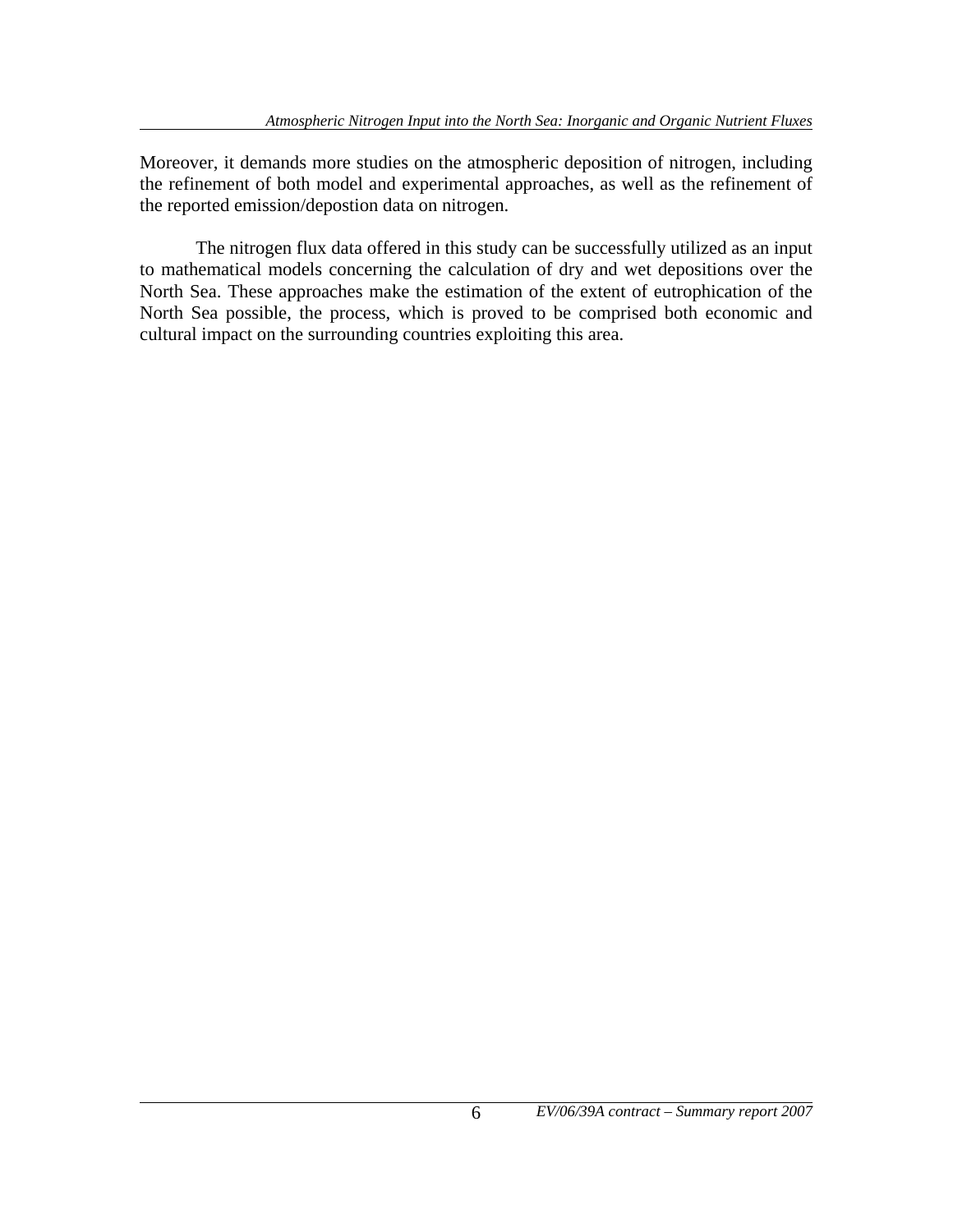#### **Content**

| 2. Monitoring of atmospheric nitrogen: sampling, analysis and evaluation      |  |
|-------------------------------------------------------------------------------|--|
|                                                                               |  |
|                                                                               |  |
|                                                                               |  |
|                                                                               |  |
|                                                                               |  |
| 7. Characterization of single particles and related atmospheric processes  22 |  |
|                                                                               |  |
| 9. Alkyl nitrates in the ambient air: concentrations and fluxes  27           |  |
|                                                                               |  |
|                                                                               |  |
|                                                                               |  |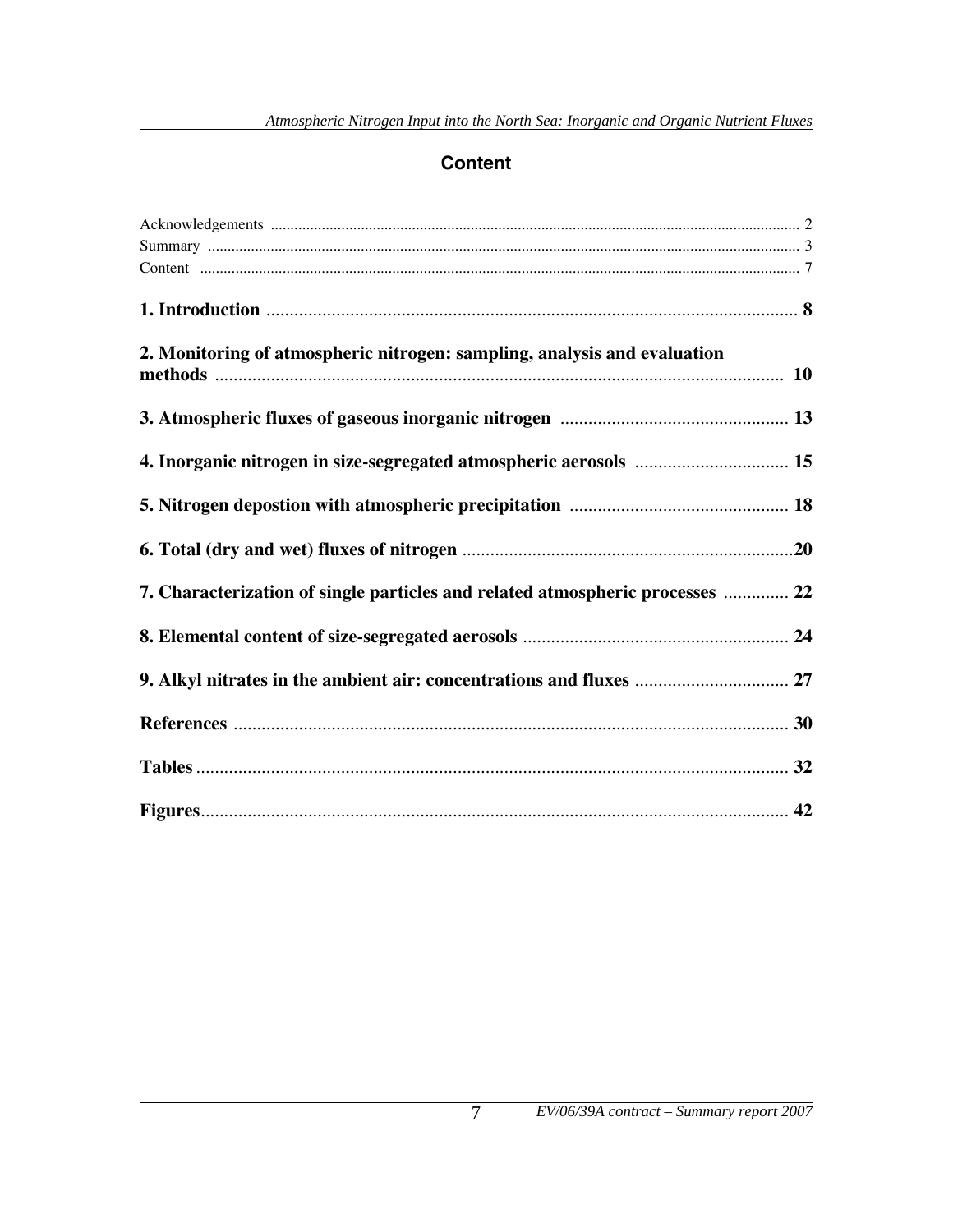#### **1. Introduction**

 The Greater North Sea, a regional sea of North Europe, has a water surface of around 775 800  $\text{km}^2$ , including the British Channel with an area of 89 620  $\text{km}^2$ . It has a long history of multiple uses by people from many nations surrounding this maritime region. The growing anthropogenic activities have significantly increased the input of nutrients to the North Sea during the past decades. Particularly, the biologically available inorganic and organic nitrogen-containing compounds cause proliferation of harmful algal blooms and other eutrophication phenomena, affecting the marine ecosystem, thus the fishery and the tourism. Therefore, the atmospheric nitrogen-input, especially at coastal regions, triggers increasing interest in the scientific community. Specifically, the description of atmospheric nitrogen fluxes, in terms of inorganic and organic nitrogen, is important to assess by both experimental and model approaches, particularly, to get an insight into the extent of eutrophication in coastal regions.

 Connecting to this central environmental topic, the OSPAR Convention has been formulated, which is a regional convention for the protection of the marine environment of the Northeast Atlantic to which the European Community and several other countries are contracting parties (Bartnicki and Fagerli, 2006). One of the objectives of this convention, organized as "Eutrophication Strategy", is to achieve and maintain a healthy marine environment by 2010, where eutrophication does not occur. This strategy is implemented through measures in reducing anthropogenic emission, discharges, and losses of nutrients in all areas from which nutrient input is possible, directly, or indirectly, to contribute to inputs to areas with regard to eutrophication.

 The implementation of this work under the OSPAR Joint Assessment and Monitoring Program (JAMP) of waterborne inputs through the OSPAR Comprehensive Study on Riverine Inputs and Direct Discharges (RID) and of atmospheric inputs though the OSPAR Comprehensive Atmospheric Monitoring Programme (CAMP). This work is also supplemented by gathering information from international bodies out of the OSPAR.

 In support of this work a first report on "Atmospheric nitrogen in the OSPAR Convention Area 1990-2001" (Bartnicki and Fagerli, 2003; 2004) had been prepared. These studies as well as the OSPAR assessment of the CAMP data (OSPAR Commission, 2005a; 2005b) suggest that atmospheric nitrogen inputs appear to play a major role for certain OSPAR Convention waters, including the North Sea.

 Emission sources of nitrogen influencing the North Sea are mostly of anthropogenic origin, i.e., national emissions for  $NO<sub>2</sub>$  and ammonia. An additional and very important emission source of  $NO<sub>x</sub>$  is the international ship traffic (Bartnicki and Fagerli, 2006).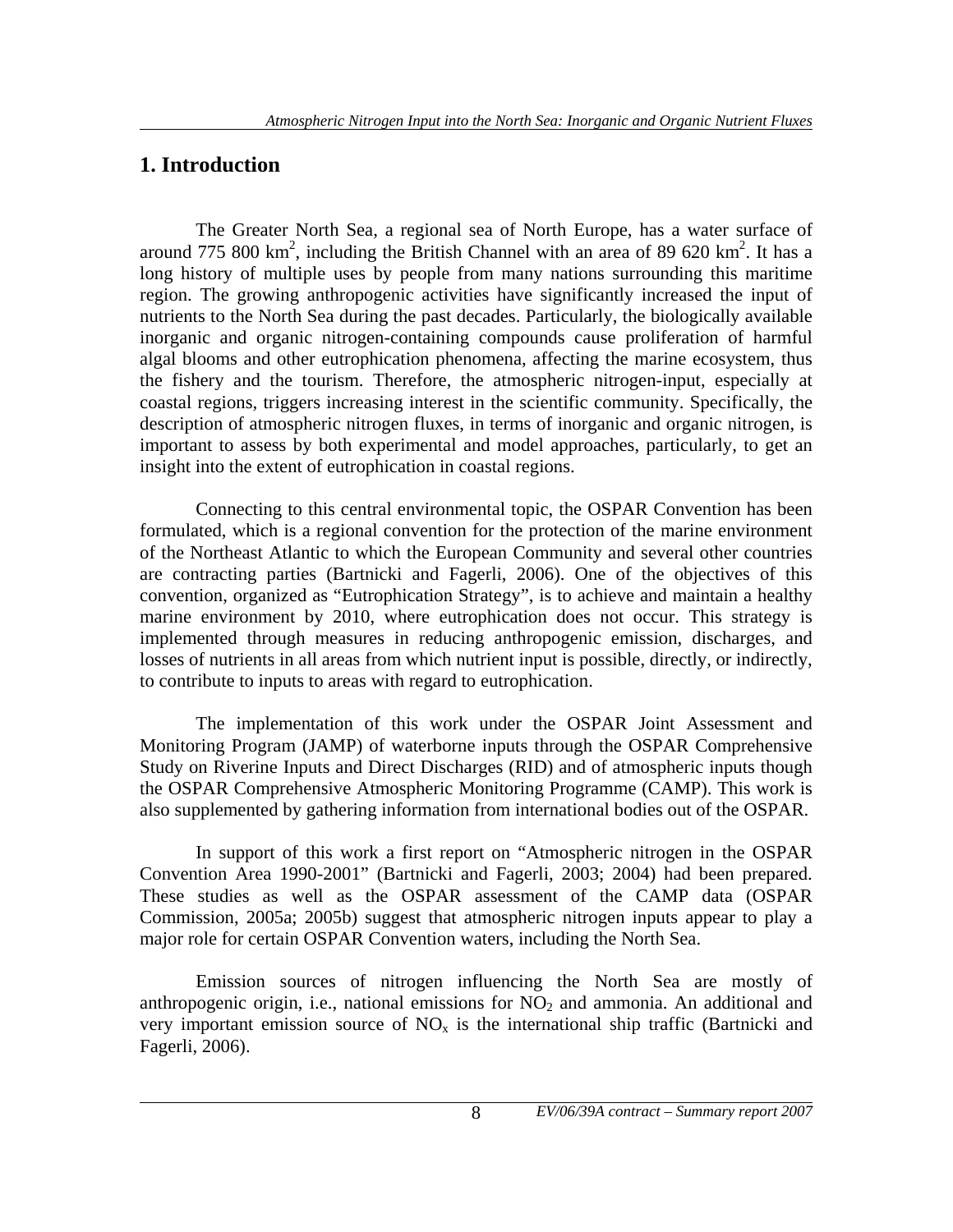The role of atmospheric nitrogen in the total fluxes to the North Sea as well as the related chemical and biological processes has been a subject of several experimental and model studies, documented in the relevant literature of the marine research (e.g., Rendell et al., 1993; Beddig et al., 1997; Hertel et al., 1995, 2002; Peierls and Paerl, 1997; de Leeuw et al., 2003). Most of these studies are related to atmospheric supply of inorganic and organic nitrogen mainly on the base of model studies. These studies, however, do not cover some important species, such as alkyl nitrates, which groups of compounds may play a significant role in atmospheric processes (Roberts, 1990), particularly, by contributing to the nitrogen-flux of coastal regions, as well as to eutrophication. Also they have not give an account on the sampling and analysis of size-segregated aerosols, the results acquired could also give an insight into chemical processes, taking part at marine and coastal regions of the North Sea. Moreover, the transport of nitrogen compounds from diverse regions surrounding the North Sea has not yet been discussed on the base of using air-mass backward trajectories (BWTs) to assign the various polluted air-masses contributing to coastal eutrophication events.

 Considering the above facts, the main objectives of this atmospheric monitoring study were as follows:

- to quantify the fluxes of nitrogen compounds at a coastal site of De Haan in terms of wet and dry deposition from atmospheric samples (gaseous, aerosol, and precipitation);
- to compare and contrast temporal differences in concentrations of nitrogen compounds deposited at De Haan;
- to elaborate analytical chemical methods of high sensitivity and selectivity for the detection and quantification of the most abundant organic compounds (e.g., alkyl nitrates) in coastal/marine regions;
- to quantify the concentration and the contribution of the major nitrogen compounds, such as nitrite, nitrate, ammonium, as well as organic nitrogen, to atmospheric deposition.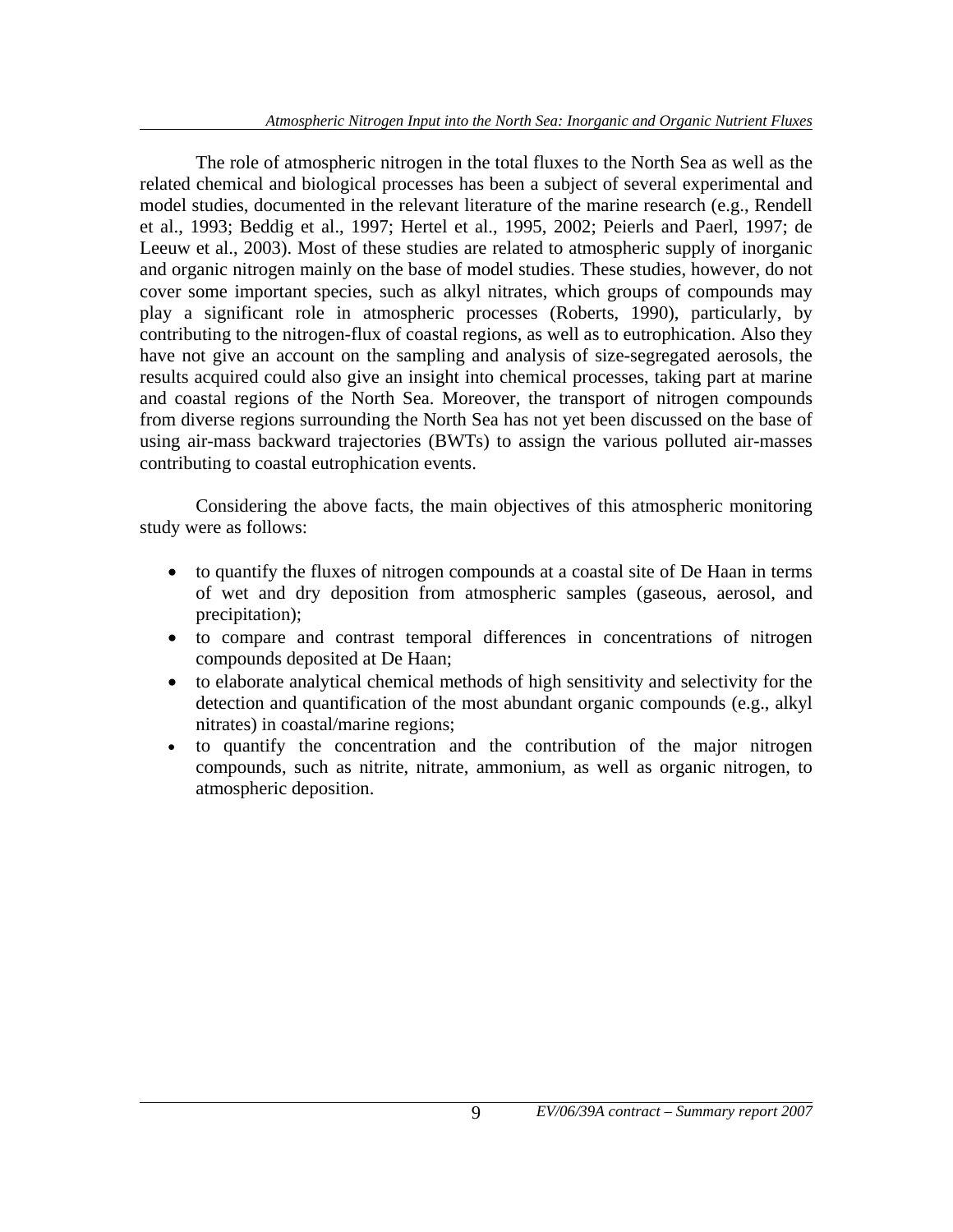#### **2. Monitoring of atmospheric nitrogen: sampling, analysis and evaluation methods**

 For sampling purposes, four campaigns were organized over the years 2004-2006, to cover the yearly/seasonal variations in the deposition of nitrogen compounds. The schedule of the sampling campaigns was as follows:

- Autumn/early winter campaign (August  $21<sup>st</sup>$ , 2004 January  $31<sup>th</sup>$ , 2005)
- Late summer campaign (August  $8<sup>th</sup> -21<sup>st</sup>$ , 2005)
- Late winter/spring campaign (February  $14<sup>th</sup>$  April 30<sup>th</sup>, 2006)
- Mid-summer campaign (June  $12^{th}$  August  $8^{th}$ , 2006)

 The sampling site selected for this study, De Haan, in Belgium, is a small village (sea-side resort) at the coast of the North Sea located at coordinates 51.172 N and 3.037 E. The area at which the sampling equipment was deployed is a small research station of Flanders Marine Institute (VLIZ), located some 300 m of the coast among the sanddunes, which are characteristic along the coast line of the region.

 Meteorological parameters were recorded during each sampling campaign by the meteorological station of VLIZ and also a small meteorological weather-station deployed at the sampling site. Generally, a lower extent of precipitation (0.8-1.5 mm/day) was observed during all the four campaigns than in former studies over Flanders (i.e., 2.05- 2.25 mm/day) (Van Grieken et al., 2003).

 Gaseous nitric acid, nitrous acid, and ammonia were sampled actively with an annular denuder on a daily basis, whereas  $NO<sub>2</sub>$  was sampled with passive diffusive samplers on a weekly base. Three different size-ranges of aerosols were sampled with a 3-stage stacked filter unit, i.e., with an aerodynamic diameter of  $>10 \mu m$  (coarse fraction),  $2.0-10 \mu m$  (medium fraction), and  $0.4-2.0 \mu m$  (fine fraction). The daily precipitation was collected with an automatic, sequential rainwater sampler.

 The inorganic N-content of these samples (nitrite, nitrate, and ammonium) was determined with ion chromatography (IC) analysis. To determine the dissolved organic nitrogen (DON) content of rainwater samples, each of them was oxidized with a strong oxidizing agent in a microwave oven, and then the total (inorganic+organic) N-content was measured with IC, from which the DON-content was calculated.

 Ozone was sampled on a weekly base with the application of passive diffusive samplers, and the ozone-content of samples was determined with an UV-VIS spectrophotometric method.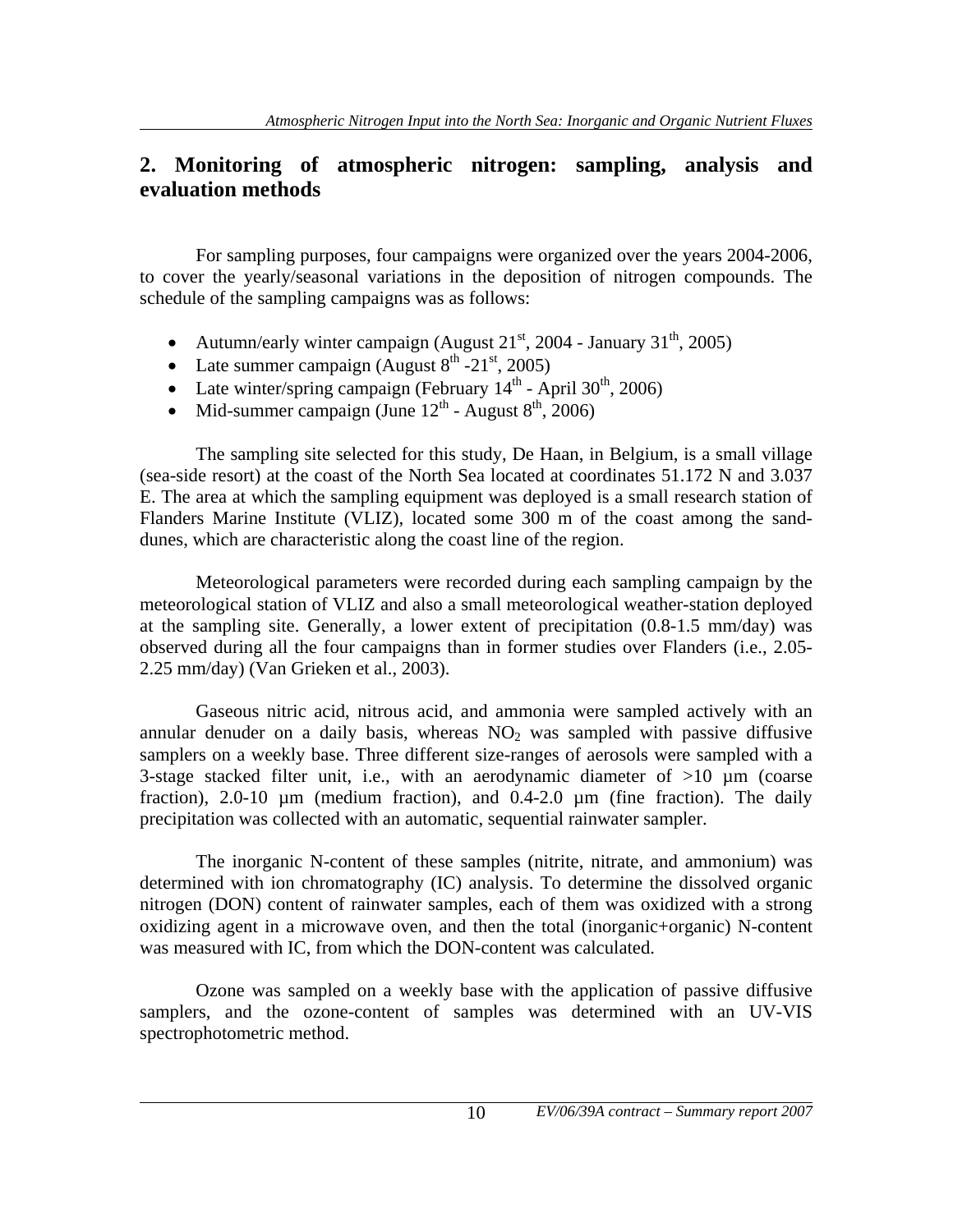Single particle analyses were performed on aerosol samples taken on a weekly basis with a time resolution of a day, using two stages of a May cascade impactor with aerodynamic diameter cut-offs of 2.0-8.0, and 0.5-2.0 µm, respectively. The singleparticle analyses were carried out on an electronprobe X-ray microanalyser (EPMA) equipped with an energy-dispersive X-ray detector with a thin window (TW) in order to detect low-Z elements. The size and shape of each individual particle was measured and estimated from a high-magnification secondary electron image. For obtaining information on the possible sources of the aerosol and the possible chemical interactions between gaseous and particulate pollutants, the particles were classified into representative groups using the chemical and morphological data obtained by EPMA.

 For the combined, simultaneous sampling of organic compounds (mostly alkyl nitrates – ANs) from the gas and aerosol phases of the ambient air, a common highvolume sampler has been redesigned using either a low, or a high-capacity gas adsorption trap. After a combined Soxhlet-extraction and pre-concentration step, the analyses of the samples were performed either with a gas-chromatography mass spectrometry (GC-MS) featuring an ion-trap MS and electron ionisation, or on a GC system with electron capture detector (ECD). Most of the alkyl nitrates used as reference compounds for calibration of the elaborated GC-MS and GC-ECD methods were synthesized from their corresponding halide compounds. The applicability and robustness of the developed analytical methodology has been demonstrated on a large set of diurnal samples, each collected at the sampling site, De Haan.

 For the sampling of total elemental content in different size-fractions of aerosol as above, a similar 3-stage filter unit has been applied as for IC. The quantification of these samples was done with an application of an up-to-date, high-energy polarized beam Xray fluorescence spectrometer. With this sensitive method, up to 20 elements could be determined in the aerosol samples, including anthropogenic toxic heavy metals, such as Cd, Pb, and Sb.

 In order to evaluate the movement of air-masses during sampling and/or to assign the origins of gaseous and aerosol phase pollutants, 240 hour long air-mass backward trajectories (BWTs) were calculated for each day of the sampling campaign (as an endpoint of the BWT) using the Hybrid Single-Particle Lagrangian Integrated Trajectory (HYSPLIT) Model (Draxler and Rolph, 2003; Rolph, 2003).

 From the approach with the application of BWTs, it was also expected that the selection of a proper sampling period (day) allows to find air-masses with no, or at least negligibly low anthropogenic impact from various industrialized zones, e.g., Dunkerque in France close to the Belgian border, and/or those from the United Kingdom (UK), whose emission may considerably influence the composition of aerosols and gases sampled at the selected coastal site.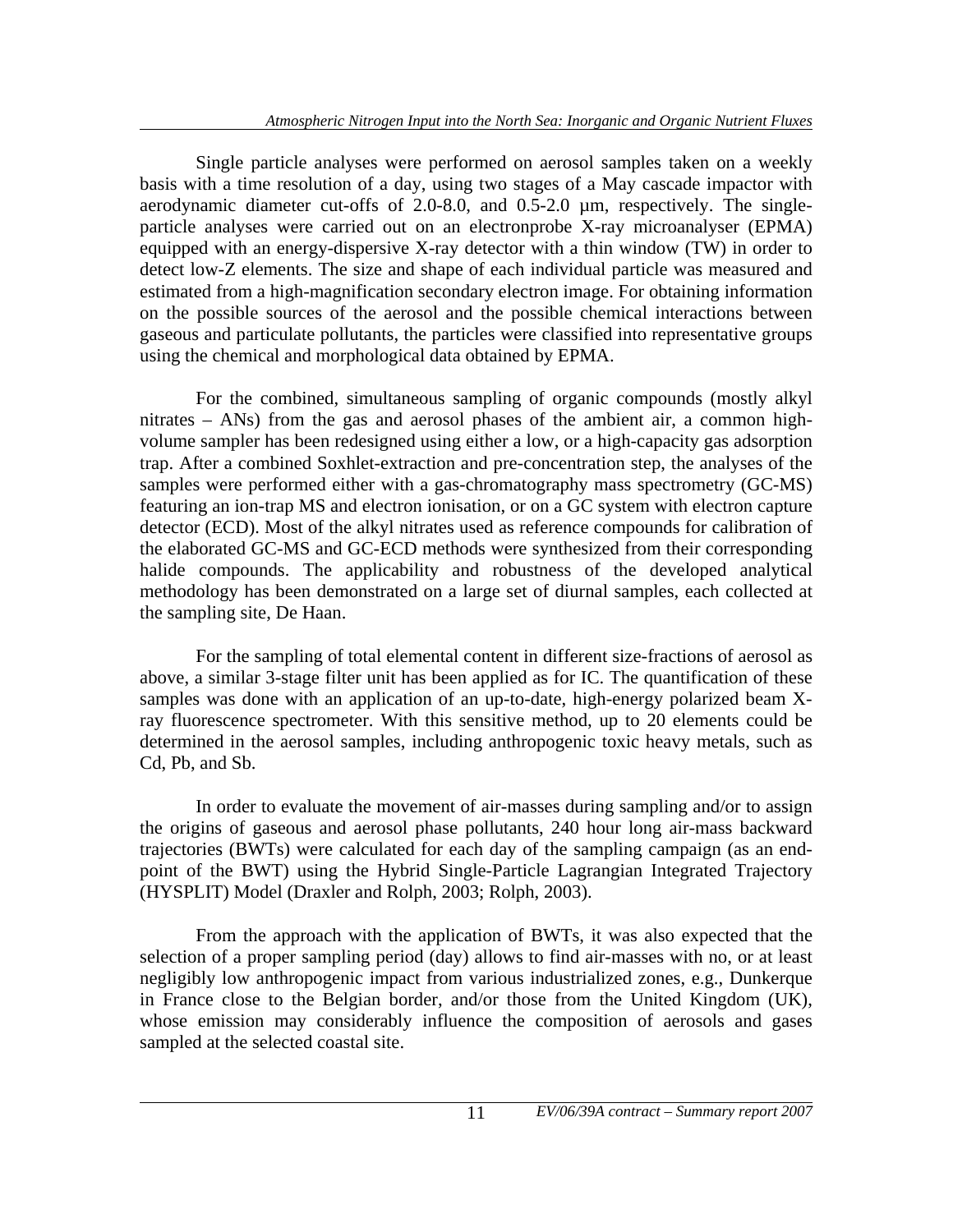It is expected that from these clean air-masses from the Atlantic Ocean, one can receive some "baseline" pollution data for the North Sea, which could be a good basis for further studies on coastal eutrophication.

 The extent of nitrogen deposition (flux) originating from various gaseous and aerosol phase compounds was calculated with the application of experimentally determined deposition rates of each compound and/or aerosol fraction for marine areas, i.e., implying an air-water interface (Hertel et al., 1995; Cohen, 1998). Concerning the deposition rates for alkyl nitrates, the relevant literature has not yet reported any data till now. Therefore, to make an estimate of the AN-fluxes, the deposition rate of peroxyacetyl nitrate (PAN), as a model was selected from the literature (Hertel et al., 1995).

 On the base of BWT, the daily N-flux data were assorted into three main categories, according to the origin of major air-masses, i.e., Atlantic/Channel, North Sea, and continental (Figure 1). From these data, the average N-fluxes and their fluctuations, expressed as the standard deviation (SD), and the total N-contributions has been calculated. As well as the elemental concentration data of size-segregated aerosol were clustered in a similar way, in order to evaluate their contribution in the pollutant content of diverse air-masses.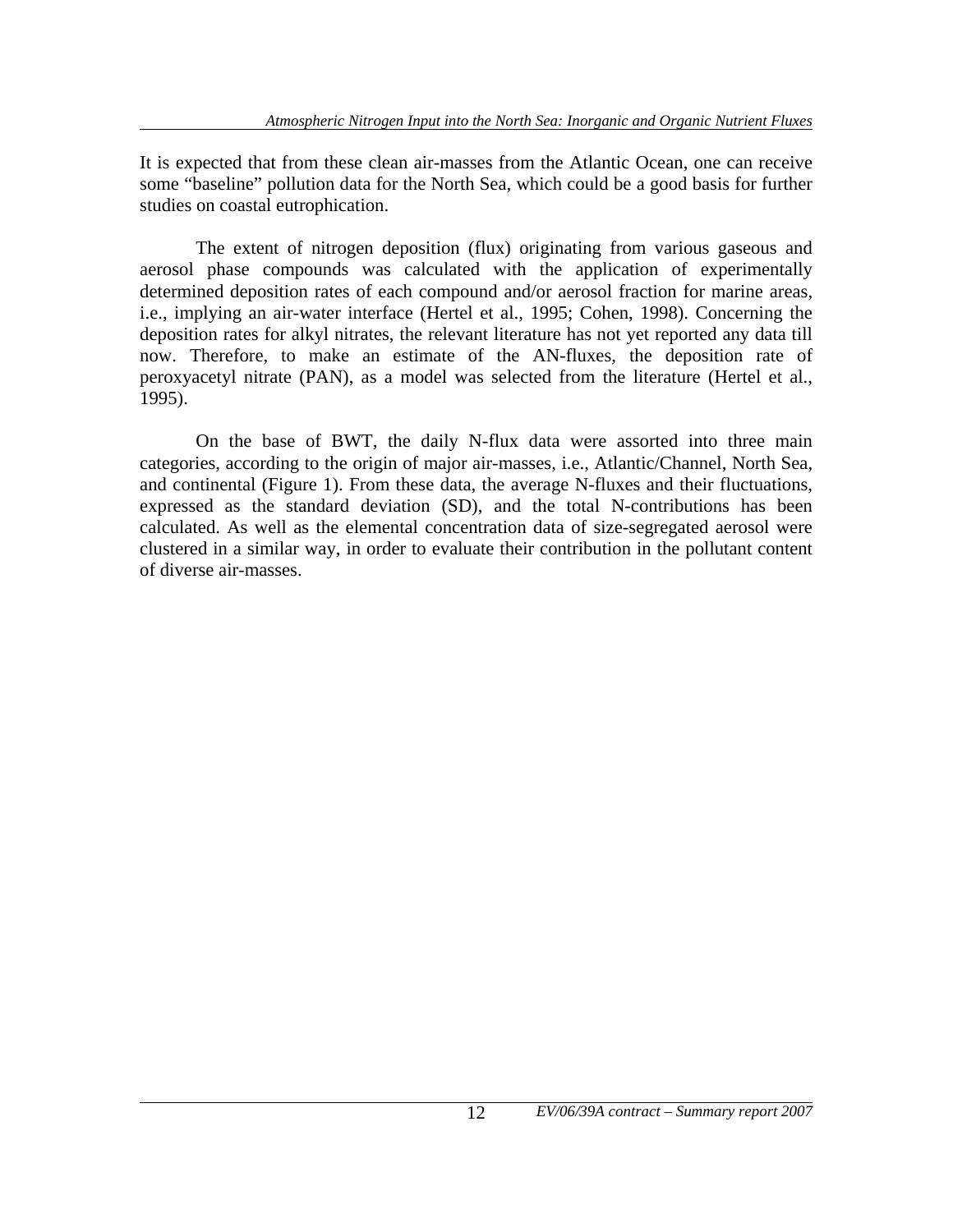#### **3. Atmospheric fluxes of gaseous inorganic nitrogen**

 During each campaign, ammonia has been observed as the highest contributor to the gaseous inorganic nitrogen deposition, comprising around 90 % of the gaseous Nflux, whereas the lowest, negligibly small contributor was found to be  $NO<sub>2</sub>$  (Tables 1-4). The daily average N-fluxes of  $HNO<sub>2</sub>$  and  $HNO<sub>3</sub>$  were also relatively low, amounting around 10 % of the gaseous inorganic N-flux.

 In the autumn/early winter campaign in 2004, some representative days were selected on the base of daily BWTs, which were meant to represent the contribution of different air-masses (e.g., Atlantic, North Sea, and continental), arriving to the coast of Southern North Sea at the sampling point. On the base of the daily concentration data, the "baseline" flux of the "clean", oceanic air-masses has been attempted to be calculated.

 When comparing the gaseous N-fluxes during Atlantic air-mass movements with continental, a relatively large increase in the N-loading can be seen for the latter (Table 1). This is manifested in both the gaseous and aerosol phase compounds as well. The fluxes of both  $HNO<sub>2</sub>$  and  $HNO<sub>3</sub>$  are significantly (2.0-2.7-times) increased, which is the direct consequence of their increased formation from anthropogenic  $NO<sub>x</sub>$ . The flux of NH3 showed only a slighter, 1.8-fold increase, since its homogeneous release and distribution over Flanders, due to animal farming, even in the coastal region, could be expected. The values for the average fluxes of gaseous compounds over the season are a bit higher than that observed for the late winter/spring campaign (see Tables 1 and 3).

In the late summer campaign in 2005, a lower  $NH<sub>3</sub>$  flux was observed from mixed continental-North Sea air-masses compared to the North Sea and Atlantic/Channel/UK air-masses. This is possibly due to dilution of continental air with marine air, as well as the fast conversion rate of  $NH_3$ , as observed by Asman and Van Jaarsveld (1991). Comparing the average fluxes of various gaseous N-compounds for this campaign from UK/Atlantic/Channel air-mass movements to those originating from the North Sea and mixed North Sea/continental air-masses, ratios ranging between 0.7-1.9 and 1.1-5.8, respectively, have been observed (Table 2).

 For the late winter/spring campaign, when comparing the average fluxes of various gaseous N-compound from continental air-mass movements with those originating from the Atlantic/Channel and North Sea air-masses, generally ratios ranging between 1.2-2 and 0.9-2.0, respectively, have been observed (Table 3). For the midsummer campaign, a similar comparison of N-fluxes for continental air-mass movements to those originating from the Atlantic/Channel/UK and North Sea air-masses resulted in ratios ranging between 0.8-1.2 and 1.0-2.0, respectively (Table 4). This means that the contribution of the Atlantic/Channel/UK air-masses were higher during this campaign compared to the late winter/spring campaign.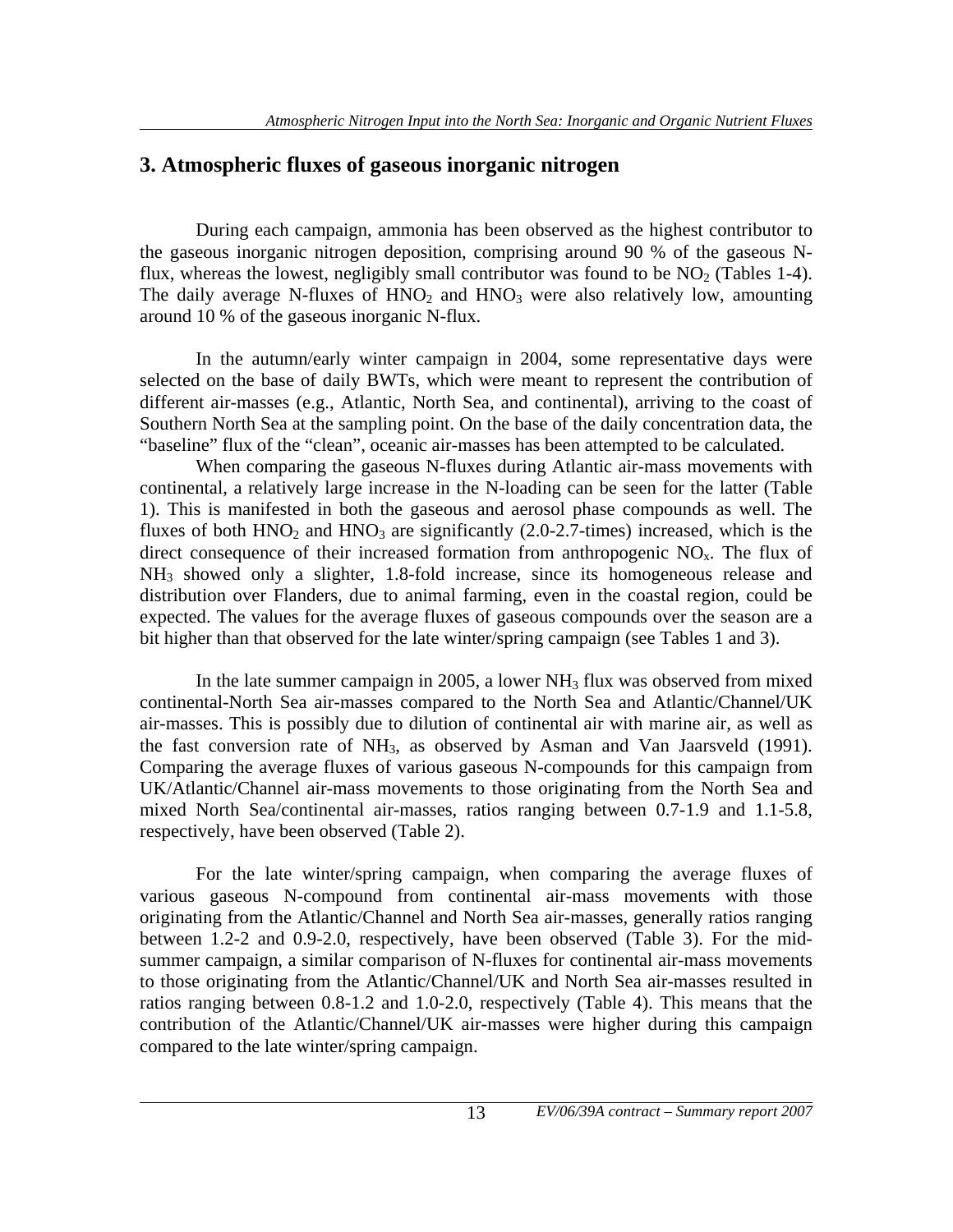Comparing the average gaseous N-fluxes over various seasons/campaigns, outstandingly high deposition rates were observed for the late summer campaign, with values of 4.8 and 2.7 mg  $N/m^2$  day for the Atlantic/Channel/UK and North Sea airmasses, respectively. On the contrary, the other campaigns experienced average gaseous fluxes ranging between 1.2-2.1 mg  $N/m^2$  day.

 When comparing the relative contribution of gaseous flux data observed over various seasons/campaigns, one can see a larger contribution from the Atlantic/Channel/UK (56 %), and the North Sea (31 %), and a lower value (12 %) from the continental/North Sea air-masses during the late summer (August) campaign (Table 6). On the other hand, for the late winter/spring and the mid-summer (June-July) campaigns, the relative contribution of N to fluxes of gaseous N-compounds was of similar degree, being the highest for continental air-masses (each 37 %), followed by North Sea (36 %), whereas a bit decreased fluxes (28 %) were observed from Atlantic/Channel/UK air-masses (Figure 2).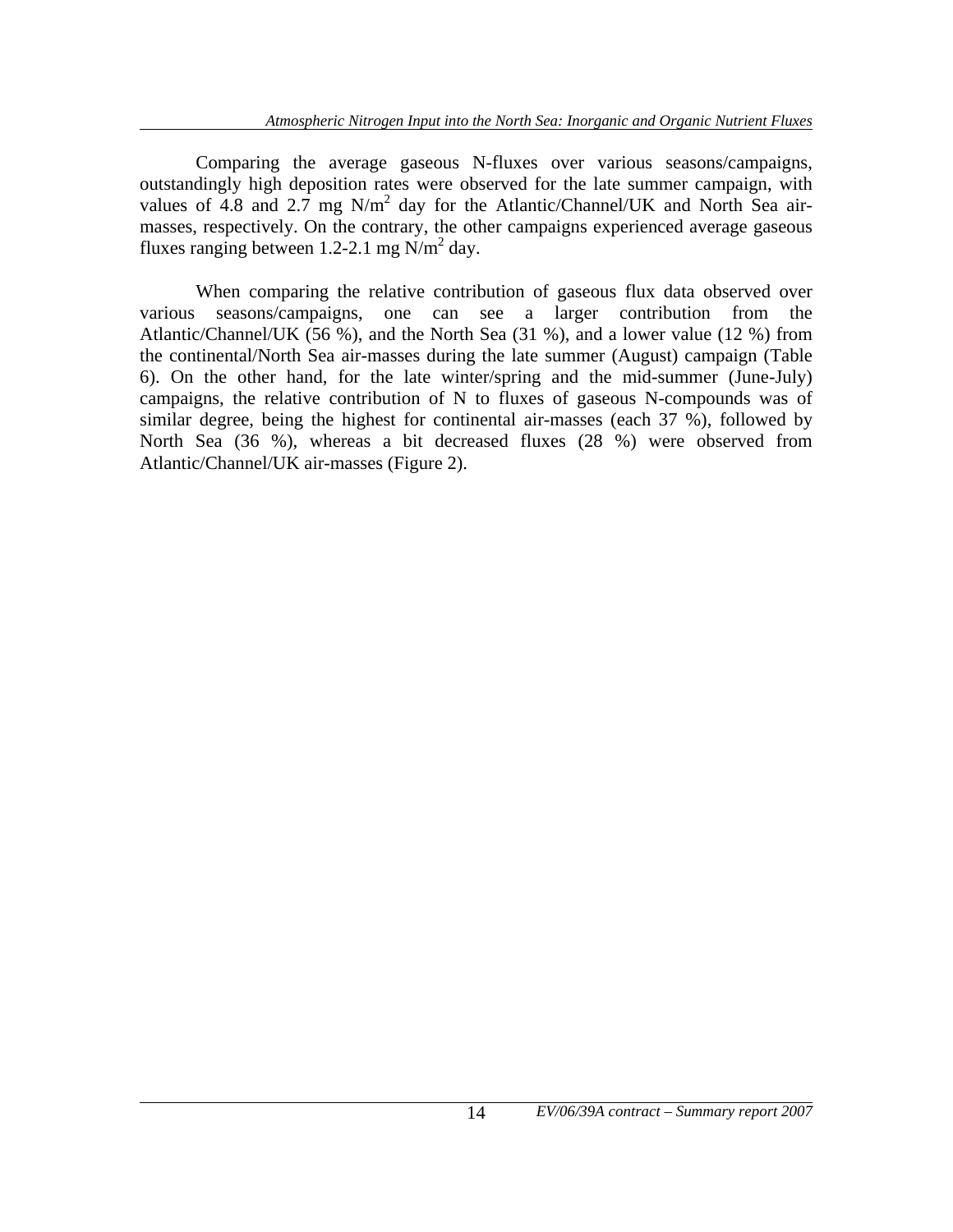#### **4. Inorganic nitrogen in size-segregated atmospheric aerosols**

 In the autumn/early winter campaign, on the selected representative day under oceanic influence,  $NO_3$  was present mostly in the medium and coarse fractions of aerosols (Table 1), which is due to the less active secondary aerosol formation and the coagulation of fine particles in coarse mode. The  $NH_4^+$  contributed equally to the N-flux in each fraction of Atlantic air, whereas its significantly increased flux was observed in continental air-masses. During continental air-mass movements, secondary aerosol formation becomes significant, which is manifested in the enrichment of N-species in the fine and medium particulate fractions. The total aerosol flux for Atlantic air was found to be 4-times lower than that of continental. The average flux of aerosols over the autumn/early winter season was an average of 2.75 mg  $N/m^2$  day, which is a rather comparable value to that observed for the late winter/spring campaign (see Tables 1 and 3). Also, similar aerosol contribution to the total dry flux (40 %) has been found.

 For the late summer campaign, the highest average daily deposition for the total aerosol N was found for UK/Atlantic/Channel air-masses  $(3.6 \text{ mg/m}^2 \text{ day})$ , followed by lower values for North Sea/continental (2.9 mg/m<sup>2</sup> day), and North Sea air-masses (1.0 mg/m<sup>2</sup> day). During mixed North Sea/continental influence, the contribution of coarse and fine fractions to the average aerosol N-flux has been found to be less significant, 25 % and 15 %, respectively, than that of the medium fraction (60 %). On the other hand, for the North Sea influenced air, the coarse fraction was enriched up to 73 % contribution to the total aerosol-N levels. For Atlantic/Channel/UK influenced air, the contribution of medium and coarse fractions was similar (45-50 %), whereas very low N-contribution was observed from the fine fraction (6 %) (Figure 3, Table 2). The percent of aerosols in the dry fraction was found to be between 30-43 %, apart from that of the North Sea/continental air-mass ranging up to 70 %.

The contribution of  $NH_4^+$  to the N-flux from all the three particulate fractions was found to be higher than that of  $NO<sub>3</sub>$  apart from the North Sea/continental influenced coarse aerosols, showing about 5-fold higher flux of  $NO<sub>3</sub>$  (Table 2). The Atlantic/Channel/UK to North Sea and/or North Sea/continental ratios of total aerosol N flux were found to be 3.1 and 1.3, whereas the total dry N-fluxes were 2.5 and 2.2, respectively, indicating the significant contribution of UK/Atlantic/Channel air-masses to the N-loading of the Southern Bight of the North Sea.

 During the late winter/spring campaign, the largest average daily deposition for total aerosol  $\tilde{N}$  was found for continental air-masses (1.8 mg/m<sup>2</sup> day), followed by lower values for the North Sea and Atlantic/Channel/UK air, 1.3 and 1.4 mg/m<sup>2</sup> day, respectively.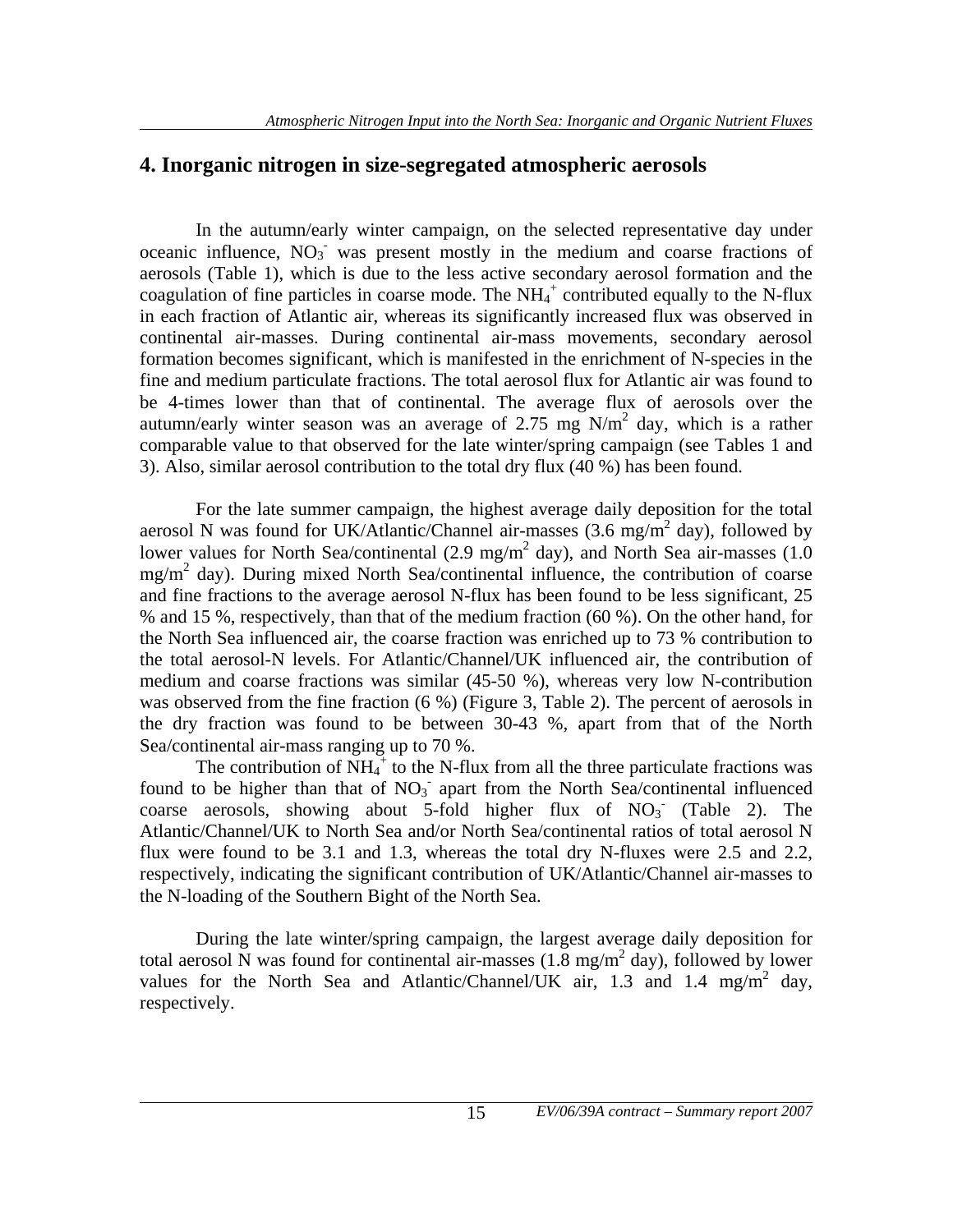During continental influence, the average contribution of coarse fraction to the total aerosol N-flux is less significant (10%) than those of either the medium (58 %) or fine (32 %) fractions, due to enrichment of N in finer fractions by secondary aerosol formation, as well as combined with the coagulation of coarser particles in the medium fraction followed by their fall-out with wet air-masses. These led to the enrichment of Nspecies in the finer particulate fractions, and less abundance of N in the coarse fraction. On the other hand, during oceanic and North Sea air-mass movements the contribution was found to be very similar in all the three fractions, which is due to the less active secondary aerosol formation, and the coagulation of fine particles in medium and coarse mode by the assistance of the marine air of higher humidity (Table 3).

The contribution of  $NH_4^+$  to the N-flux was found to be similar to that of  $NO_3^-$  in the coarse and medium fractions apart from the continental influenced aerosols, showing about 2-fold higher contribution. Somewhat higher contribution of  $NH_4^+$  was also observed for the fine fractions. The percent of aerosol N-fluxes from the three diverse airmasses to the dry N-flux was around 50 % for all three air-masses. The continental to marine ratios of total aerosol, and total dry flux were found to be always higher, as expected by the more pollutants from continental air-masses (Table 3).

 For the mid-summer campaign, the daily deposition flux of total aerosol N was found to be relatively similar for the three main air-masses. The contribution of coarse fraction to the total aerosol N-flux was a little bit more significant (30-40 %) than those of either the medium or fine fractions, due to the dry period, promoting the coagulation of particles in the coarse fraction (Table 4).

The contribution of  $NH_4^+$  to the N-flux was found to be more intensive in the medium and the fine fractions, whereas  $NO<sub>3</sub>$  was contributing more in the coarse fraction. The percent of aerosol-N to the dry N-flux was found to be around 41 % for Atlantic/Channel/UK air-masses, whereas lower values (32-35 %) were observed for continental and North Sea influenced air (Table 5). Surprisingly, the continental-tomarine ratios of total aerosol and total dry flux were found to be lower than unity, which is an indicative of the higher pollution content of the Atlantic/Channel/UK air-masses during the summer period. This is also a proof of the mixing of oceanic and continental air in the air-masses arriving from the Atlantic Ocean.

 Comparing the average N-fluxes of aerosols over various seasons monitored, one can see an outstandingly high values for the late summer campaign, especially, with high deposition rates of 3.6 and 2.9 mg N/m<sup>2</sup> day for the Atlantic/Channel/UK and mixedcontinental-North Sea air-masses, respectively. On the contrary, the other campaigns has shown average aerosol fluxes ranging between 0.9-1.9 mg  $N/m^2$  day. The high level of nutrients at the late summer period, similar to that found for gaseous nitrogen (Table 2) can be associated with a typical eutrophication event in the coastal region studied.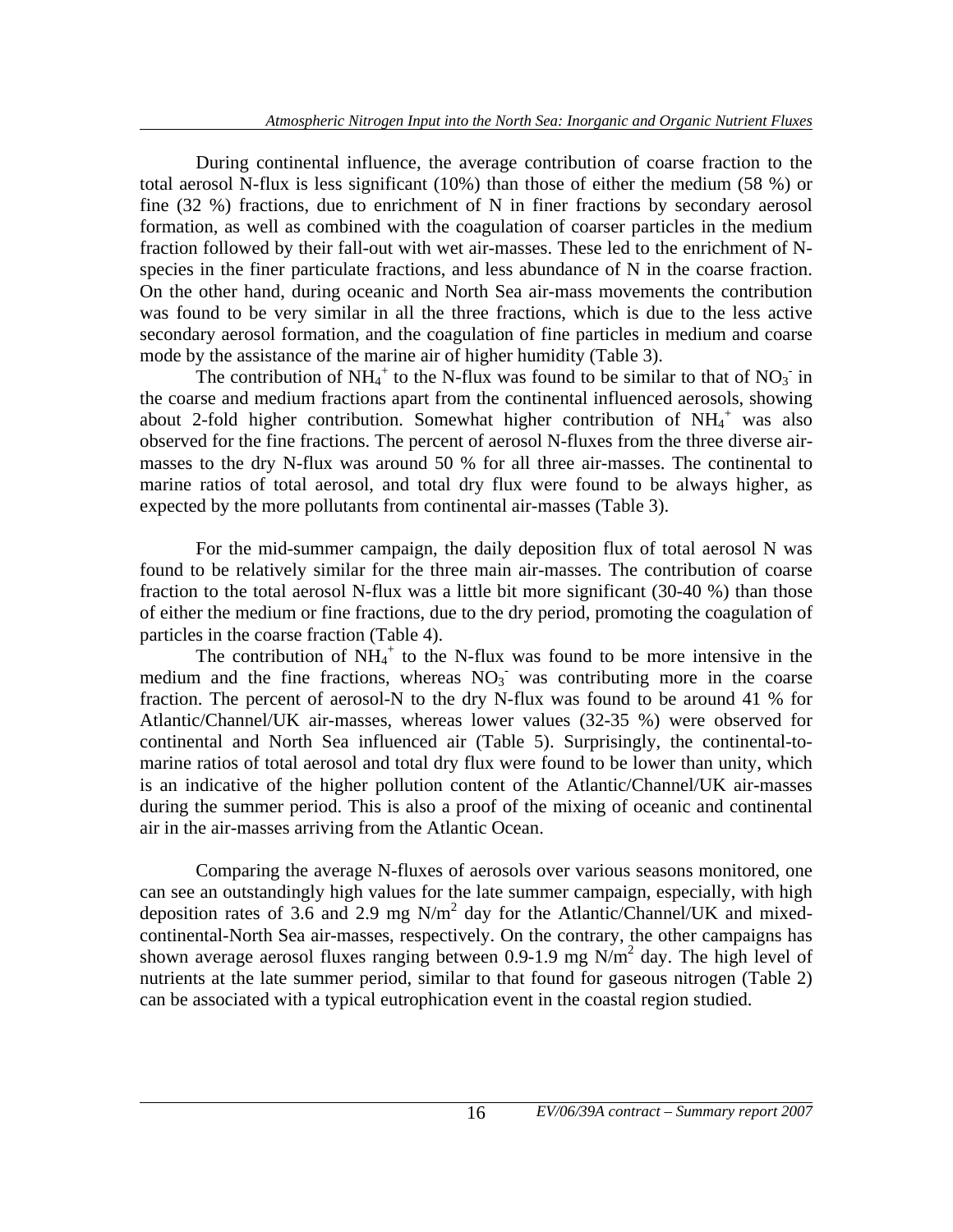When comparing the relative contribution of aerosols observed over various seasons/campaigns (Table 6), one can see a larger contribution during the late summer campaign from Atlantic/Channel/UK (48 %) and mixed continental/North Sea (37 %) airmasses, whereas the contribution from North Sea air was found to be low (15 %). For the late winter/spring campaign, continental air contributed more (41 %), while the Atlantic/Channel/UK and North Sea air-masses were contributing equally (~30 %). During the mid-summer campaign, all the three air-masses contributed similarly, each around 33 % (Figure 4).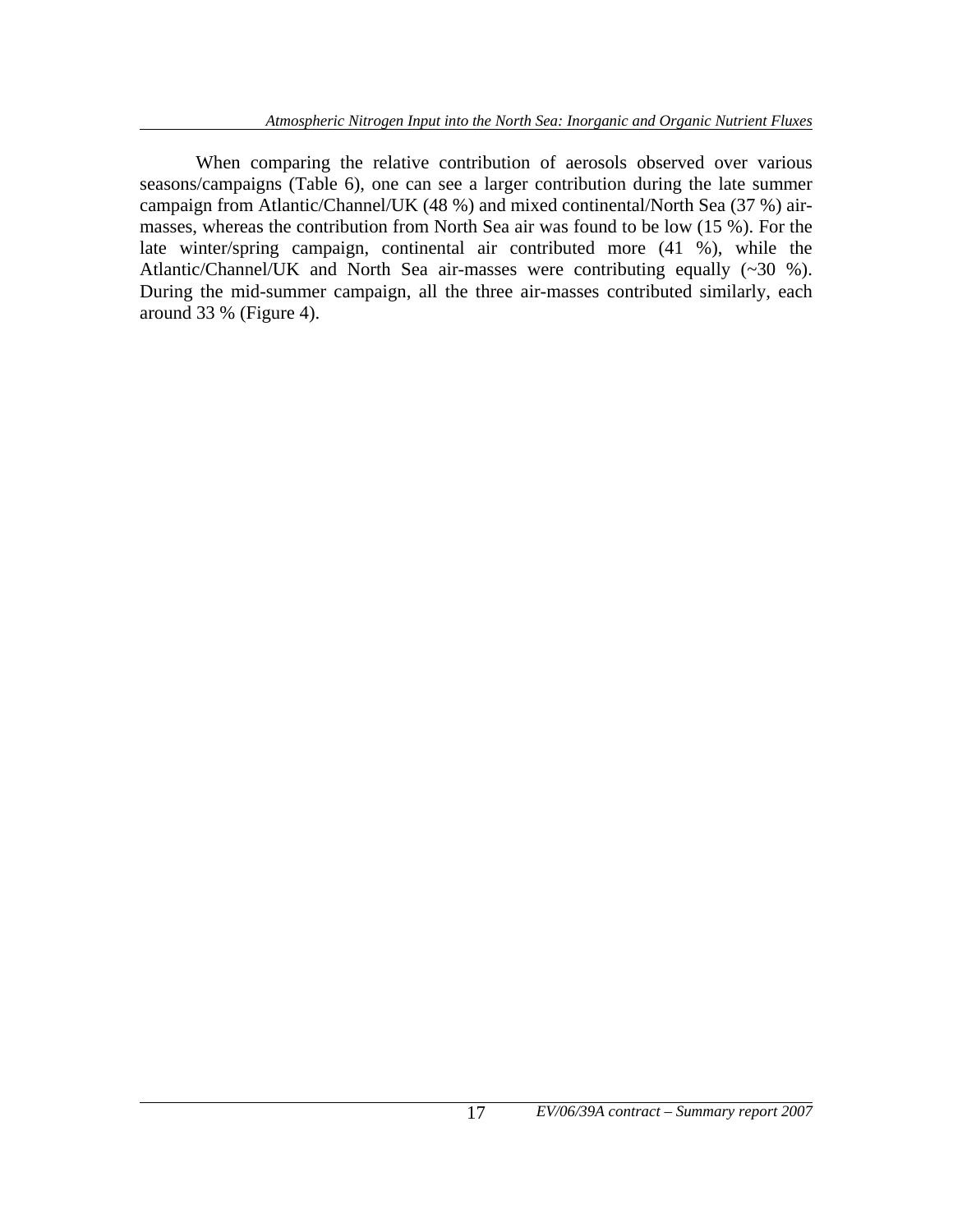#### **5. Nitrogen deposition with atmospheric precipitation**

 In the autumn/winter campaign, the wet deposition flux was proved to be a more significant contributor (60 %) to the total N-deposition compared to the dry N-flux. Though on the representative day under continentally influenced air  $(1<sup>st</sup> October, 2004)$ its contribution was found to be lower (15 %). As a general observation for this campaign, its contribution was more emphasised for Atlantic/Channel/UK air-mass movements than for either continental, or North Sea air-masses.

 During the late summer campaign in 2005, the Atlantic/Channel/UK air-masses contributed more to the wet N-flux (78 %) than those of North Sea (22 %) and North Seacontinentally influenced air (Table 2). The contribution of  $NO<sub>3</sub>$  to the wet N-flux was found to be outstandingly high  $(12 \text{ mg } N/m^2 \text{ day})$  than that of  $NH_4^+$  for Atlantic/Channel/UK air-masses, whereas both species scored similar values (1.8-1.9 mg N/m<sup>2</sup> day) for the North Sea influenced air. Accordingly, the wet-to-dry ratios were found to be 2-fold higher for UK/Atlantic/Channel air-masses than that for North Sea, indicating the important N-contribution of (wet) N-fluxes from mixed air movements from the Atlantic passing through the UK and the Channel. For North Sea air-masses, a just about unity wet to dry ratio has been found.

 Over the late winter/spring campaign, Atlantic air-masses generally more contributed to the wet N-flux (3.5 mg  $N/m^2$  day) than those of continental and North Sea (Table 3). The contribution of  $NH_4^+$  to the N-flux was found to be about 2-fold higher than that of  $NO<sub>3</sub>$  for all the three air-masses. However, the wet to dry ratio was found to be higher than unity for Atlantic air-masses, indicating the more important contribution of dry N-fluxes from continental and North Sea air-masses.

 The average DON content of rainwater samples was proved to be a less significant contributor to the N-flux, it amounted up to 0.4, 0.2 and 0.01 mg N/m<sup>2</sup> day, for continental, Atlantic and North Sea air-masses. It is to be mentioned here that the relevant literature generally associates DON with a large set of organic N-containing compounds present in the atmosphere, such as urea, peroxyacetyl nitrate (PAN), alkyl nitrates, aliphatic amines, amino acids, N-PAH, methyl cyanide, etc. (Cornell et al., 2003). Although the exact composition of DON in rainwater is not known, the listed species is to be investigated due to their bioavailability and/or toxicity. However, this is out of the scopes of the present study.

For the mid-summer campaign, despite the relatively low amounts of rain experienced, the wet deposition was found to be a considerable contributor to the total N budget of the sampling site (Table 4). For Atlantic air-masses, the wet deposition flux has been proved to be a more significant contributor  $(\sim 80\%)$  to the total N-deposition flux compared to the dry N-flux.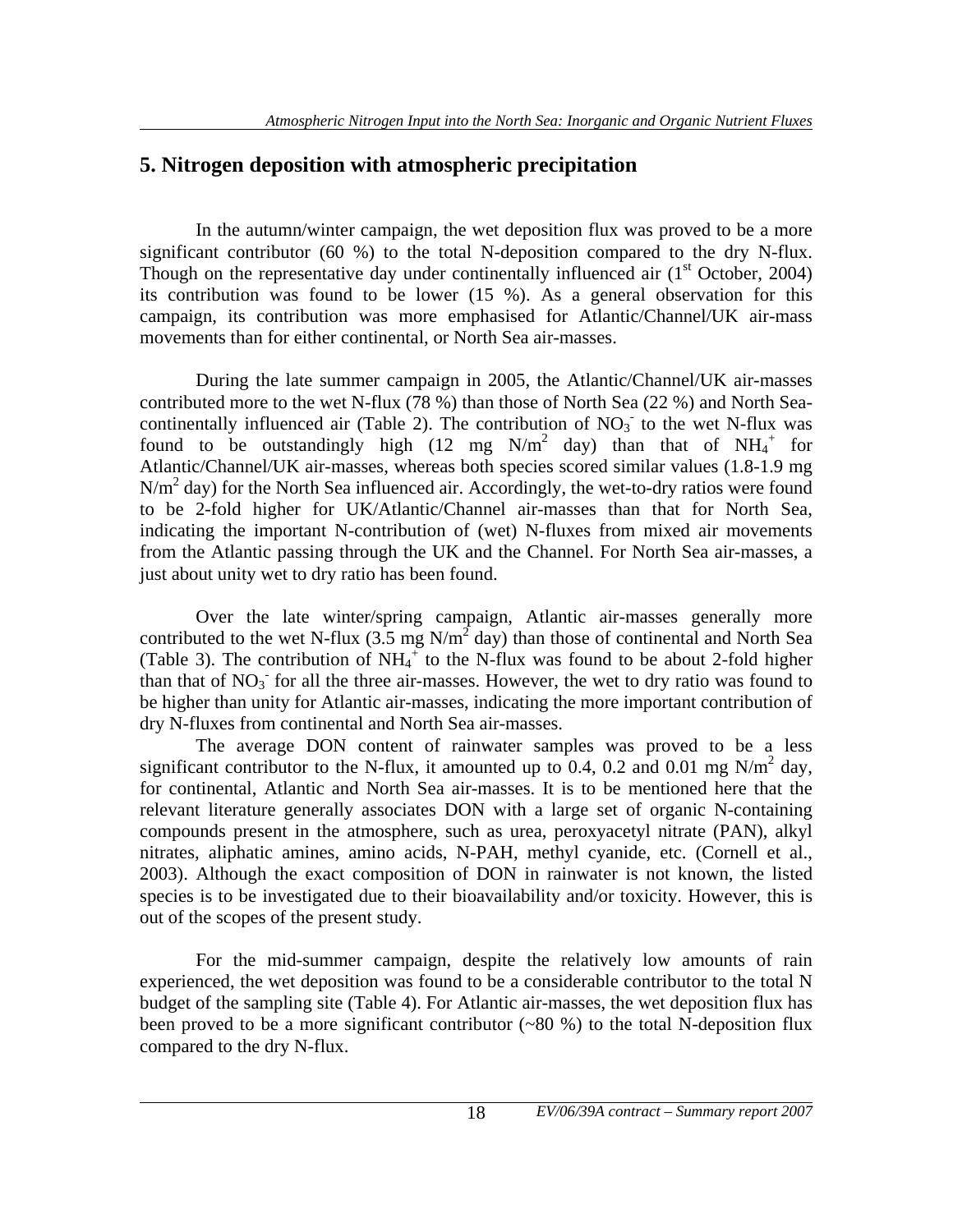On the other hand, an equal contribution of the dry and wet fluxes has been found for continental air-masses. As observed in the former campaigns, Atlantic/Channel/UK air-masses generally contributed more to the total N-flux than those of continental and North Sea.

The contribution of  $NO<sub>3</sub>$  to the wet N-flux was found to be about 2-fold higher than that of NH<sub>4</sub><sup>+</sup> for Atlantic/Channel/UK air-masses, whereas for continental air, a similar contribution of these species has been observed. The wet-to-dry ratio was found to be higher than unity for Atlantic and continental air-masses, indicating that in the dry summer period the continental air-masses can also more significantly contribute to the Nflux than in the late winter/spring campaign.

 In the mid-summer campaign, the average DON content of rainwater samples was also proved to be a significant contributor to the N-flux. It amounted up to 3.5, and 0.3 mg  $\overline{N/m}^2$  day, for continental and Atlantic/Channel/UK air-masses. The high contribution of the DON from continental air-masses was associated with the possibly high anthropogenic impact as well as the long and dry mid-summer period, which promoted the accumulation of pollutants in the ambient air. This certainly allows a higher DON content in rainwater samples, even during short, shower-like rain periods.

During each summer campaign, the relative contribution from  $NO<sub>3</sub>$  was always found to be high (86 %) for the Atlantic/Channel/UK air-masses. In these air-masses, NH<sub>4</sub><sup>+</sup> was also high in the mid-summer campaign (72 %), whereas its lower contribution was found in the late winter/spring (28 %) and late summer campaigns (51 %).

 The relative contribution of DON was observed to be high from continental airmasses during the late winter/spring campaign. It amounted up to 57 %, whereas the contribution was decreased for Atlantic/Channel/UK (32 %) and North Sea air-masses  $(11 \%)$ .

 By comparing the relative contribution of wet deposition of diverse air-masses observed over various seasons/campaigns, a higher contribution (49-78 %) from the Atlantic/Channel/UK can always be seen, followed by the continental air-masses with contribution of (29-34 %), whereas the contributions from the North Sea air-masses were ranging up to 22 % only (Table 6).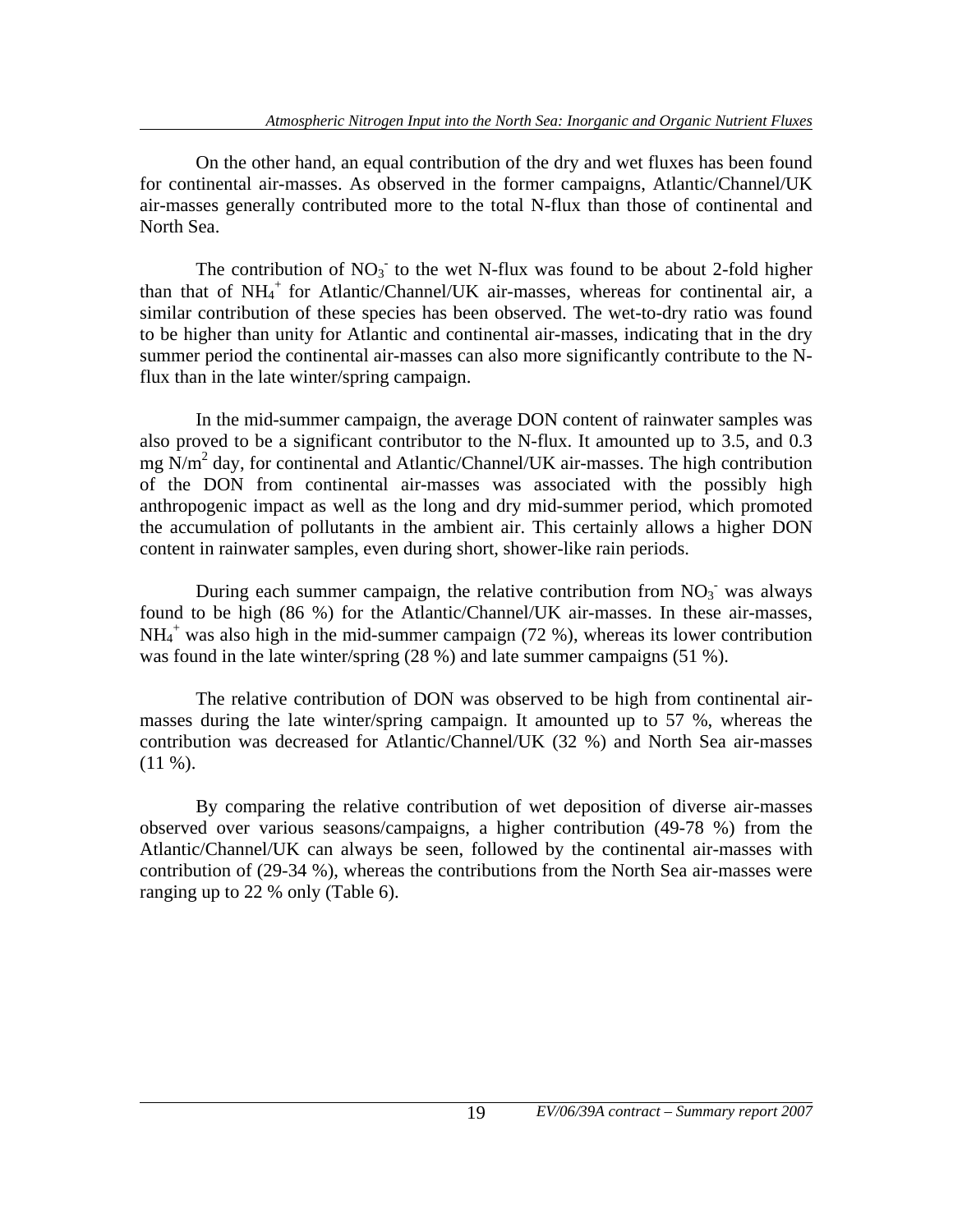#### **6. Total (dry and wet) fluxes of nitrogen**

 In the late winter/spring, and the mid-summer campaigns, the relative contribution of diverse air-masses to the dry flux was found to be very similar, ranging between 28-39 %. However, for the late summer campaign, a high contribution was observed from Atlantic/Channel/UK air-masses (52 %), whereas similar contributions were found for continental and North Sea air (each 24 %) (see Figure 4 and Table 6).

 In the late summer campaign, the relative nitrogen contribution to the total (dry plus wet) N-flux was the most considerable from the UK/Atlantic/Channel air-masses (65 %) followed by the North Sea (23 %) and the North Sea/continental (12 %) air-masses (Table 6). Compared to this campaign, the relative contributions for the mid-summer campaign in 2006 has only slightly been changed for Atlantic/Channel/UK (54 %) airmasses, but significantly for continental (34 %) and North Sea (12 %) air-masses. In the late winter/spring campaign, the relative contribution to the total flux of was significantly decreased for the Atlantic/Channel/UK air-masses (38 %), whereas it was increased for North Sea air-masses (28 %).

 From the above data of individual fluxes, the overall average dry and wet fluxes for the coastal region of De Haan has been calculated, yielding 2.8 and 3.4 kg N/km<sup>2</sup> day, respectively. Comparing these results with the existing literature (model) values of 0.5 and 2.1 kg N/km<sup>2</sup> day in 1999 reported for the whole area of the sea as average dry and wet deposition, respectively (Hertel et al., 2002), an increased extent of N-deposition is evident at least for the Southern Bight of the North Sea.

 Interestingly, due to the drier periods experiencing less precipitation during the seasons/campaigns, the dry to wet deposition ratio has been significantly increased. Nevertheless, it is to be noted that due to the intensive anthropogenic activities, the atmospheric N-contribution at a coastal sampling site is always higher than that of the northern part of the North Sea, it being rather opened to the Arctic and Atlantic waters.

 Despite the relatively low amounts of rain experienced during the campaigns, the wet deposition was found to be a bit more considerable contributor to the total N budget of the North Sea.

 The calculated annual dry and wet fluxes for De Haan are 1010 and 1357 kg N/km<sup>2</sup>, respectively, which corresponds to a total deposition of 2.4 t N/km<sup>2</sup> (Table 7). This data is in the range of the predicted values by the ACDEP model for 1999 (Hertel et al., 2002), reporting  $1.8-3.0$  t N/km<sup>2</sup> for this coastal region of Belgium.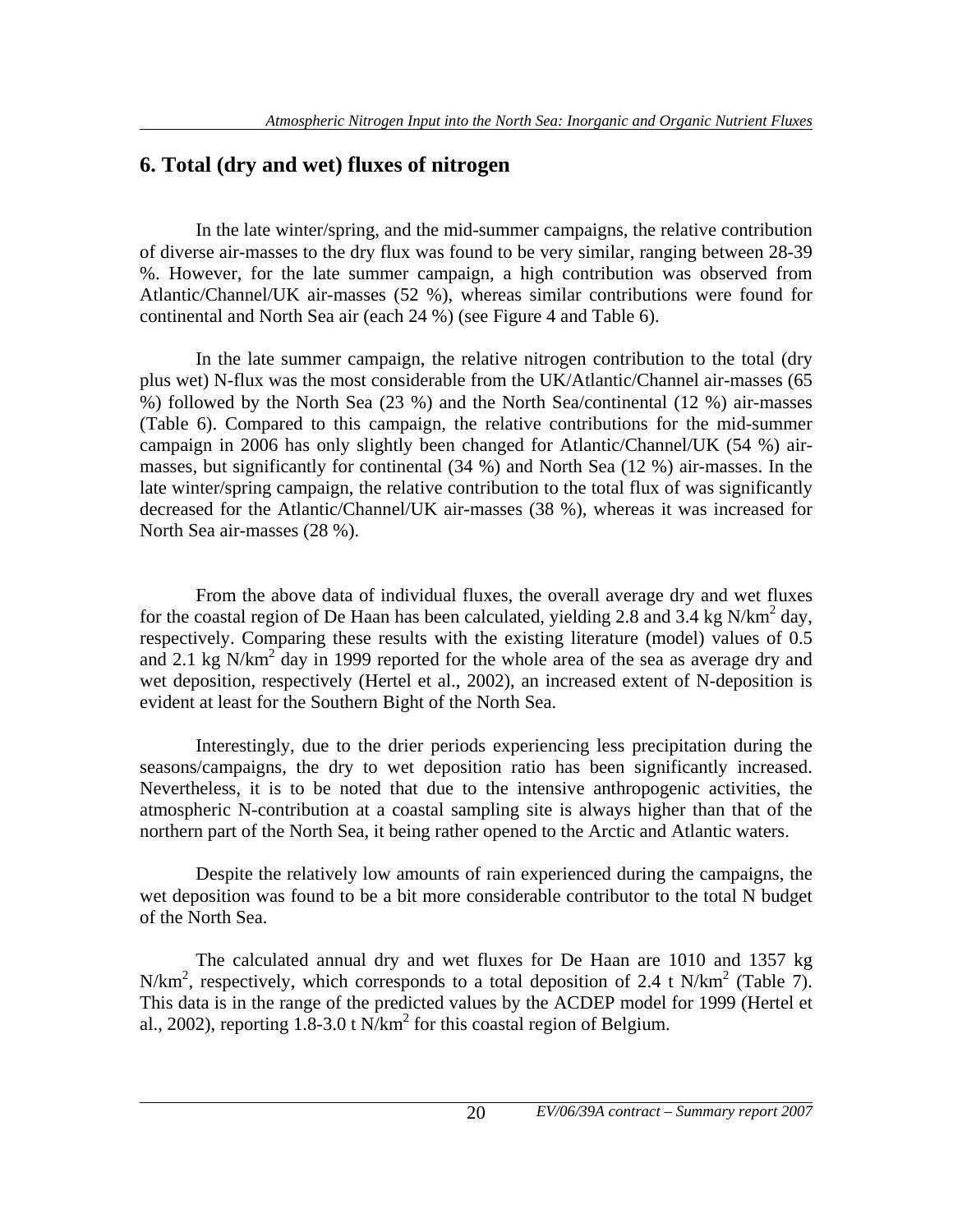The calculated average atmospheric fluxes (wet and dry), extrapolated for the area of the North Sea excluding the British Channel, corresponds to a total flux of 1624 kt N/yr, while for the Greater North Sea area including the Channel a flux of 1832 kt N/yr. These are rather higher values for the annual flux, due possibly to the characteristic of the sampling site in De Haan, which is much influenced by anthropogenic activities. This certainly implies higher average fluxes observed at this site.

 Model data of EMEP on oxidized (i.e., nitrates) and reduced (ammonia, and ammonium compounds) nitrogen depositions were also reported (Bartnicki and Fagerli, 2006) for the years between 1990-2004, they being calculated in nitrogen units consists of the sum of peroxyacetyl nitrate (PAN),  $NO<sub>2</sub>$  and  $HNO<sub>3</sub>$ , while reduced nitrogen deposition as has been calculated to be as a sum of ammonia and ammonium in (ammonium nitrate and ammonium sulphate).

 The annual fluxes of oxidized and reduced nitrogen are observed to be 834 and 1310 kg N/km2 . These data are higher by some 20-30 % than the flux ranges, i.e., 400- 600 and 1000-1200 kg N/km2 , obtained for the oxidized and reduced N, respecitively, from model calculations for 2004 in the region of De Haan (Bartnicki and Fagerli, 2006).

 This difference can be explained by a higher anthropogenic emission during the sampling years, thus a higher rate of deposition of nitrogen, particularly, due to the presence of more industry, as well as intensified terrestial and/or ship traffic around this region. Annual survey of the  $NO<sub>2</sub>$  emission data for international shiptraffic over the North Sea from 1990 till 2004 shows an increasing trend from 508 to 721 kt N/year (Bartnicki and Fagerli, 2006), and thus, it supports these assumptions. As well as increased  $NO<sub>2</sub>$  emissions has been reported for Russia, and an increased annual  $NH<sub>3</sub>$ emission strarting from 2003 has been reported for the UK and the Netherlands.

 Comparing the obtained total annual atmospheric fluxes with the riverine inputs, one can seen that the formers are more intensive than the riverine N-input reported either for the German Bight for the 1990s (150 kt N/year; Beddig et al., 1997), or for the total North Sea catchment area (745 kt N/year, Spokes and Jickells, 2002).

 According to the latest observation of OSPAR contracting parties on waterborne (direct and riverine) inputs, a total waterborne input of 807 kt N/yr has been reproted for 2004 (Bartnicki and Fagerli, 2006). This value is rather commensurable with the presently observed data on atmospheric inputs, even the latters are more intesive.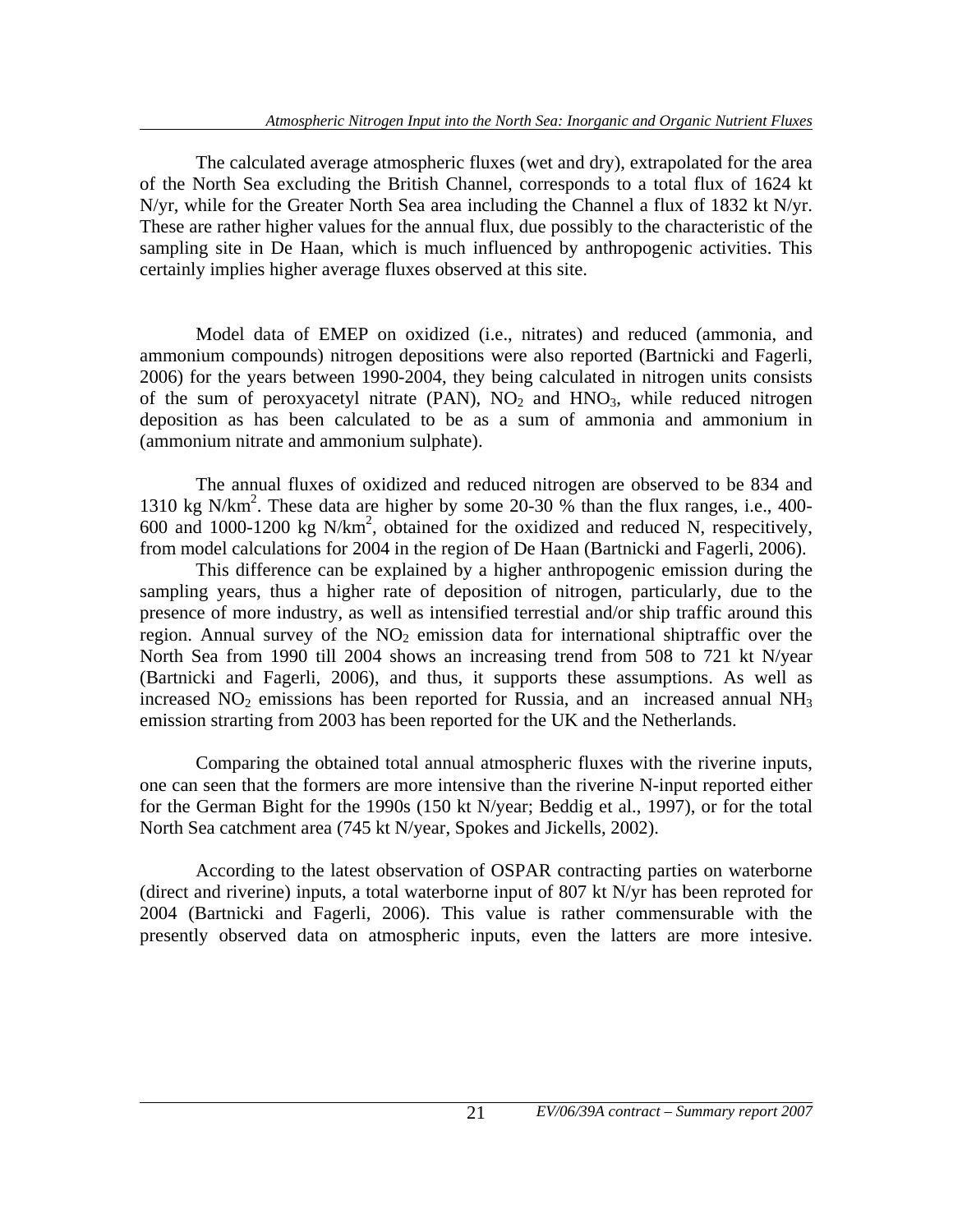#### **7. Characterization of single particles and related atmospheric processes**

 In this study, TW-EPMA has been utilized to characterize the morpohology and constitution of atmospheric single particles obtained from diverse air-masses. The results for the selected marine and continental samples after clustering are illustrated in Figure 5. The relative abundance of the obtained particle types, combined groups, in size fraction of the sampling days has been shown in Table 8. It can be seen that NaCl (sea salt) particles are abundant on the coarse stage in both samples, which is indeed a fingerprint for the important marine influence on the sampled aerosol. The so-called bubble bursting or sea spray process transports water drops from bursting white caps into the air, after which crystallization takes place and some salts remain airborne. Therefore, sea-salt should be the main constituent among the coarse particle fractions in marine aerosols, except during episodes of continental dust transport (Fitzgerald, 1991). Sodium and magnesium chlorides are known to react with other compounds in the atmosphere like nitric and sulphuric acid. This result in chloride loss, since the resulting hydrochloric acid evaporates, while the formed nitrates and sulphates stay behind as sodium nitrate and sulphate salts (together with some remaining chloride, when the particle did not react completely).

 Since TW-EPMA is able to detect nitrogen and oxygen, it was possible to clearly identify sodium nitrate (Ro et al., 2001, 2002, 2005). Although only the name "NaNO3" has been mentioned for the particle type identification, small sodium sulphate crystals were often observed to be connected to the surface of larger sodium nitrate particles. A possible reason for this effect is the inhomogeneous crystallization at the impacting surface, since sodium sulphate crystallizes at higher relative humidity (Storms et al., 1984).

 Nitric and sulphuric acids in the air find their origin in transformations and reactions of nitrogen and sulphuric oxides. In urban environments, these compounds are mostly found as exhaust gases from combustion processes (domestic heating, industrial processes, traffic).

 Since the sea is a continuous source of fresh sodium chloride, and this sea salt in air travelling over land has more chance to react with anthropogenic nitrogen and sulphur species, we could say that relatively high abundances of (progressive) sea salt aging is an indication for continental influences.

 The presence of aged or completely transformed sea salt, like sodium nitrate, was also significant in the continentally influenced sample. A considerable amount of aged sea salt particles has been observed in the continental sample (as "NaCl+NaNO<sub>3</sub>" group). This result is somewhat puzzling while considering that this air mass spent most of its time above the continent.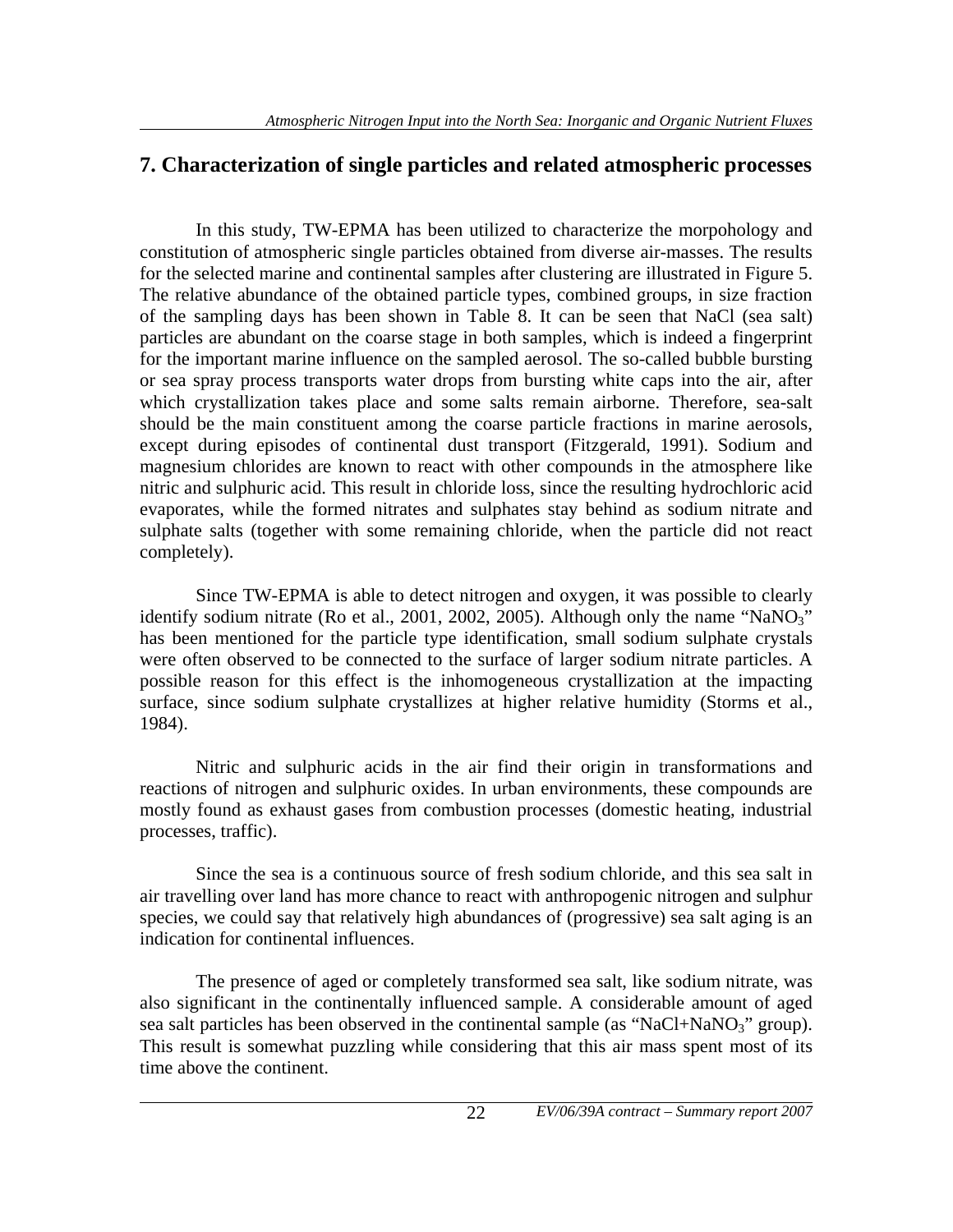Organic particles and biogenic particles (recognized by their relatively higher potassium or phosphorus content) were detected with TW-EPMA in the coarse and fine fractions. However, we must mention that these particles are difficult to characterize more in detail, since only elemental concentrations can be determined with TW-EPMA (for elements with Z>5, excluding hydrogen).

 For the samples influenced by marine sources, one can see a lower abundance of organic / biogenic particles, whereas they are also abundant in continental sample. The amount of organic and biogenic particles is considerably higher in continental samples, which seems logical taking into account the possible continental sources of these particle types (traffic, industrial processes, domestic heating; vegetation, other bioactivity). In urban aerosols, most organic particles originate from combustion processes, so these sources must certainly be involved.

 The marine bubble bursting process might contribute to the organic fraction, since it also causes (bio)organic materials from the sea water to be transported into the atmosphere. The fact that numerous sea salt particles also appeared to contain certain amounts of carbon and oxygen (maybe as an organic layer on top of the sodium chloride crystals) is probably a result of this process. Even a mixed particle type of sea salt and organic compounds was found in these samples ("NaCl+Organic" or "NaSO<sub>4</sub>+Organic").

 The presence of organic coatings was demonstrated earlier for particles suspended in seawater by using an indirect method, i.e. Ru-staining method for organic carbon (Jambers, 1997), but with TW-EPMA one could determine the existence of these layers directly in the X-ray spectra.

 Ammonium sulphate and nitrate particles originate from transformations and reactions of nitrogen and sulphur oxides in the air and, like for sea salt aging, the presence of ammonium particles can be related to continental influences. With TW-EPMA, it was possible to specify the origin of sulphur-rich particles "Organic+S".

 Aluminosilicates frequently encountered in the continental samples are expected to have their origin from soil dust. Large soil dust particles are not often transported over large distances because of their fast deposition rates, and, therefore, their abundance is expected to be only very high on coarse stage if the analysed samples would have been strongly influenced by continental sources as observed in our case. This is indeed not the case for the marine samples, although the coarse stage contains other soil dust particles like metal oxides, but to a lesser extent. The contribution of mineral particles, like aluminosilicates, or oxides to the aerosol composition was much higher for the continental sample, which again proves that soil dust is more abundant above the continent. Iron oxide and other metal oxides showed to be more abundant than in the more marine samples, which could also partly be explained by the presence of the intense metallurgic industry over Europe (Van Malderen et al., 1992).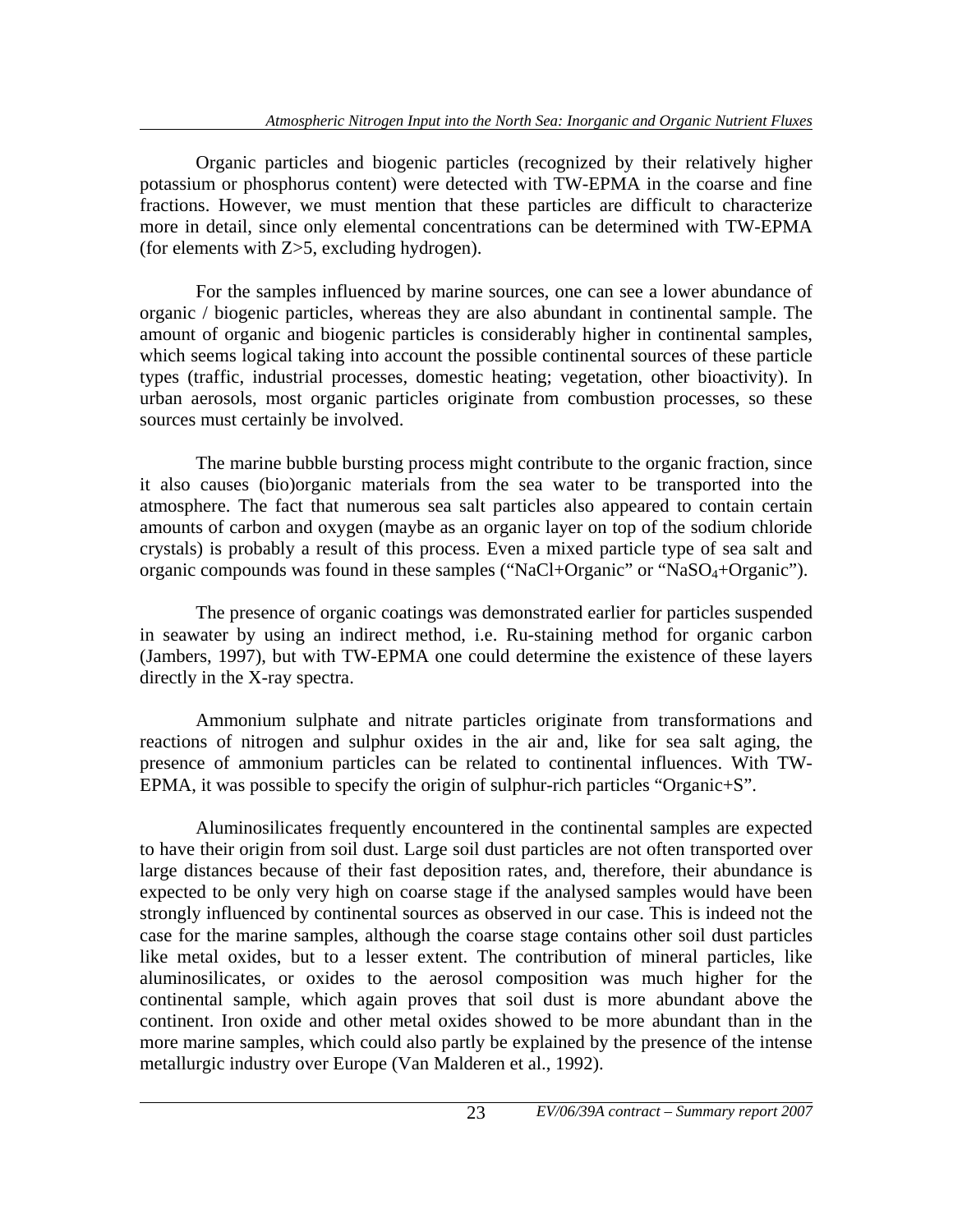#### **8. Elemental content of size-segregated aerosols**

 The variations in the elemental content of size-segregated aerosol samples observed under diverse air-masses has been measured with XRF and evaluated with the assisstance of air-mass trajectories and clustering. The relative abundance of the elements in each fraction is represented for the different air-influences during the autumn/early winter (e.g., Figure 6). For the Atlantic (oceanic) influences, Cl is always found to be highly abundant in the coarse fraction. Sea-salt is a very important source of Cl in atmospheric aerosols. These particles are usually present in the coarse fraction. In the samples with continental and industrial influence, the Cl becomes less abundant in the large fraction and seems to be concentrated in the medium fraction. NaCl is usually reacting with acidic gases such as  $SO_2$  and  $NO_2$ , resulting in the formation of sodiumsulphate and -nitrate particles through the exchange of Cl.  $NO<sub>2</sub>$  and  $SO<sub>2</sub>$  are mainly from anthropogenic origin, especially from traffic, industry and domestic heating, the original NaCl particles are probably mostly replaced with nitrates and sulphates.

 For all samples, the concentrations of Fe, Si, and Ca are sharply decreasing with decreasing particle size. This can be explained by the fact that they usually originate from soil-erosion, and therefore, they occur in the coarse particulate fraction. S is mostly present in the smaller fractions, which can be explained by secondary aerosol formation resulting in smaller particles. Other elements do not reveal a typical pattern and their distribution seems different in all four air-masses.

 The main conclusion from the relative abundance data is the same throughout all the campaigns: Cl from sea-salt and soil dust elements are more abundant in the coarse fraction.

 In the autumn/early winter campaign, the most abundant elements were found to be the low-Z elements for each fraction (see e.g., Figures 7-8). Toxic heavy metals, like Se, Cr, Cd, and Sb were analyzed, but their concentrations were found to be below the detection limit of the method (few  $ng/m<sup>3</sup>$ ). Cl is clearly the major constituent of coarse fraction of the oceanic samples, and the Cl content is the highest for the samples with air masses coming from the North Pole.

 The Al, Si, Ca, and Fe content in the coarse fraction are the lowest in the oceanic air-masses, since these elements are the main components of soil dust and, therefore, they would be more explicitly present in the air-masses travelling over land.

 The aerosol sample influenced by industries in the coarse fraction has the maximum S content. Also, the metal content is elevated for samples with air mass over land (industrial and continental). The concentrations for Pb and Ti in the "industrial" sample are very high.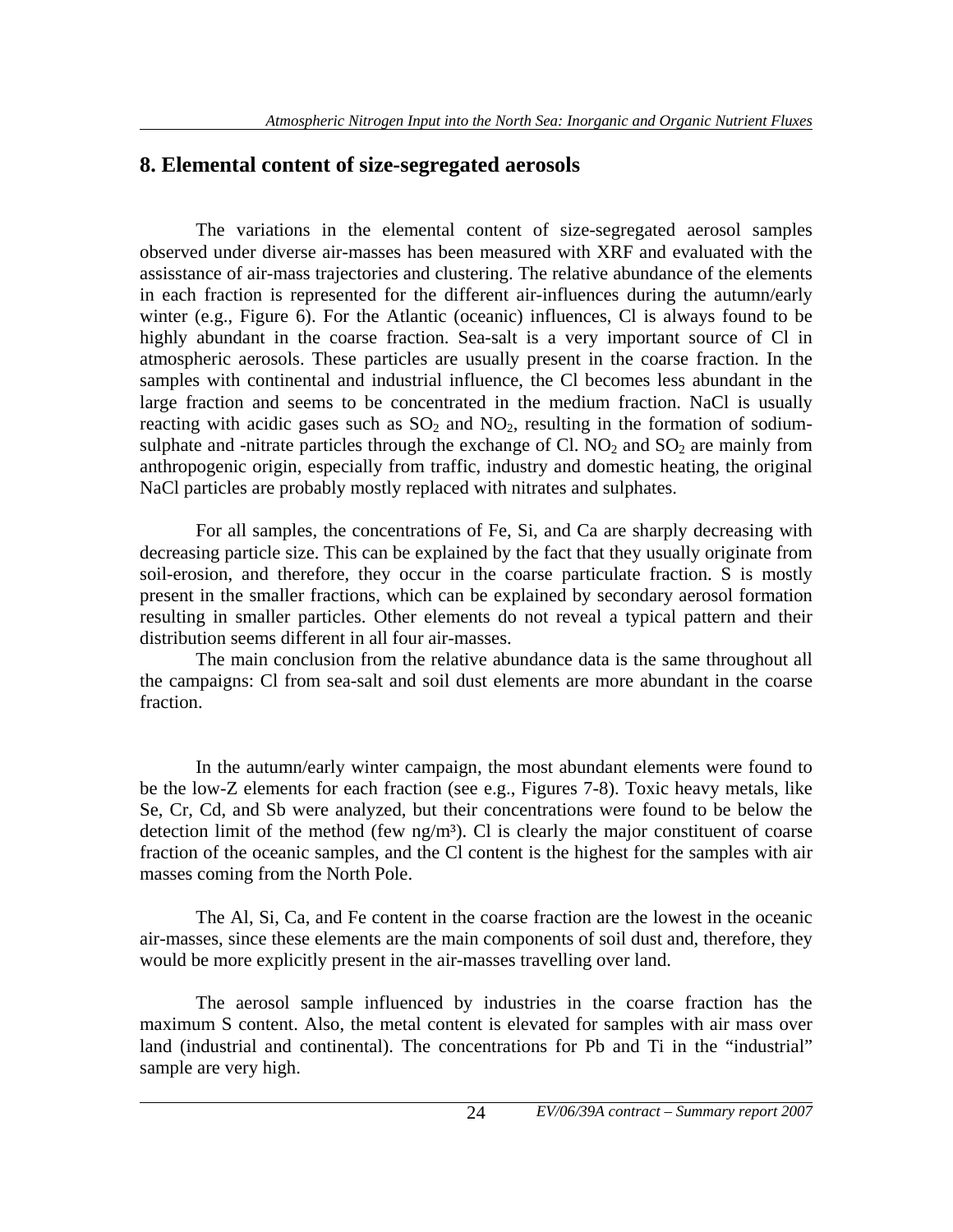For the medium fraction, it can be seen that Cl is equally abundant in all four samples. As expected from an industrial area, the S content is also significantly higher than in the other samples. Pb and Zn concentrations are also considerably higher in the continental and industrial samples, which suggests an anthropogenic source. For the fine fraction, sulphur is the dominant element. Contrary to the other fractions, the oceanic samples have the higher S content. Like in the medium fraction, Zn and Pb are the dominant metals.

 In the late summer campaign, the level of S in the air-masses crossing the UK is very low in each fraction compared to the other air-masses studied. Another remarkable difference is the low concentration of Cl in the coarse fraction of the oceanic sample. The level of Cl in the industrial sample is extremely high; both compared to the other samples and to the highest levels of Cl found in the autumn/early winter campaign (Figure 8).

 Although it was expected differently, Si, Ca, and Fe in the coarse fraction are most elevated in the case of the oceanic samples. These elements are the main constituents of soil dust and, therefore, the highest levels are expected in air masses travelling mostly over land. On the other hand, the air-mass trajectories clearly shows that this did not happen, but 10 days before the sample was taken.

 The concentrations for all elements in the medium and fine fraction are smaller than in the autumn/early winter campaign. In the coarse fraction, however, they are comparable to that campaign, except for Cl. For the medium fraction, it can be noticed that the industrial and the North Sea influenced sample have similar pollutant concentrations.

 During the late winter/spring campaign, no Cl is noticed in the coarse fraction of the sample with influence from the British Channel and France. This is somewhat unexpected since this air-mass is still strongly influenced by the Atlantic Ocean. On the contrary, the aerosol sample passing over the UK has a substantial Cl content. Inspection of the other samples in the cluster to which the sample crossing France belongs show an average Cl concentration of 134 ng/m<sup>3</sup>, which is definitely lower than expected.

 The sample with aerosols crossing Scotland shows the expected pattern, with Cl being the most abundant element. In the two other samples, from air-masses crossing England (Channel-England and Oceanic England), Cl and S have approximately the same abundance. Similar behaviour has been found in the autumn/early winter campaign (Figure 8) for the continental sample and in the late summer campaign in case of the oceanic sample. The concentration for this campaign, however, over 700 ng/ $m<sup>3</sup>$ , whereas lower levels were found for the former two campaigns (60 and 150 ng/m<sup>3</sup>).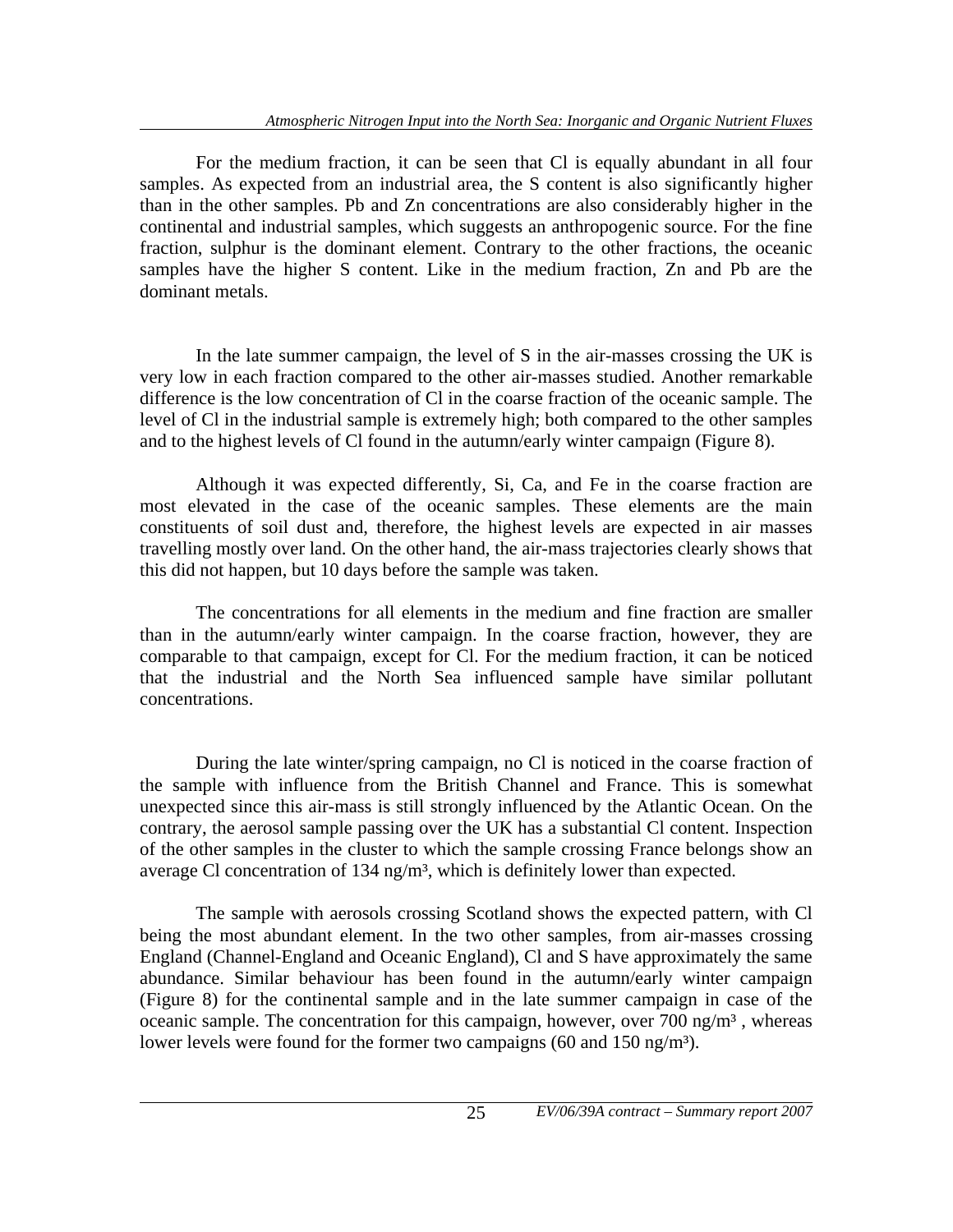Except for S, Cu and Zn the concentrations of the oceanic sample are every time the lowest in the coarse fraction. In the sample crossing Scotland, the concentrations are every time the highest, except for Fe, Ti, Mn, and Al (the latter being only present in the continental sample).

 For the mid-summer campaign, in the coarse aerosol fraction, sulphur was found to be the most abundant element in most cases, followed by Cl, similar to those in the other campaigns. The lowest Cl level was not in the continental sample as expected, but the sample passing The Netherlands, which is still severely influenced by the ocean. Additionally, the continental sample does not have the highest concentration of soil dust elements, but the sample with The Netherlands. As a matter of fact, the continental sample has usually an average concentration for all elements in the coarse fraction. For the medium fraction, contrary to the coarse fraction, the Cl concentration in the sample crossing The Netherlands is the highest of all samples in the medium fraction, so is the case for S, the soil dust elements and most metals. Especially, the Al level is much higher than the other elements.

 The fact that Pb is also high combined with the high amount of soil dust elements (both in the medium and the coarse fractions) rises the suspicion that this sample is much more influenced by the continent than one could expect just by checking the BWT. After all Pb turned out to be an excellent tracer for continental air masses in all other campaigns. In the fine fraction, no Cl is present as usual. Also here, the highest concentration seems to be coming from the sample crossing The Netherlands. Especially, for the metals this is pronounced: V and Ni are twice as high as in the other samples, but for Cu and Ni the difference is much smaller. The concentrations of the metals are for most samples, however, lower than 10 ng/m<sup>3</sup>.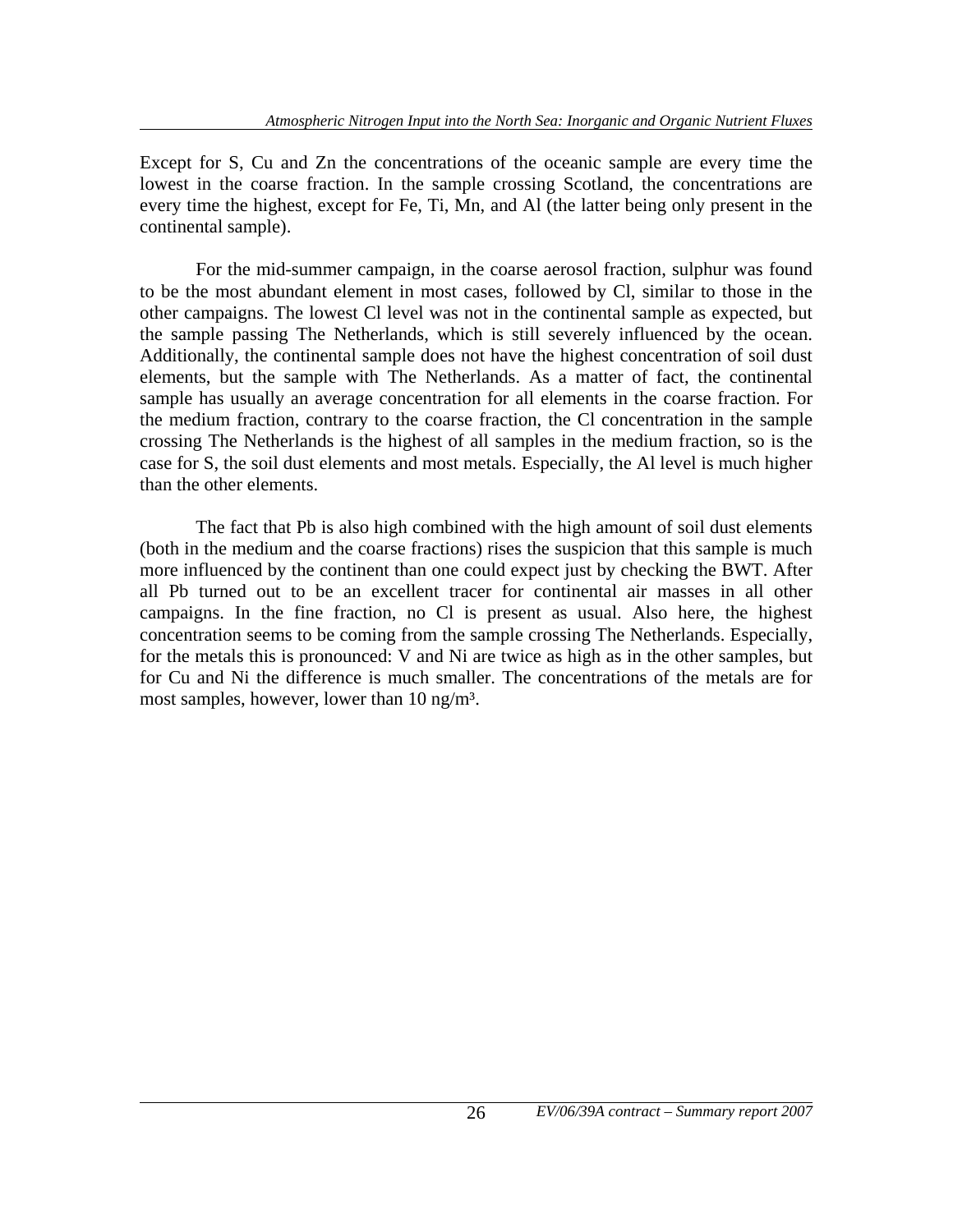#### **9. Alkyl nitrates in the ambient air: concentrations and fluxes**

 Alkyl nitrates (ANs) are of particular interest within the ozone/nitrogen oxide system, because their formation and degradation plays an important role in the tropospheric ozone production (Roberts, 1990). Within the framework of the present project, aiming also at the characterisation of organic nitrogen compounds in the marine environment, it appeared to be necessary to develop a sensitive and robust analytical procedure to the determination of ANs, particularly with the application of GC-MS to replace the routine application of GC-ECD. The latter method provides intrinsically high sensitivity and easy operation, but it is hampered by interferences (Glavas, 2001) to be identified with the aid of the highly specific MS detection. Several steps of the analytical method from sampling to extraction, clean-up and instrumental analysis have been systematically optimised for ANs with 3 to 9 carbons detected from gaseous air samples.

 In the summer campaigns, 11 ANs have been identified and quantified, but only 8 ANs were detected to be present in the late winter/spring samples. Figure 9 shows the summed concentrations of ANs detected for each sample. It is to be noted, however, that the distribution over the different analogues and isomers is largely fluctuating between samples. The nomenclature for diverse AN analogues are listed in Table 9.

 During the late summer campaign, the highest average daily deposition has been observed for 3C5 as can be expected from the concentration data (Figure 10), especially, for Atlantic/Channel/UK air-masses  $(1.8 \text{ ng N/m}^2 \text{ day})$ , followed by lower values for the North Sea/continental (0.76 ng  $N/m^2$  day), but below the detection limit for the North Sea air-masses (0.18 ng  $N/m^2$  day).

 The contribution of 2C4 was also significant from the UK/Atlantic/Channel airmasses (1.7 ng N/m<sup>2</sup> day), whereas lower fluxes were found from 1C3, 1C4, 2C5, 1C5, 3C6, 2C6, 1C6 and 1C8 alkyl nitrates with similar fluxes (0.25 ng  $N/m^2$  day). For the North Sea influenced air-masses, the contributions from 2C4 and 2C5 were found to be significant, both with a deposition value of 0.44  $\text{ng/m}^2$  day. Moreover, the 1C4, 1C5, 3C6 and 1C6 ANs also contributed to the flux, each with  $\sim 0.2$  ng N/m<sup>2</sup> day.

 Under mixed continental-North Sea influence, the contribution was significant from 1C4, 3C5, and 2C5 compounds, with deposition rates of 0.35, 0.76, and 0.46 ng N/m<sup>2</sup> day, respectively. The 1C5, 1C6, 1C7, 1C8, and 1C9 compounds also contributed to the N-flux, each with a flux of around  $0.2$  ng N/m<sup>2</sup> day.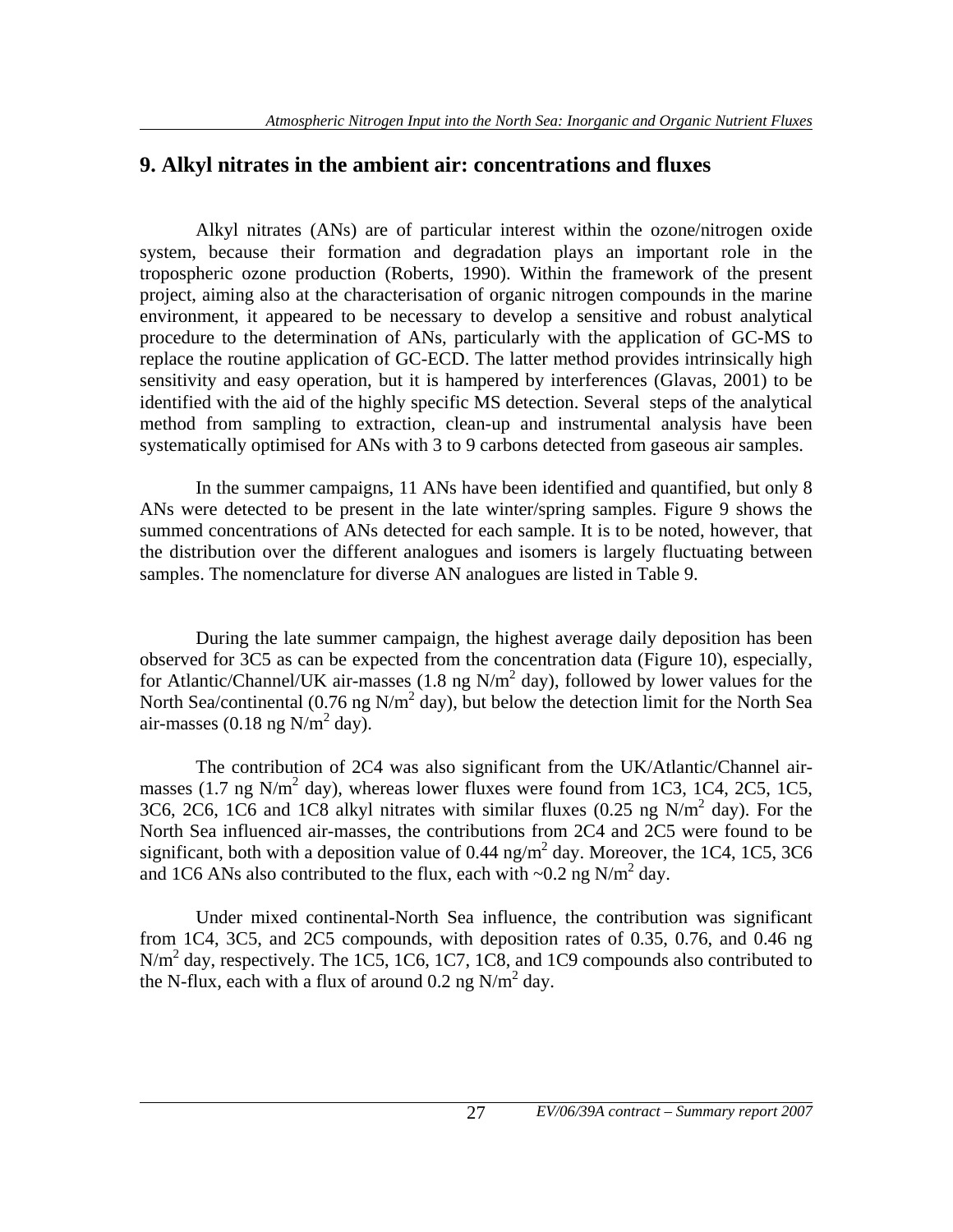The average fluxes of ANs for the UK/Atlantic/Channel, North Sea, and the mixed continental-North Sea air-masses were found to be 5.3, 1.4, and 2.9 ng  $N/m<sup>2</sup>$  day, respectively, corresponding to an overall average AN flux of 9.6 ng  $N/m^2$  day for this late summer campaign.

 Over the early winter/spring campaign, a high average daily flux of 3C5 has also been found for all the three main air-masses, ranging from 3.8 to 10.7 ng  $N/m^2$  day. For the Atlantic/Channel/UK air-masses, the contributions of 3C5 was about 55 % of the total AN-flux, followed by the contribution from 2C5 (0.98 ng N/m<sup>2</sup> day), 2C6 and 1C8 (each with 0.5 ng N/m<sup>2</sup> day), whereas the fluxes of 1C4, 1C5, 1C6, and 1C9 were observed to be much lower, i.e.,  $0.15$ ,  $0.22$ ,  $0.37$ , and  $0.34$  ng N/m<sup>2</sup> day, respectively.

 For continental air-masses, intensive fluxes of 3C5, 1C6, and 1C7 AN compounds, i.e., 4.4, 5.7, and 4.6 ng  $N/m<sup>2</sup>$  day, respectively, have been observed. The 2C5 has also shown a fairly high value of 1.5 ng  $N/m^2$  day. The 1C8 and 1C9 ANs has only contributed with negligibly low fluxes of 0.37 and 0.15 ng N/m<sup>2</sup> day, respectively.

 For air-masses, arriving from the North Sea, the flux of 3C5 was extremely high, i.e., with an average value of 10.7 ng  $N/m^2$  day, corresponding to about 80 % of the total average AN-flux. The other ANs, characteristic for this air-mass, were 2C5, 1C5, 2C6, and 1C6 with low fluxes, ranging between 0.5-0.73 ng  $N/m<sup>2</sup>$  day. Negligibly low fluxes of 1C4, 1C8 and 1C9 ANs were also found with values of 0.16-0.27 ng  $N/m^2$  day.

 The average fluxes of ANs for the Atlantic/Channel/UK, continental and North Sea air-masses were found to be 6.9, 15.6, and 13.8 ng  $N/m<sup>2</sup>$  day, corresponding to an overall AN-flux of 36.3 ng  $N/m^2$  day for this campaign. It can be concluded that the most contribution of AN-fluxes originate from air-masses approaching from the continent and the North Sea.

 In the mid-summer campaign, similarly to the late summer campaign, the ANfluxes were the most significant from the Atlantic/Channel/UK air-masses. The highest N-flux was observed again by 3C5 with an average value of 12.9 ng N/ $m^2$  day, although the 1C4 flux was also very pronounced  $(6.5 \text{ ng N/m}^2 \text{ day})$ . The 1C6, 1C7, 1C8 and 1C9 ANs also contributed to the N-flux, but to a much lower extent than the former two ANs, i.e., with depositions ranging between 1.0-1.2 ng  $N/m^2$  day. The fluxes of 2C5, 1C5, and 2C6 were negligibly low, amounting only up to 0.38, 0.6, and 0.57 ng  $N/m^2$  day, respectively.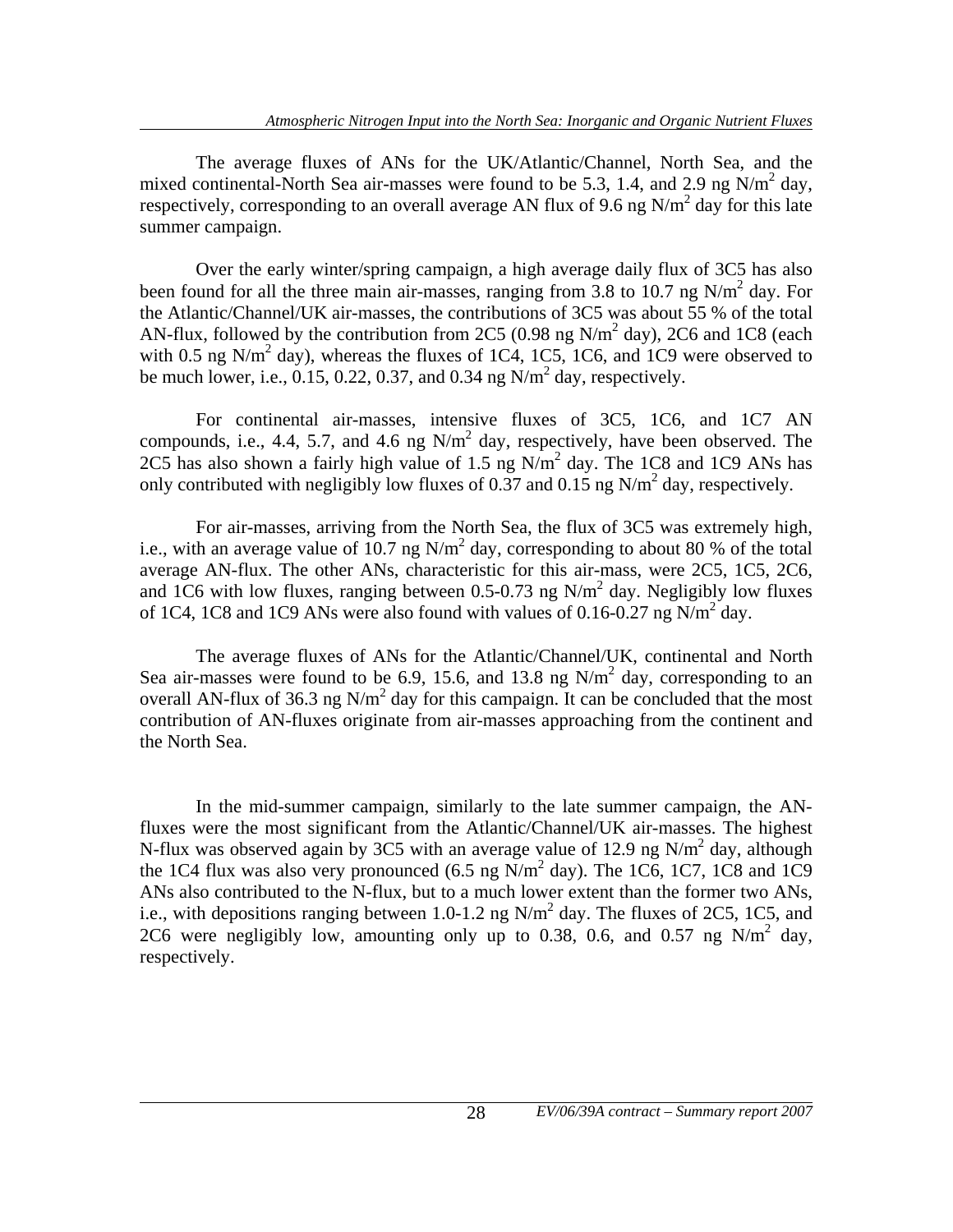For continental air-masses, the daily average fluxes of 1C4, 3C5 and 1C8 were found to be the most significant contributors, i.e., 1.0, 2.8 and 2.0 ng  $N/m^2$  day, respectively. The fluxes of 1C5, 2C6, 1C6, and 1C7 were lower, ranging between 0.34- 0.46 ng N/m<sup>2</sup> day. For the North Sea air-masses, also the flux of  $3C5$  was the most decisive with an average value of 4.5 ng  $N/m^2$  day, followed by the 1C5 flux (0.9 ng  $N/m<sup>2</sup>$  day). The 1C4, 2C6, 1C6, 1C7, 1C8 and 1C9 compounds contributed to the N-flux to a low and varying extent, i.e., 0.5, 0.3, 0.67, 0.36, 0.45, and 0.18 ng  $N/m^2$  day, respectively.

 The average fluxes of ANs for the Atlantic/Channel/UK, continental and North Sea air-masses were found to be 25.3, 7.5, and 7.9 ng  $N/m<sup>2</sup>$  day, corresponding to an overall AN-flux of 40.7 ng  $N/m^2$  day for this campaign. Comparing this campaigns data with those observed for the late winter/spring campaign, a much higher percentage of AN contribution to the N-flux by the Atlantic/Channel/UK air-masses can be experienced (i.e.  $\sim 60$  % of the total average AN-flux), whereas in the late winter/spring campaign the fluxes from the North Sea and the continental air-masses were prevailing (i.e., 38 % and 43 %, respectively).

 The fluxes of alkyl nitrates have been found to be more pronounced for the summer periods than for the winter/spring months. Although the contribution of ANs to the total (inorganic and organic) N-flux has been found to be low, i.e., ranging between 10-40 ng  $N/m^2$  day, it was amounting up to around 10 % of the  $NO<sub>2</sub>$  deposition observed for sea-surfaces.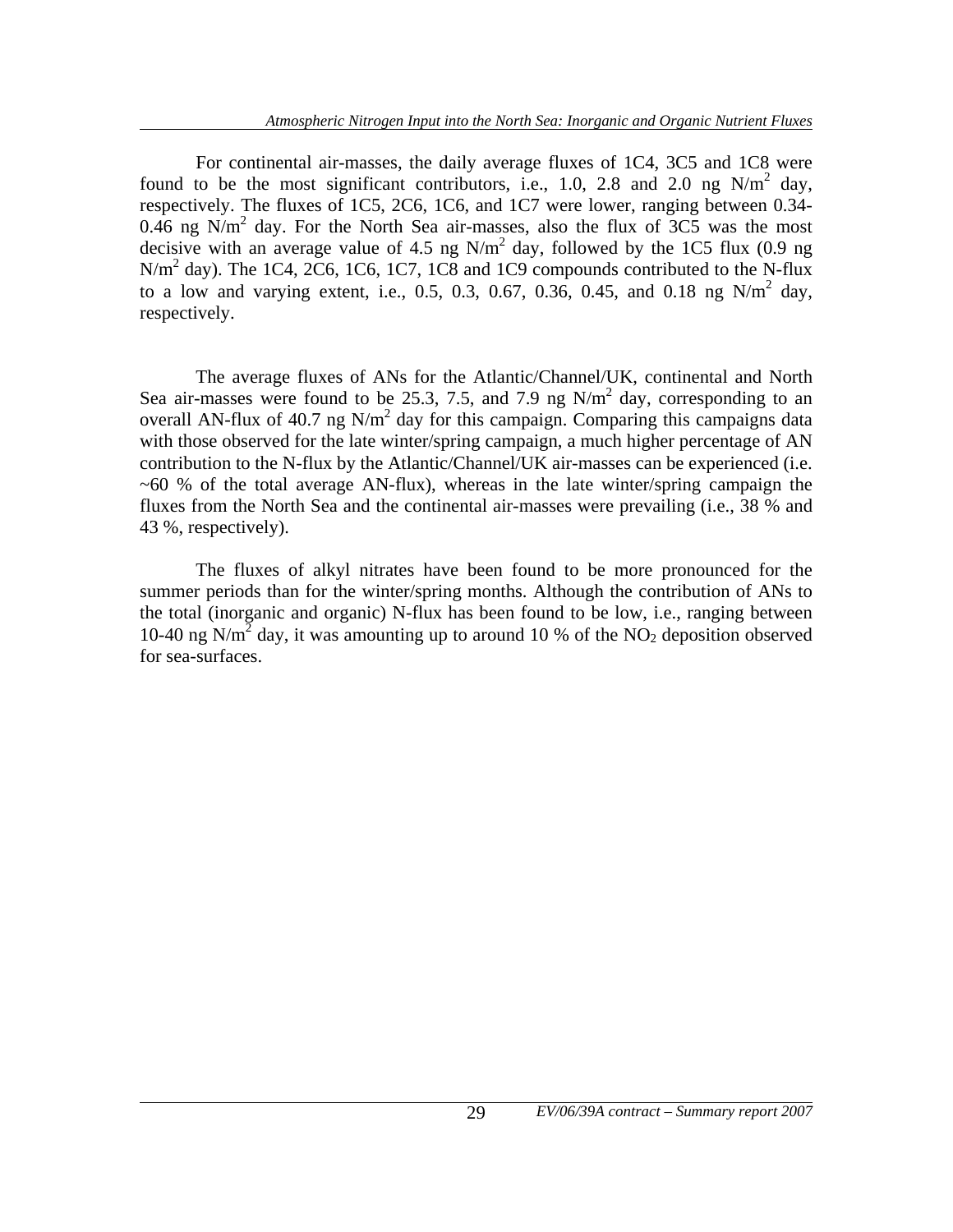### **References**

Asman W., Van Jaarsveld H., A variable-resolution transport model applied for NH*x* in Europe, Atmos. Environ., 24A (1991) 445-464.

Bartnicki J., Fagerli H., (2003) Atmospheric supply of nitrogen to the OSPAR Convention Waters. Summary Report for UBA. EMEP Technical Report MSC-W 4/2003. Norwegian Meteorological Institute. Oslo, Norway.

Bartnicki J., Fagerli H., (2004) Atmospheric in the OSPAR Convention Area in the period 1990 - 2001. Summary Report for the German Environmental Agency (Umweltbundesamt UBA). EMEP Technical Report MSC-W 4/2004. Norwegian Meteorological Institute. Oslo, Norway.

Bartnicki J., Fagerli H., (2006) Atmospheic Nitrogen in the OSPAR Convention Area in the period 1990-2004, EMEP/MSC-W Technical Report 4/2006, Oslo, ISSN 0804-2446.

Beddig, S., Brockmann, U., Dannecker, W., Körner, D., Pohlmann, T., Puls, W., Radach, G., Rebers, A., Rick, H.J., Schatzmann, M., Schlünzen, H., Schulz, M., Nitrogen Fluxes in the German Bight, Marine Pollut. Bull., 34 (1997) 382-394.

Cohan Y., Dry deposition model, Multimedia Environsoft Corp., Los Angeles, Ch. 12., 1998.

Cornell SE, Jickells TD, Cape JN, Rowland A.P., Duce R.A., Organic nitrogen deposition on land and coastal environments: a review of methods and data, Atmos. Environ., 37 (2003) 2173-2191.

De Leeuw G., Ambelas Skjøth C., Hertel O., Jickells T., Spokes L., Vignati E., Frohn L., Frydendall J., Schulz M., Tamm S., Sørensen L.L., Kunz G.J., Deposition of nitrogen into the North Sea, Atmos. Environ., 37 (2003) S145-S165.

Draxler, R.R. and Rolph, G.D., 2003. HYSPLIT (HYbrid Single-Particle Lagrangian Integrated Trajectory) Model access via NOAA ARL READY Website (http://www.arl.noaa.gov/ready/hysplit4.html). NOAA Air Resources Laboratory, Silver Spring, MD.

Eyckmans K., Atmospheric Deposition of Nutrients to Aquatic Ecosystems, PhD Thesis, 2003, University of Antwerpen, Belgium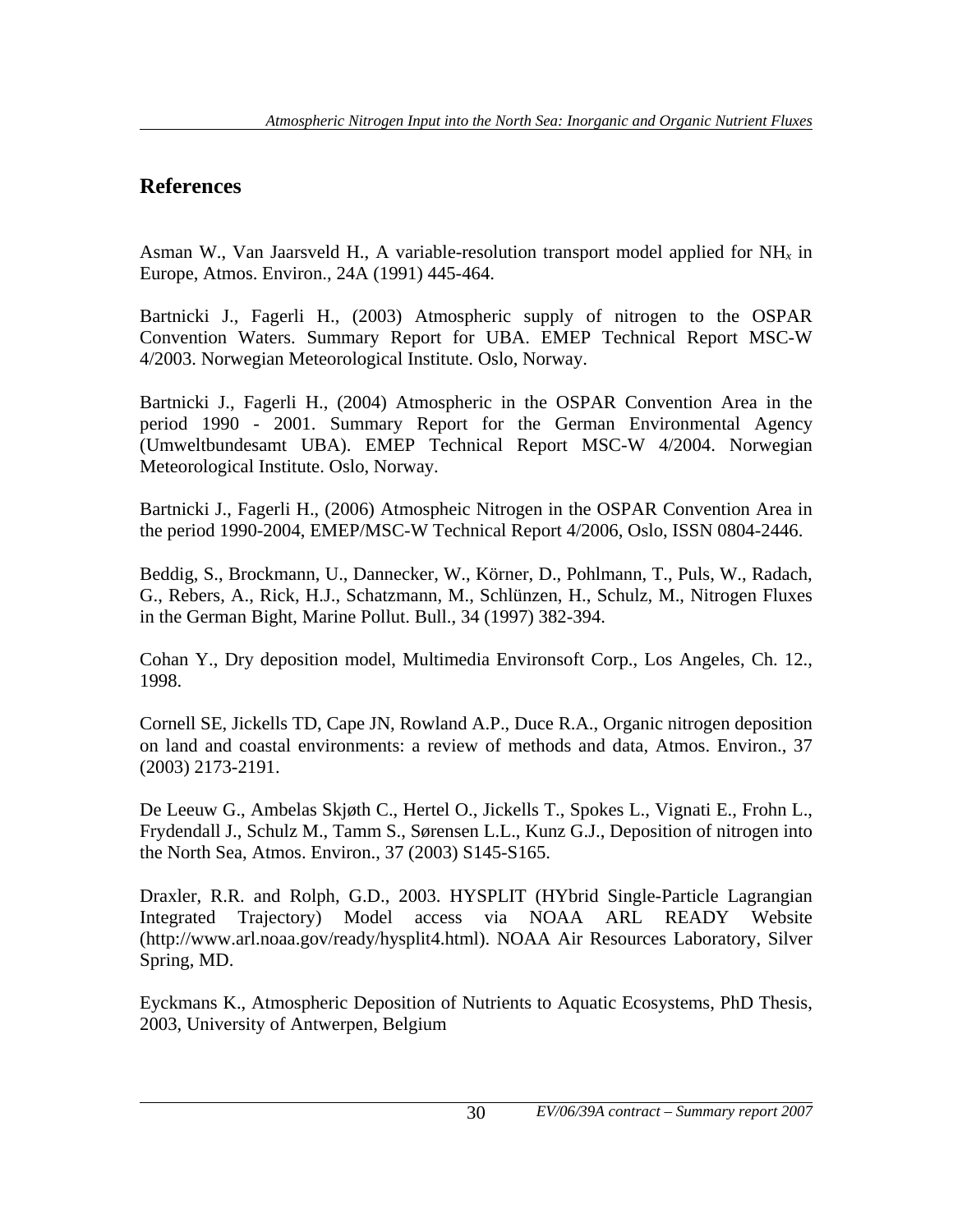Jambers W., Characterization of individual aquatic suspended particles using electron probe X-ray microanalysis and scanning transmission electron microscopy. Ph.D. Thesis, 1997, University of Antwerpen, Belgium

Hertel O., Christensen J., Runge E.H., Asman W.A.H., Berkowicz R., Hovmand M.F., Hov  $\emptyset$ ., Development and testing of a new variable scale air pollution model – ACDEP, Atmos. Environ., 29 (1995) 1267-1290.

Hertel O., Ambelas Skjøth C., Frohn L.M., Vignati E., Frydendall J., de Leeuw G., Schwarz U., Reis S., Assessment of the atmospheric nitrogen and sulphur inputs into the North Sea using a Lagrangian model, Phys. Chem. Earth, 27 (2002) 1507-1515.

OSPAR Commission (2005a), Atmospheric nitrogen in the OSPAR Convention area and agreed international reduction measures, London, 2005, OSPAR publication 232/2005.

OSPAR Commission (2005b), Assessment of trends in atmospheric concentration and deposition of hazardous pollutants to the OSPAR maritime area – Evaluation of the CAMP network. London, 2005, OSPAR publication 234/2005.

Peierls B.L., Paerl H.W., Bio-availability of atmospheric organic nitrogen deposition to coastal eutrophication, Limnol. Oceanography, 42 (1997) 1823-1828.

Rendell A.R., Ottley Ch.J., Jickels T.D., Harrison R.M., The atmospheric input of nitrogen species to the North Sea, Tellus B, 45 (1993) 53-63.

Ro, C.-U., Oh, K.-Y., Kim, H., Kim, Y.P., Lee, C.B., Kim, K.H., Kang, C.H., Osán, J., de Hoog, J., Worobiec, A., Van Grieken, R., Single-particle analysis of aerosols at Cheju island, Korea, using low-Z electron probe X-ray microanalysis: a direct proof of nitrate formation from sea salts, Environ. Sci. Technol., 35 (2001) 4487-4494.

Ro, C.-U., Kim, H., Oh, K.-Y., Yea, S.-K., Lee, C.-B., Jang, M., Van Grieken, R., 2002. Single-particle characterization of urban aerosol particles collected in three Korean cities using low-Z electron probe X-ray microanalysis, Environ. Sci. Technol., 36 (2002) 4770- 4776.

Ro, C.-U., Hwang, H., Kim, H., Chun, Y., Van Grieken, R., Single-particle characterization of four ''Asian Dust'' samples collected in Korea, using low-Z particle electron probe X-ray microanalysis, Environ. Sci. Technol., 39 (2005) 1409-1419.

Roberts J.M., The atmospheric chemistry of organic nitrates, Atmos. Environ. A, 24 (1990) 243-287.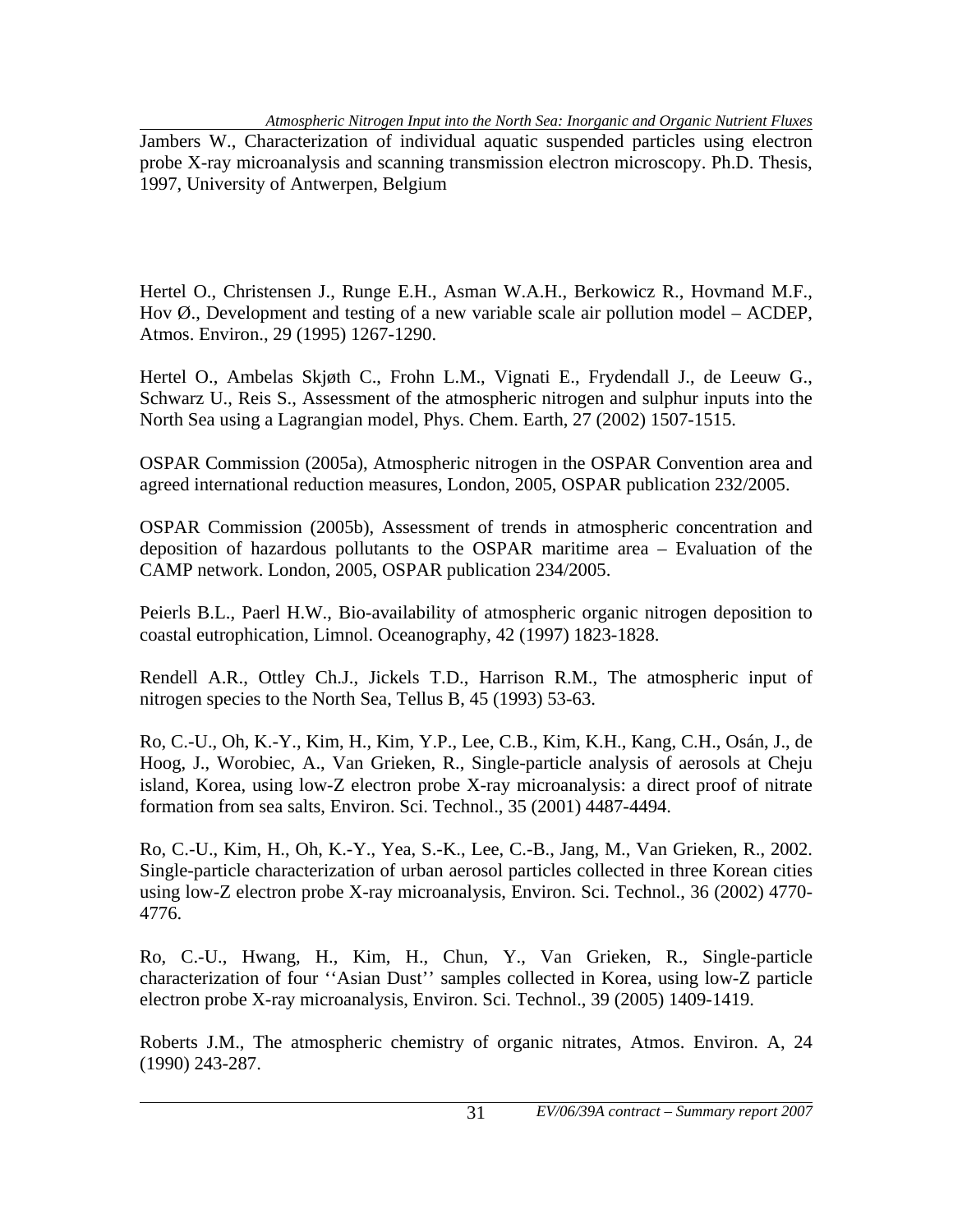*Atmospheric Nitrogen Input into the North Sea: Inorganic and Organic Nutrient Fluxes* 

Rolph, G.D., 2003. Real-time Environmental Applications and Display sYstem (READY) Website (http://www.arl.noaa.gov/ready/hysplit4.html). NOAA Air Resources Laboratory, Silver Spring, MD.

Spokes, L.J., Jickells, T.D., Is the atmosphere really an important source of reactive nitrogen to coastal waters? Continent. Shelf Res., 25 (2005) 2022-2035.

Storms, H., Van Dyck, P., Van Grieken, R., Maenhaut, W., 1984. Electron microprobe observations of recrystallization affecting PIXE-analysis of marine aerosol deposits. J. Trace Microprobe Technol., 2, 103–117.

Van Grieken, R., de Hoog, J., Bencs, L., Spolnik, Z., Khaiwal, R., Stranger, M., Deutsch, F., Berghmans, P., Bleux, N., PM<sub>2.5</sub> Measurements in Flanders (2001-2003). Final report, Vlaamse Milieumaatschappij, Flanders, Belgium, 2001-2003.

Van Malderen, H., Rojas, C., Van Grieken, R., Characterization of individual giant aerosol particles above the North Sea. Environ. Sci. Technol., 25 (1992) 750–757.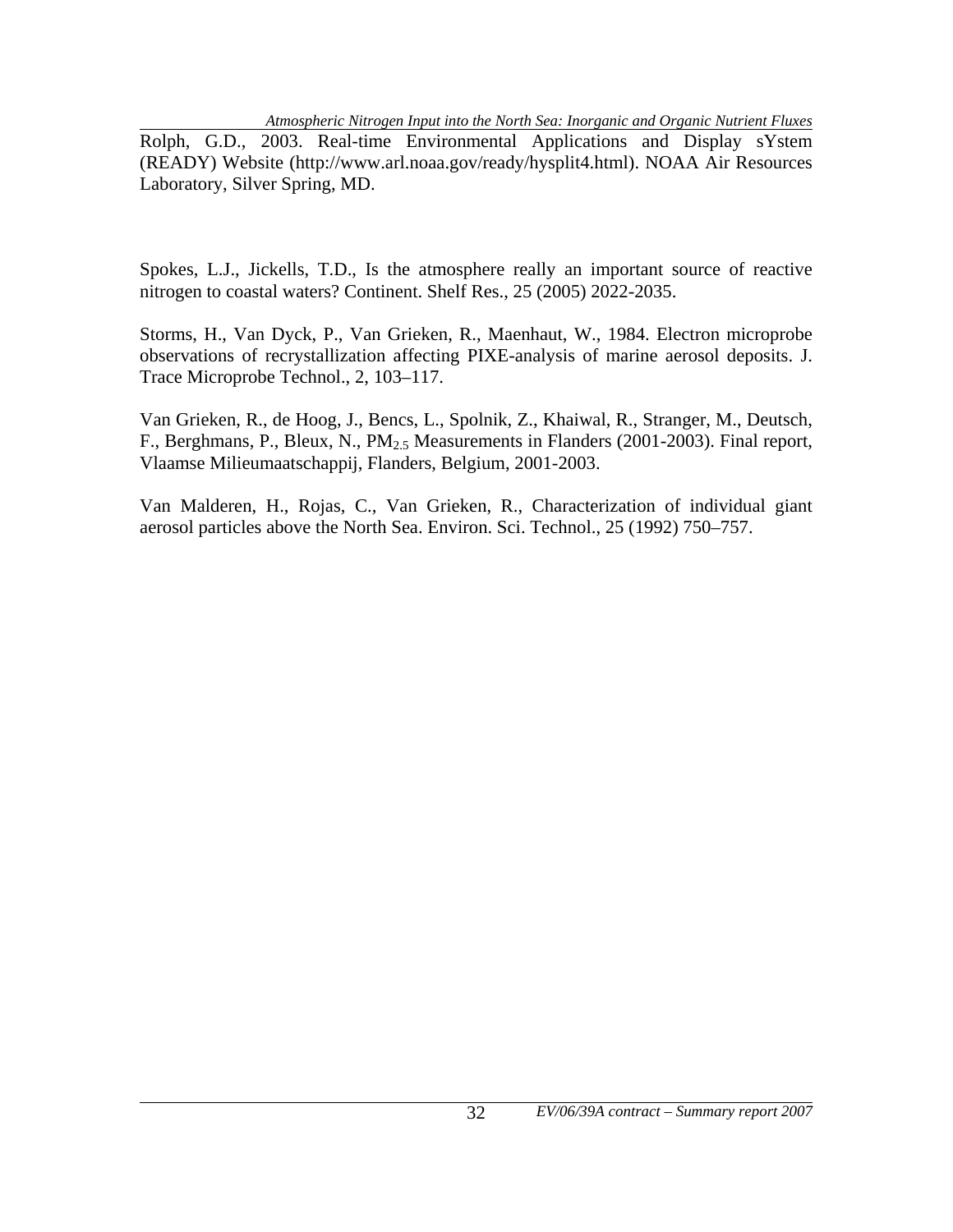## **Tables**

**Table 1** Average and representative individual (daily) oceanic and continental nitrogen fluxes of inorganic nitrogen compounds during the autumn/ early winter campaign in 2004

|                                       |                          | <b>Deposition</b><br>$(mg N/m^2 day)$ |                                              | <b>Ratio of fluxes</b>      |
|---------------------------------------|--------------------------|---------------------------------------|----------------------------------------------|-----------------------------|
|                                       | Average<br>(over season) | Oceanic<br>$(21st$ Sept., 2004.)      | Continental<br>(1 <sup>st</sup> Oct., 2004.) | (Continental to<br>Oceanic) |
| Gaseous compounds -                   |                          |                                       |                                              |                             |
| $N$ (HNO <sub>2</sub> )               | $0.17 \pm 0.12$          | 0.08                                  | 0.16                                         | 2.0                         |
|                                       | $0.05 \pm 0.04$          | 0.04                                  | 0.11                                         | 2.7                         |
| $N$ (HNO <sub>3</sub> )               |                          |                                       |                                              |                             |
| $N(NH_3)$                             | $1.98 \pm 0.83$          | 1.72                                  | 2.94                                         | 1.8                         |
| Total gaseous N -                     | $2.12 \pm 0.89$          | 1.83                                  | 3.21                                         | 1.8                         |
| Aerosols-                             |                          |                                       |                                              |                             |
| Coarse $(AD > 10 \mu m)$              |                          |                                       |                                              |                             |
| N (NO <sub>3</sub> )                  | $0.40 \pm 0.24$          | 0.37                                  | 0.98                                         | 2.7                         |
| $N(NH_4^+)$                           | $0.16 \pm 0.14$          | 0.03                                  | 0.33                                         | 11                          |
| total                                 | $0.55 \pm 0.36$          | 0.40                                  | 1.32                                         | 3.3                         |
| Medium $(10\mu m>AD>2\mu m)$          |                          |                                       |                                              |                             |
| N (NO <sub>3</sub> )                  | $0.14 \pm 0.14$          | 0.18                                  | 0.26                                         | 1.4                         |
| $N(NH_4^+)$                           | $0.35 \pm 0.34$          | 0.03                                  | 0.85                                         | 28                          |
| total                                 | $0.49 \pm 0.45$          | 0.21                                  | 1.11                                         | 5.3                         |
| Fine $(2 \mu m > AD > 0.4 \mu m)$     |                          |                                       |                                              |                             |
| N (NO <sub>3</sub> )                  | $0.01 \pm 0.009$         | 0.006                                 | 0.02                                         | 3.0                         |
| $N(NH_4^+)$                           | $0.06 \pm 0.03$          | 0.035                                 | 0.14                                         | 4.0                         |
| total                                 | $0.07 \pm 0.03$          | 0.04                                  | 0.16                                         | 4.0                         |
|                                       |                          |                                       |                                              |                             |
| Total aerosol N -                     | $1.09 \pm 0.76$          | 0.65                                  | 2.6                                          | 4.0                         |
| Total dry N flux -                    | $2.75 \pm 1.60$          | 2.5                                   | 5.8                                          | 2.3                         |
| Ratio of aerosol to total<br>dry N(%) | 40                       | 26                                    | 45                                           |                             |
| <b>Total wet flux</b>                 | $3.6 \pm 2.9$            | $\bf{0}$                              | 0.92                                         |                             |
| Ratio of wet to dry fluxes            | 1.3                      | $\bf{0}$                              | 0.16                                         |                             |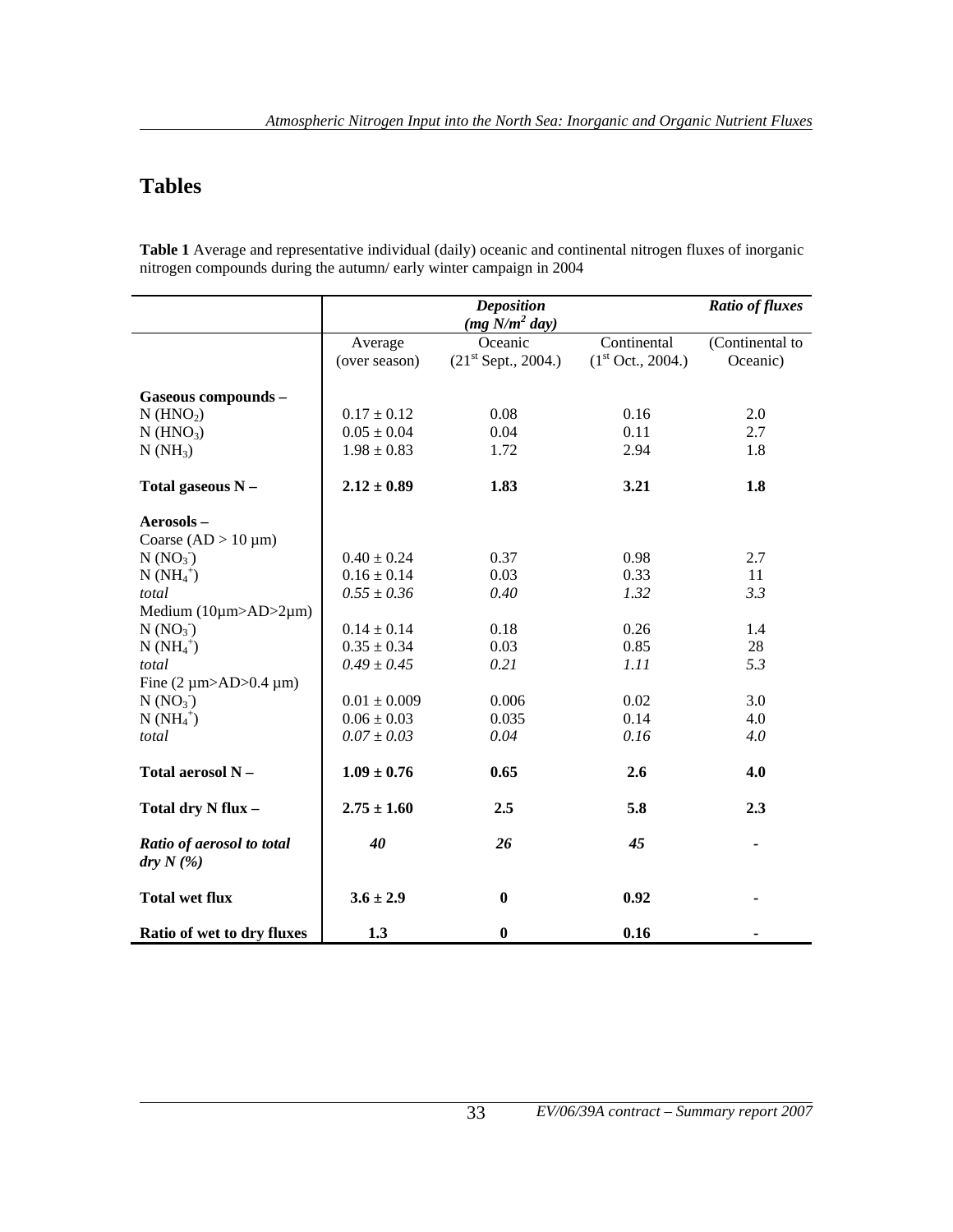|                                       |                                | <b>Ratio of fluxes</b>                        |                                  |                |                |
|---------------------------------------|--------------------------------|-----------------------------------------------|----------------------------------|----------------|----------------|
|                                       | (a)<br>UK/Atlantic/<br>Channel | (mg N/m <sup>2</sup> day)<br>(b)<br>North Sea | (c)<br>North Sea/<br>Continental | $(a)$ to $(b)$ | $(a)$ to $(c)$ |
| Gaseous-                              |                                |                                               |                                  |                |                |
| $N$ (HNO <sub>2</sub> ) (denuder)     | $0.20 \pm 0.05$                | $0.12 \pm 0.06$                               | $0.17 \pm 0.06$                  | 1.6            | 1.14           |
| $N$ (HNO <sub>3</sub> )               | $0.13 \pm 0.06$                | $0.19 \pm 0.14$                               | $0.08 \pm 0.003$                 | 0.7            | 1.73           |
| $N(NH_3)$                             | $4.48 \pm 1.49$                | $2.37 \pm 1.97$                               | $0.77 \pm 1.34$                  | 1.9            | 5.8            |
| $N(NO2)$ (diffusion tube)             | $0.0002$ $\pm$<br>0.00005      | $0.00025 \pm$<br>0.00004                      | $0.00031 \pm$<br>0.00005         | 1.5            | 1.2            |
| Total gaseous $N-$                    | $4.80 \pm 1.45$                | $2.68 \pm 2.06$                               | $1.02 \pm 1.37$                  | 1.8            | 4.7            |
| Aerosols-                             |                                |                                               |                                  |                |                |
| Coarse $(AD > 10 \mu m)$              |                                |                                               |                                  |                |                |
| N (NO <sub>3</sub> )                  | $0.12 \pm 0.07$                | $0.39 \pm 0.35$                               | $0.58 \pm 0.08$                  | 0.3            | 0.20           |
| $N(NH_4^+)$                           | $1.47 \pm 0.08$                | $0.45 \pm 0.72$                               | $0.11 \pm 0.03$                  | 3.2            | 13.4           |
| total coarse                          | $1.59 \pm 0.14$                | $0.84 \pm 0.40$                               | $0.69 \pm 0.06$                  | 1.9            | 2.3            |
| Medium $(10\mu m>AD>2\mu m)$          |                                |                                               |                                  |                |                |
| N (NO <sub>3</sub> )                  | $0.74 \pm 0.68$                | $0.08 \pm 0.04$                               | $0.55 \pm 0.16$                  | 9.4            | 1.36           |
| $N(NH_4^+)$                           | $1.08 \pm 0.87$                | $0.11 \pm 0.04$                               | $1.19 \pm 0.23$                  | 10             | 0.90           |
| total medium                          | $1.82 \pm 1.55$                | $0.19 \pm 0.04$                               | $1.74 \pm 0.38$                  | 9.8            | 1.04           |
| Fine $(2 \mu m > AD > 0.4 \mu m)$     |                                |                                               |                                  |                |                |
| N (NO <sub>3</sub> )                  | $0.09 \pm 0.03$                | $0.06 \pm 0.02$                               | $0.15 \pm 0.13$                  | 1.6            | 0.62           |
| $N(NH_4^+)$                           | $0.14 \pm 0.05$                | $0.07 \pm 0.02$                               | $0.27 \pm 0.24$                  | 2.0            | 0.52           |
| total fine                            | $0.23 \pm 0.08$                | $0.13 \pm 0.05$                               | $0.42 \pm 0.36$                  | 1.8            | 0.56           |
| Total aerosol $N -$                   | $3.63 \pm 1.72$                | $1.16 \pm 0.43$                               | $2.85 \pm 0.40$                  | 3.1            | 1.3            |
| Total dry flux -                      | $8.44 \pm 3.1$                 | $3.84 \pm 2.47$                               | $3.87 \pm 1.23$                  | 2.5            | 2.2            |
| Wet flux -                            |                                |                                               |                                  |                |                |
| $N(NO_3)$                             | $12.2 \pm 22.2$                | $1.79 \pm 2.84$                               | $0.0 \pm 0.0$                    | 6.8            |                |
| $N(NH_4^+)$                           | $0.72 \pm 0.92$                | $1.89 \pm 4.54$                               | $0.0 \pm 0.0$                    | 0.4            |                |
| <b>Total wet flux</b>                 | $13.1 \pm 23$                  | $3.68 \pm 7.38$                               | $0.0 \pm 0.0$                    | 0.5            | $\blacksquare$ |
| <b>Total flux</b>                     | $21.5 \pm 26$                  | $7.52 \pm 9.8$                                | $3.87 \pm 1.23$                  | 2.9            | 5.6            |
| Percent of aerosols in dry<br>flux(%) | 43                             | 30                                            | 74                               |                |                |
| Wet to dry ratio                      | 1.55                           | 1.1                                           | $\boldsymbol{0}$                 |                |                |

**Table 2** Average nitrogen fluxes and fluctuations, expressed as standard deviation (±SD) of inorganic nitrogen for the late summer campaign in 2005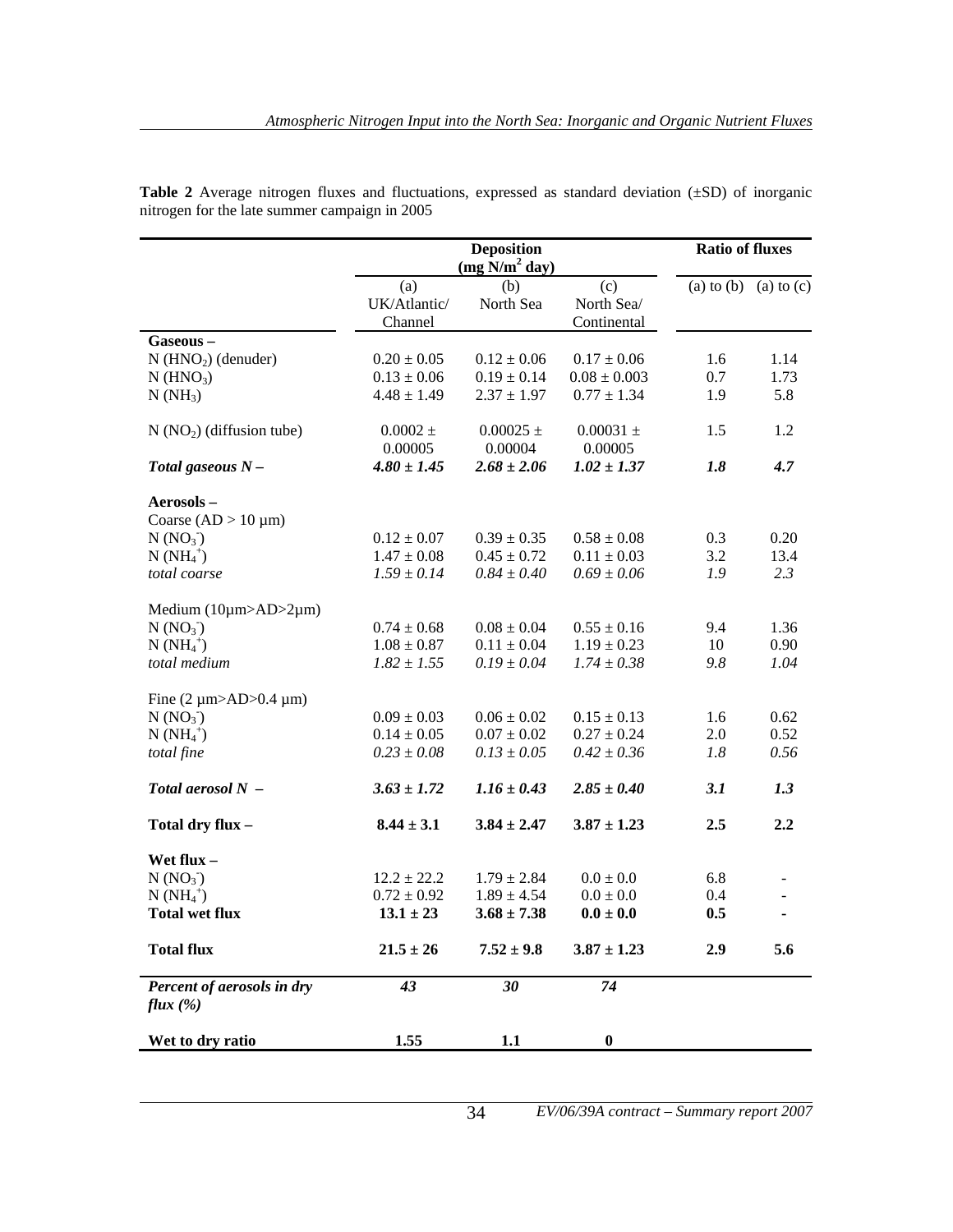|                                              |                              | <b>Ratio of fluxes</b>                          |                          |                |                |
|----------------------------------------------|------------------------------|-------------------------------------------------|--------------------------|----------------|----------------|
|                                              | (a)<br>Atlantic/<br>Channel* | (mg N/m <sup>2</sup> day)<br>(b)<br>Continental | (c)<br>North Sea         | $(b)$ to $(a)$ | $(b)$ to $(c)$ |
| Gaseous-                                     |                              |                                                 |                          |                |                |
| $N$ (HNO <sub>2</sub> ) (denuder)            | $0.05 \pm 0.04$              | $0.11 \pm 0.05$                                 | $0.06 \pm 0.05$          | 2.3            | 2.0            |
| $N$ (HNO <sub>3</sub> )                      | $0.05 \pm 0.04$              | $0.07 \pm 0.04$                                 | $0.08 \pm 0.04$          | 1.2            | 0.85           |
| $N(NH_3)$                                    | $1.12 \pm 0.75$              | $1.44 \pm 1.46$                                 | $1.35 \pm 0.98$          | 1.3            | 1.1            |
| $N(NO2)$ (diffusion tube)                    | $0.00014 \pm$<br>0.0001      | $0.00008 \pm$<br>0.00002                        | $0.00007 \pm$<br>0.00003 | 1.5            | 1.2            |
| Total gaseous $N-$                           | $1.22 \pm 0.77$              | $1.62 \pm 1.48$                                 | $1.49 \pm 1.02$          | 1.3            | 1.1            |
| Aerosols-                                    |                              |                                                 |                          |                |                |
| Coarse $(AD > 10 \mu m)$                     |                              |                                                 |                          |                |                |
| N (NO <sub>3</sub> )                         | $0.25 \pm 0.16$              | $0.08 \pm 0.04$                                 | $0.19 \pm 0.11$          | 0.34           | 0.43           |
| $N(NH_4^+)$                                  | $0.28 \pm 0.23$              | $0.10 \pm 0.07$                                 | $0.24 \pm 0.23$          | 0.36           | 0.41           |
| total coarse                                 | $0.53 \pm 0.32$              | $0.18 \pm 0.11$                                 | $0.44 \pm 0.34$          | 0.35           | 0.42           |
| Medium $(10\mu m>AD>2\mu m)$                 |                              |                                                 |                          |                |                |
| N (NO <sub>3</sub> )                         | $0.19 \pm 0.11$              | $0.38 \pm 0.21$                                 | $0.23 \pm 0.12$          | 2.0            | 1.7            |
| $N(NH_4^+)$                                  | $0.21 \pm 0.18$              | $0.67 \pm 0.36$                                 | $0.31 \pm 0.21$          | 3.0            | 2.2            |
| total medium                                 | $0.41 \pm 0.26$              | $1.05 \pm 0.56$                                 | $0.54 \pm 0.32$          | 2.5            | 2.0            |
| Fine $(2 \mu m > AD > 0.4 \mu m)$            |                              |                                                 |                          |                |                |
| N (NO <sub>3</sub> )                         | $0.10 \pm 0.14$              | $0.23 \pm 0.20$                                 | $0.15 \pm 0.15$          | 2.2            | 1.5            |
| $N(NH_4^+)$                                  | $0.21 \pm 0.21$              | $0.35 \pm 0.25$                                 | $0.25 \pm 0.14$          | 1.7            | 1.4            |
| total fine                                   | $0.31 \pm 0.34$              | $0.58 \pm 0.45$                                 | $0.40 \pm 0.29$          | 1.9            | 1.5            |
| Total aerosol $N -$                          | $1.25 \pm 0.70$              | $1.81 \pm 0.66$                                 | $1.37 \pm 0.53$          | 1.5            | 1.3            |
| Total dry flux -                             | $2.5 \pm 1.5$                | $3.4 \pm 2.1$                                   | $2.9 \pm 1.6$            | 1.4            | 1.2            |
| Wet flux -                                   |                              |                                                 |                          |                |                |
| N (NO <sub>3</sub> )                         | $1.00 \pm 1.9$               | $0.57 \pm 1.2$                                  | $0.56 \pm 2.1$           | 0.6            | 1.0            |
| $N(NH_4^+)$                                  | $2.35 \pm 5.5$               | $1.25 \pm 2.6$                                  | $0.98 \pm 3.2$           | 0.5            | 1.3            |
| <b>DON</b>                                   | $0.20 \pm 0.6$               | $0.36 \pm 1.1$                                  | $0.07 \pm 0.3$           | 1.8            | 5.2            |
| Total wet flux                               | $3.50 \pm 7.2$               | $2.10 \pm 3.7$                                  | $1.61 \pm 5.3$           | 0.5            | 1.2            |
| <b>Total flux</b>                            | $6.0 \pm 8.7$                | $5.5 \pm 5.8$                                   | $4.5 \pm 6.9$            | 0.9            | 1.2            |
| Percent of aerosols in total<br>dry flux (%) | 50                           | 53                                              | 47                       |                |                |
| Wet to dry ratio                             | 1.4                          | 0.62                                            | 0.56                     |                |                |

**Table 3** Average nitrogen fluxes and fluctuations (±SD) of inorganic nitrogen for the early winter/spring campaign in 2006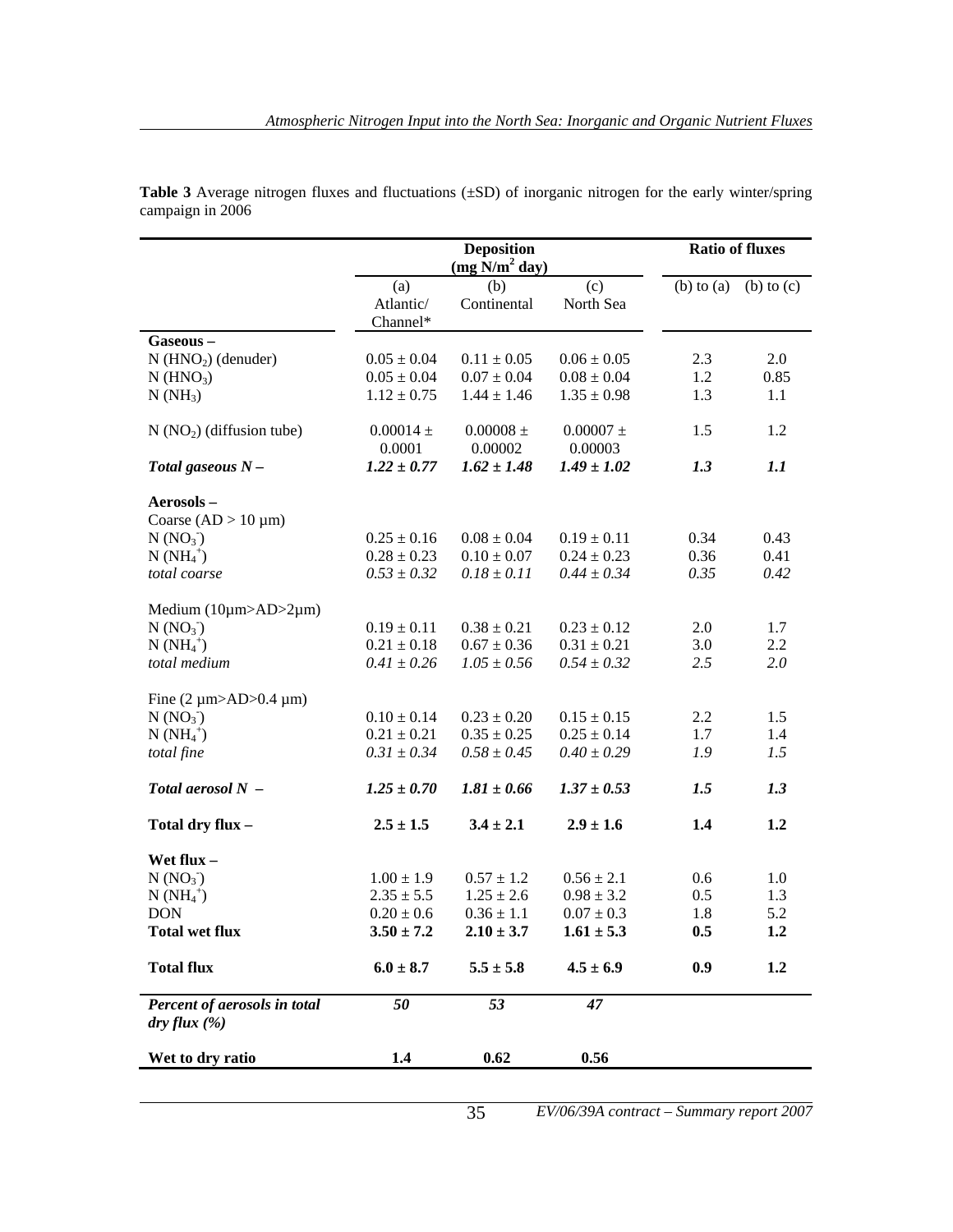|                                              |                              | <b>Ratio of fluxes</b>                       |                          |                |                |
|----------------------------------------------|------------------------------|----------------------------------------------|--------------------------|----------------|----------------|
|                                              | (a)<br>Atlantic/<br>Channel* | $(mg\bar{N}/m^2\,day)$<br>(b)<br>Continental | (c)<br>North Sea         | $(b)$ to $(a)$ | $(b)$ to $(c)$ |
| Gaseous-                                     |                              |                                              |                          |                |                |
| $N$ (HNO <sub>2</sub> ) (denuder)            | $0.07 \pm 0.05$              | $0.08 \pm 0.07$                              | $0.04 \pm 0.05$          | 1.2            | 2.0            |
| $N$ (HNO <sub>3</sub> )                      | $0.09 \pm 0.05$              | $0.14 \pm 0.10$                              | $0.11 \pm 0.04$          | 1.5            | 1.3            |
| $N(NH_3)$                                    | $1.20 \pm 0.95$              | $1.63 \pm 1.13$                              | $1.63 \pm 0.97$          | 1.4            | 1.0            |
| $N(NO2)$ (diffusion tube)                    | $0.00018 \pm$<br>0.00034     | $0.0002 \pm$<br>0.00007                      | $0.00023 \pm$<br>0.00003 | 0.8            | 1.1            |
| Total gaseous $N-$                           | $1.36 \pm 0.96$              | $1.85 \pm 1.09$                              | $1.78 \pm 0.99$          | 1.4            | 1.0            |
| Aerosols-                                    |                              |                                              |                          |                |                |
| Coarse $(AD > 10 \mu m)$                     |                              |                                              |                          |                |                |
| N (NO <sub>3</sub> )                         | $0.26 \pm 0.19$              | $0.24 \pm 0.14$                              | $0.20 \pm 0.16$          | 0.9            | 1.2            |
| $N(NH_4^+)$                                  | $0.20 \pm 0.17$              | $0.08 \pm 0.12$                              | $0.17 \pm 0.16$          | 0.4            | 0.5            |
| total coarse                                 | $0.46 \pm 0.30$              | $0.32 \pm 0.19$                              | $0.38 \pm 0.16$          | 0.7            | 0.8            |
| Medium $(10\mu m>AD>2\mu m)$                 |                              |                                              |                          |                |                |
| N (NO <sub>3</sub> )                         | $0.09 \pm 0.08$              | $0.04 \pm 0.03$                              | $0.05 \pm 0.05$          | 0.4            | 0.8            |
| $N(NH_4^+)$                                  | $0.16 \pm 0.20$              | $0.23 \pm 0.16$                              | $0.23 \pm 0.25$          | 1.4            | 1.0            |
| total medium                                 | $0.25 \pm 0.26$              | $0.27 \pm 0.18$                              | $0.28 \pm 0.26$          | 1.1            | 0.9            |
| Fine $(2 \mu m > AD > 0.4 \mu m)$            |                              |                                              |                          |                |                |
| N (NO <sub>3</sub> )                         | $0.08 \pm 0.16$              | $0.04 \pm 0.05$                              | $0.07 \pm 0.11$          | 0.5            | 0.5            |
| $N(NH_4^+)$                                  | $0.16 \pm 0.14$              | $0.24 \pm 0.06$                              | $0.20 \pm 0.15$          | 1.1            | 1.2            |
| total fine                                   | $0.29 \pm 0.28$              | $0.27 \pm 0.09$                              | $0.27 \pm 0.23$          | 0.9            | 1.1            |
| Total aerosol $N -$                          | $0.99 \pm 0.65$              | $0.86 \pm 0.37$                              | $0.93 \pm 0.52$          | 0.9            | 0.9            |
| Total dry flux -                             | $2.4 \pm 1.3$                | $2.7 \pm 1.5$                                | $2.7 \pm 1.4$            | 1.1            | 1.0            |
| Wet flux -                                   |                              |                                              |                          |                |                |
| N (NO <sub>3</sub> )                         | $6.67 \pm 20$                | $1.1 \pm 2.8$                                | $0.0 \pm 0.0$            | 0.6            |                |
| $N(NH_4^+)$                                  | $3.04 \pm 8.6$               | $1.2 \pm 2.6$                                | $0.0 \pm 0.0$            | 0.5            |                |
| <b>DON</b>                                   | $0.27 \pm 0.9$               | $3.5 \pm 12$                                 | $0.0 \pm 0.0$            | 12             | ٠              |
| Total wet flux                               | $10.0 \pm 29$                | $5.1 \pm 15$                                 | $0.0 \pm 0.0$            | 0.24           |                |
| Total (wet+dry) flux                         | $12.4 \pm 29$                | $7.8 \pm 16.5$                               | $2.7 \pm 1.4$            | 0.63           | 2.9            |
| Percent of aerosols in total<br>dry flux (%) | 41                           | 32                                           | 35                       |                |                |
| Wet to dry ratio                             | 4.2                          | 1.9                                          | $\boldsymbol{0}$         |                |                |

**Table 4** Average nitrogen fluxes and fluctuations (±SD) of inorganic nitrogen for the mid-summer campaign in 2006

36 *EV/06/39A contract – Summary report 2007*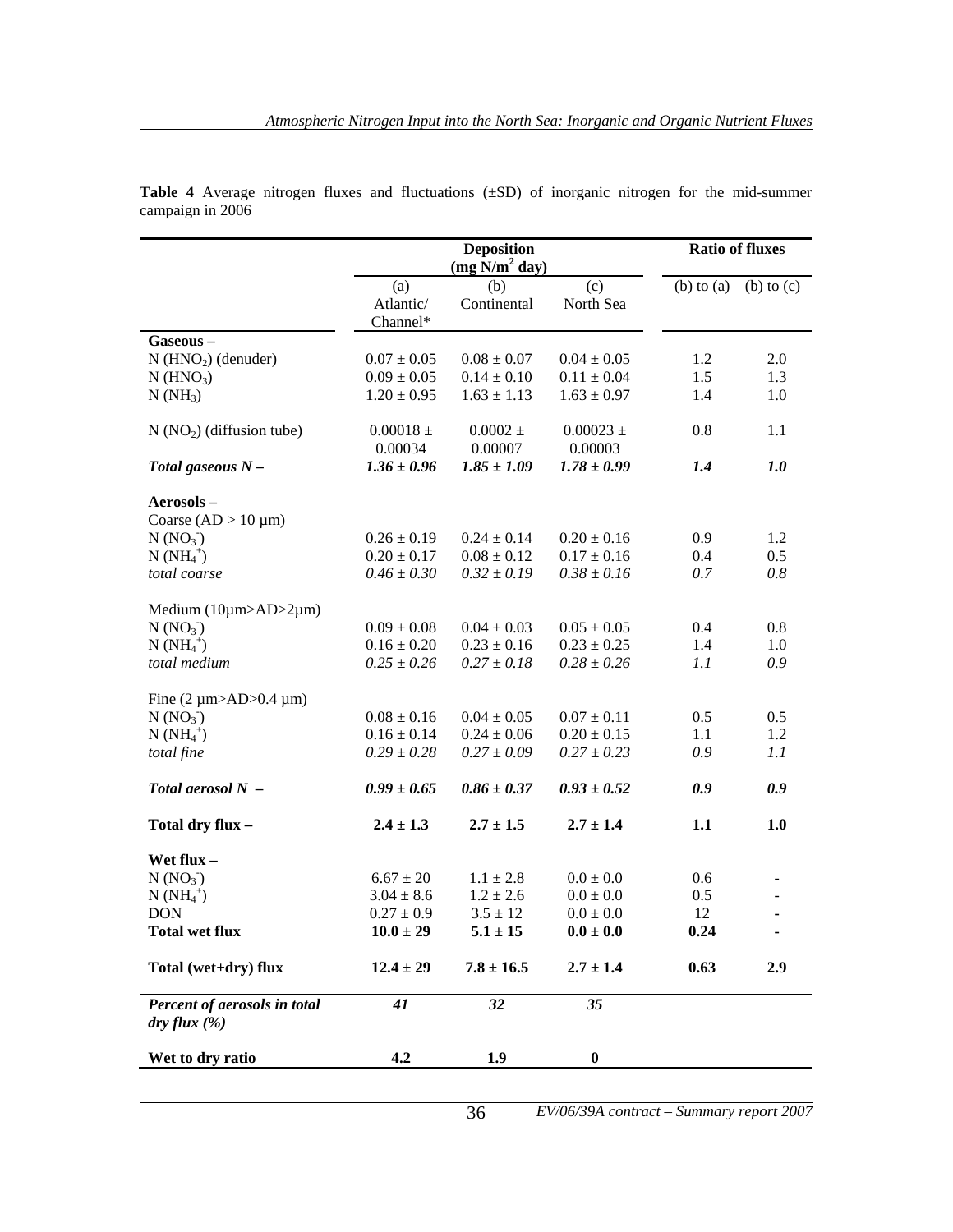|                         |                             |                            |                                  |                             | Relative contribution $(\%)$ |                            |                             |                     |                            |
|-------------------------|-----------------------------|----------------------------|----------------------------------|-----------------------------|------------------------------|----------------------------|-----------------------------|---------------------|----------------------------|
|                         |                             |                            | Late summer campaign             |                             | Late winter/spring campaign  |                            |                             | Mid-summer campaign |                            |
|                         | Atlantic/<br>Channel/<br>UK | <b>North</b><br><b>Sea</b> | Continental/<br><b>North Sea</b> | Atlantic/<br>Channel/<br>UK | <b>Continental</b>           | <b>North</b><br><b>Sea</b> | Atlantic/<br>Channel/<br>UK | <b>Continental</b>  | <b>North</b><br><b>Sea</b> |
| <b>Aerosol N</b>        |                             |                            |                                  |                             |                              |                            |                             |                     |                            |
| $(>10 \mu m)$           |                             |                            |                                  |                             |                              |                            |                             |                     |                            |
| N (NO <sub>3</sub> )    | 3.2                         | 33.7                       | 20.4                             | 19.6                        | 4.6                          | 14.1                       | 26.1                        | 27.6                | 22.0                       |
| $N(MH_4^+)$             | 40.3                        | 39.2                       | 3.8                              | 22.4                        | 5.5                          | 17.7                       | 19.7                        | 9.7                 | 18.8                       |
| $(2-10 \mu m)$          |                             |                            |                                  |                             |                              |                            |                             |                     |                            |
| N (NO <sub>3</sub> )    | 20.4                        | 6.8                        | 19.2                             | 15.6                        | 21.0                         | 16.7                       | 8.7                         | 4.2                 | 5.1                        |
| $N(NH_4^+)$             | 29.6                        | 9.2                        | 41.8                             | 17.6                        | 36.9                         | 22.4                       | 16.3                        | 26.6                | 25.3                       |
| $(0.4-2 \mu m)$         |                             |                            |                                  |                             |                              |                            |                             |                     |                            |
| N (NO <sub>3</sub> )    | 2.5                         | 5.1                        | 5.1                              | 8.1                         | 12.6                         | 11.2                       | 8.1                         | 4.2                 | 7.4                        |
| $N(NH_4^+)$             | 3.9                         | 6.0                        | 9.5                              | 16.6                        | 19.4                         | 17.9                       | 21.2                        | 27.5                | 21.5                       |
| Total N                 |                             |                            |                                  |                             |                              |                            |                             |                     |                            |
| $(>10 \mu m)$           | 43.6                        | 72.9                       | 24.3                             | 42.1                        | 10.1                         | 31.8                       | 45.7                        | 37.4                | 40.8                       |
| $(2-10 \mu m)$          | 50.0                        | 16.0                       | 61.1                             | 33.2                        | 57.9                         | 39.1                       | 25.0                        | 30.9                | 30.4                       |
| $(0.4-2 \mu m)$         | 6.4                         | 11.1                       | 14.7                             | 24.8                        | 31.9                         | 29.1                       | 29.3                        | 31.8                | 28.9                       |
| <b>Rainwater N</b>      |                             |                            |                                  |                             |                              |                            |                             |                     |                            |
| N (NO <sub>3</sub> )    | 94.0                        | 48.6                       | 0.0                              | 28.6                        | 27.1                         | 34.8                       | 66.7                        | 17.1                | 0.0                        |
| $N(NH_4^+)$             | 6.0                         | 51.4                       | 0.0                              | 67.1                        | 59.5                         | 60.9                       | 30.4                        | 18.5                | 0.0                        |
| <b>DON</b>              | n.a.                        | n.a.                       | 0.0                              | 5.7                         | 17.1                         | 4.3                        | 2.7                         | 65.6                | 0.0                        |
| <b>Total N</b>          |                             |                            |                                  |                             |                              |                            |                             |                     |                            |
| Gaseous N               | 22.3                        | 35.6                       | 26.4                             | 20.4                        | 29.4                         | 32.9                       | 11.0                        | 23.7                | 66.1                       |
| Aerosol N               | 16.9                        | 15.4                       | 73.6                             | 20.8                        | 33.0                         | 30.5                       | $8.0\,$                     | 11.1                | 34.4                       |
| Rainwater N             | 60.9                        | 48.9                       | $0.0\,$                          | 58.3                        | 38.2                         | 35.8                       | 80.6                        | 65.4                | 0.0                        |
| <b>Gaseous N</b>        |                             |                            |                                  |                             |                              |                            |                             |                     |                            |
| $N$ (HNO <sub>2</sub> ) | 4.1                         | 4.6                        | 16.9                             | 4.0                         | 6.9                          | 3.8                        | 5.0                         | 4.4                 | 2.3                        |
| $N$ (HNO <sub>3</sub> ) | 2.8                         | 7.0                        | 7.5                              | 4.4                         | 4.1                          | 5.2                        | 6.8                         | 7.5                 | 6.1                        |
| $N(NH_3)$               | 93.2                        | 88.4                       | 75.6                             | 91.6                        | 89.1                         | 91.0                       | 88.2                        | 88.1                | 91.6                       |

**Table 5** Relative contribution (%) of various N-species to the nitrogen deposition in gases, aerosols, and rainwater samples for major air-masses observed over diverse campaigns

n.a. – not analysed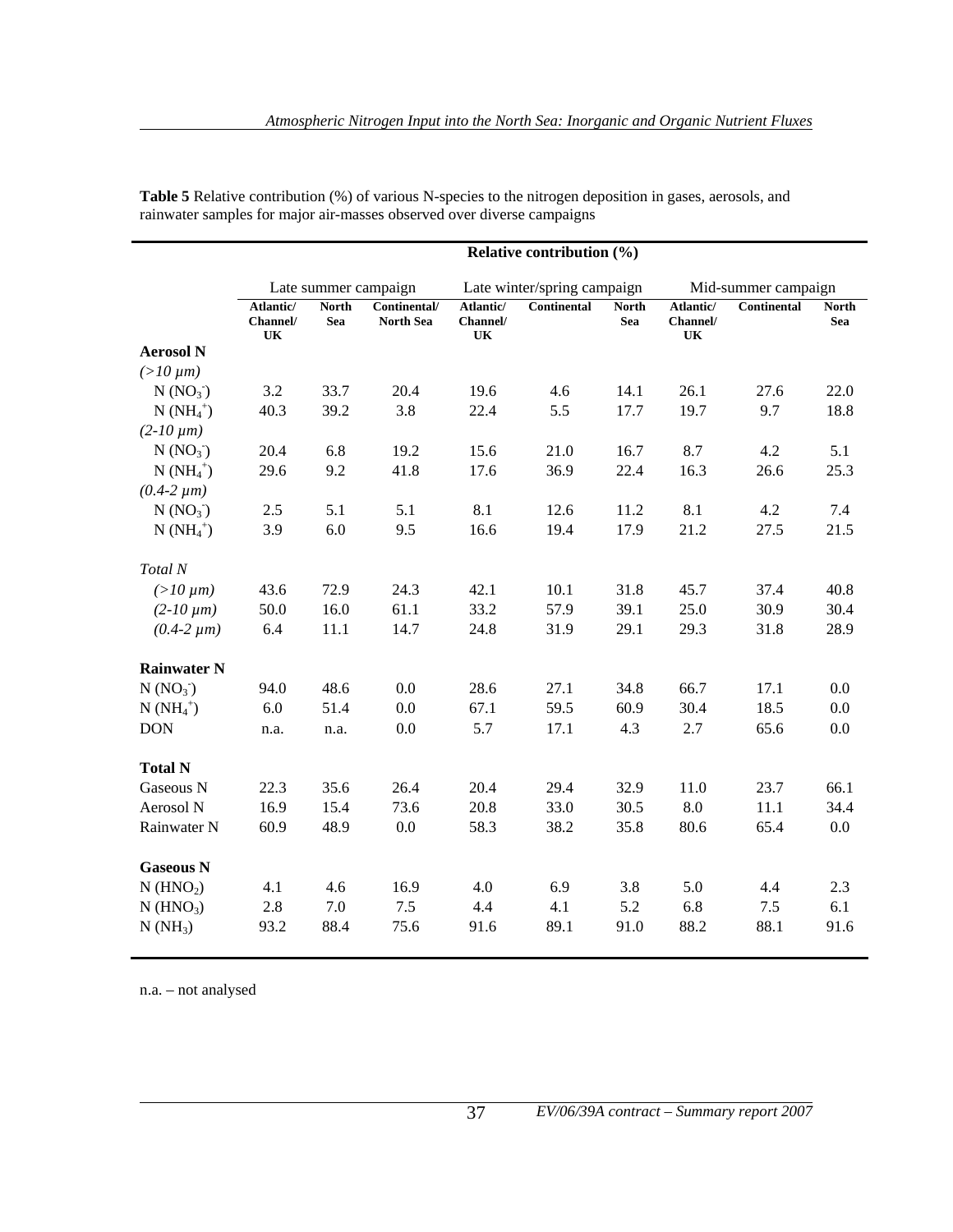|                               | Relative contribution (%)                                                  |                            |                                  |                             |                    |                            |                             |             |                     |
|-------------------------------|----------------------------------------------------------------------------|----------------------------|----------------------------------|-----------------------------|--------------------|----------------------------|-----------------------------|-------------|---------------------|
|                               | Mid-summer campaign<br>Late summer campaign<br>Late winter/spring campaign |                            |                                  |                             |                    |                            |                             |             |                     |
|                               | Atlantic/<br>Channel/<br>UK                                                | <b>North</b><br><b>Sea</b> | continental/<br><b>North Sea</b> | Atlantic/<br>Channel/<br>UK | <b>Continental</b> | <b>North</b><br><b>Sea</b> | Atlantic/<br>Channel/<br>UK | Continental | <b>North</b><br>Sea |
| $N$ (HNO <sub>2</sub> )       | 40                                                                         | 25                         | 35                               | 23                          | 51                 | 26                         | 36                          | 42          | 21                  |
| $N$ (HNO <sub>3</sub> )       | 33                                                                         | 47                         | 19                               | 27                          | 33                 | 39                         | 27                          | 41          | 32                  |
| $N(NH_3)$                     | 59                                                                         | 31                         | 10                               | 29                          | 37                 | 34                         | 27                          | 36          | 37                  |
| <b>Total</b>                  |                                                                            |                            |                                  |                             |                    |                            |                             |             |                     |
| gaseous N                     | 56                                                                         | 31                         | 12                               | 28                          | 37                 | 34                         | 27                          | 37          | 36                  |
| $( > 10 \,\mu m)$             |                                                                            |                            |                                  |                             |                    |                            |                             |             |                     |
| N (NO <sub>3</sub> )          | 11                                                                         | 36                         | 53                               | 47                          | 16                 | 37                         | 37                          | 34          | 29                  |
| $N(NH_4^+)$                   | 72                                                                         | 22                         | 5                                | 45                          | 16                 | 39                         | 43                          | 19          | 38                  |
| Total N                       | 51                                                                         | 27                         | 22                               | 46                          | 16                 | 38                         | 39                          | 28          | 33                  |
| $(2.0-10 \mu m)$              |                                                                            |                            |                                  |                             |                    |                            |                             |             |                     |
| N (NO <sub>3</sub> )          | 54                                                                         | $\sqrt{6}$                 | 40                               | 24                          | 47                 | 28                         | 51                          | 21          | $28\,$              |
| $N(NH_4^+)$                   | 45                                                                         | $\overline{4}$             | 50                               | 18                          | 56                 | 26                         | 26                          | 37          | 37                  |
| Total N                       | 49                                                                         | 5                          | 46                               | 21                          | 52                 | 27                         | 31                          | 33          | 35                  |
| $(0.4-2.0 \mu m)$             |                                                                            |                            |                                  |                             |                    |                            |                             |             |                     |
| N (NO <sub>3</sub> )          | 31                                                                         | 20                         | 49                               | 21                          | 47                 | 32                         | 44                          | 20          | 37                  |
| $N(NH_4^+)$                   | 29                                                                         | 14                         | 56                               | 26                          | 44                 | 31                         | 32                          | 37          | 31                  |
| <b>Total N</b>                | 30                                                                         | 17                         | 54                               | 24                          | 45                 | 31                         | 35                          | 33          | 32                  |
| <b>Total</b>                  |                                                                            |                            |                                  |                             |                    |                            |                             |             |                     |
| aerosol N                     | 48                                                                         | 15                         | 37                               | 28                          | 41                 | 31                         | 36                          | 31          | 33                  |
| <b>Total dry N</b>            | 52                                                                         | 24                         | 24                               | 28                          | 39                 | 33                         | 31                          | 35          | 35                  |
| $N(NO_3)$                     | 87                                                                         | 13                         | $\overline{0}$                   | 47                          | 27                 | 26                         | 86                          | 14          | $\overline{0}$      |
| $N(NH_4^+)$                   | 28                                                                         | 72                         | $\boldsymbol{0}$                 | 51                          | 27                 | 21                         | 72                          | 28          | $\theta$            |
| <b>DON</b><br><b>Total</b>    | n.a.                                                                       | n.a.                       | $\boldsymbol{0}$                 | 32                          | 57                 | 11                         | $\overline{7}$              | 93          | $\boldsymbol{0}$    |
| rainwater N                   | 78                                                                         | 22                         | $\bf{0}$                         | 49                          | 29                 | 22                         | 66                          | 34          | $\bf{0}$            |
| <b>Total N</b><br>$(wet+dry)$ | 65                                                                         | 23                         | 12                               | 38                          | 34                 | 28                         | 54                          | 34          | 12                  |

**Table 6** Relative contribution of N-fluxes for various air-masses to the nitrogen deposition over each season/campaign

n.a. – not analysed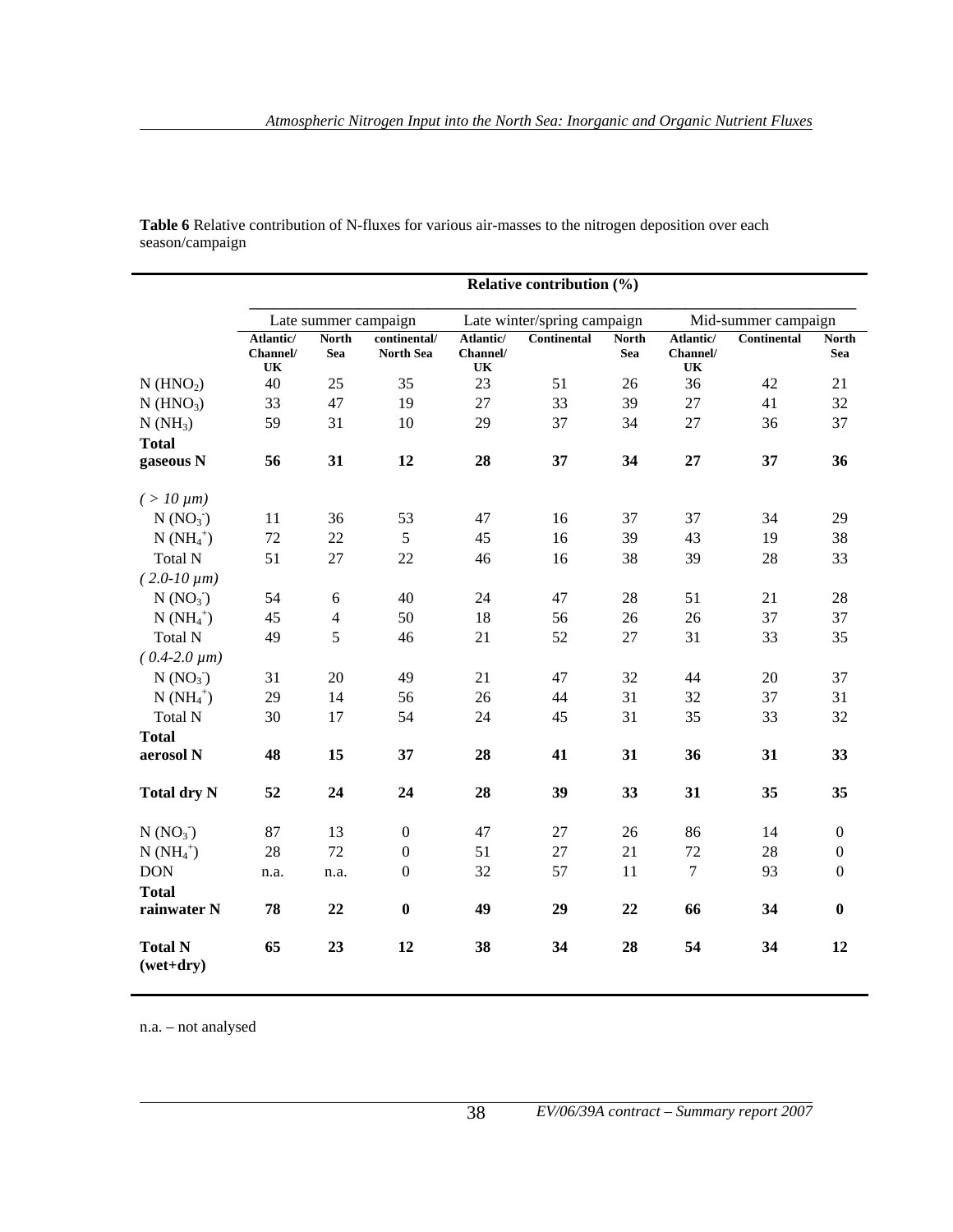|                                            | <b>Annual N-flux</b>      |                                     |                                    |  |  |  |
|--------------------------------------------|---------------------------|-------------------------------------|------------------------------------|--|--|--|
|                                            | De Haan                   | <b>North Sea</b><br>without Channel | <b>Greater</b><br><b>North Sea</b> |  |  |  |
|                                            | (kg N/km <sup>2</sup> yr) | (kt N/yr)                           | (kt N/yr)                          |  |  |  |
| $N$ (HNO <sub>2</sub> )                    | 25                        | 17                                  | 19                                 |  |  |  |
| $N$ (HNO <sub>3</sub> )                    | 33                        | 22                                  | 25                                 |  |  |  |
| $N$ (HNO <sub>2</sub> + HNO <sub>3</sub> ) | 57                        | 39                                  | 44                                 |  |  |  |
| $N(NH_3)$                                  | 509                       | 349                                 | 394                                |  |  |  |
| <b>Total gaseous N</b>                     | 566                       | 389                                 | 438                                |  |  |  |
| $(PM > 10 \mu m)$                          |                           |                                     |                                    |  |  |  |
| N (NO <sub>3</sub> )                       | 74                        | 51                                  | 58                                 |  |  |  |
| $N(NH_4^+)$                                | 66                        | 45                                  | 51                                 |  |  |  |
| Total N                                    | 140                       | 96                                  | 108                                |  |  |  |
| $(PM 2.0-10 \mu m)$                        |                           |                                     |                                    |  |  |  |
| N (NO <sub>3</sub> )                       | 59                        | 41                                  | 46                                 |  |  |  |
| $N(NH_4^+)$                                | 111                       | 76                                  | 86                                 |  |  |  |
| Total N                                    | 170                       | 117                                 | 132                                |  |  |  |
| $(PM\,0.4-2.0\,\mu m)$                     |                           |                                     |                                    |  |  |  |
| N (NO <sub>3</sub> )                       | 41                        | 28                                  | 31                                 |  |  |  |
| $N(NH_4^+)$                                | 88                        | 61                                  | 68                                 |  |  |  |
| Total N                                    | 129                       | 89                                  | 100                                |  |  |  |
| <b>Total aerosol N</b>                     | 439                       | 301                                 | 340                                |  |  |  |
| Total dry (gas+aerosol) N                  | 1010                      | 693                                 | 782                                |  |  |  |
| N (NO <sub>3</sub> )                       | 602                       | 413                                 | 466                                |  |  |  |
| $N(NH_4^+)$                                | 537                       | 368                                 | 415                                |  |  |  |
| <b>DON</b>                                 | 268                       | 184                                 | 207                                |  |  |  |
| <b>Total rainwater N</b>                   | 1357                      | 931                                 | 1050                               |  |  |  |
| Total (wet+dry) N                          | 2366                      | 1624                                | 1832                               |  |  |  |
| Oxidized N                                 | 834                       | 572                                 | 645                                |  |  |  |
| Reduced N                                  | 1310                      | 899                                 | 1014                               |  |  |  |

**Table 7** Annual deposition of nitrogen in De Haan and extrapolated values for the North Sea with and without the British Channel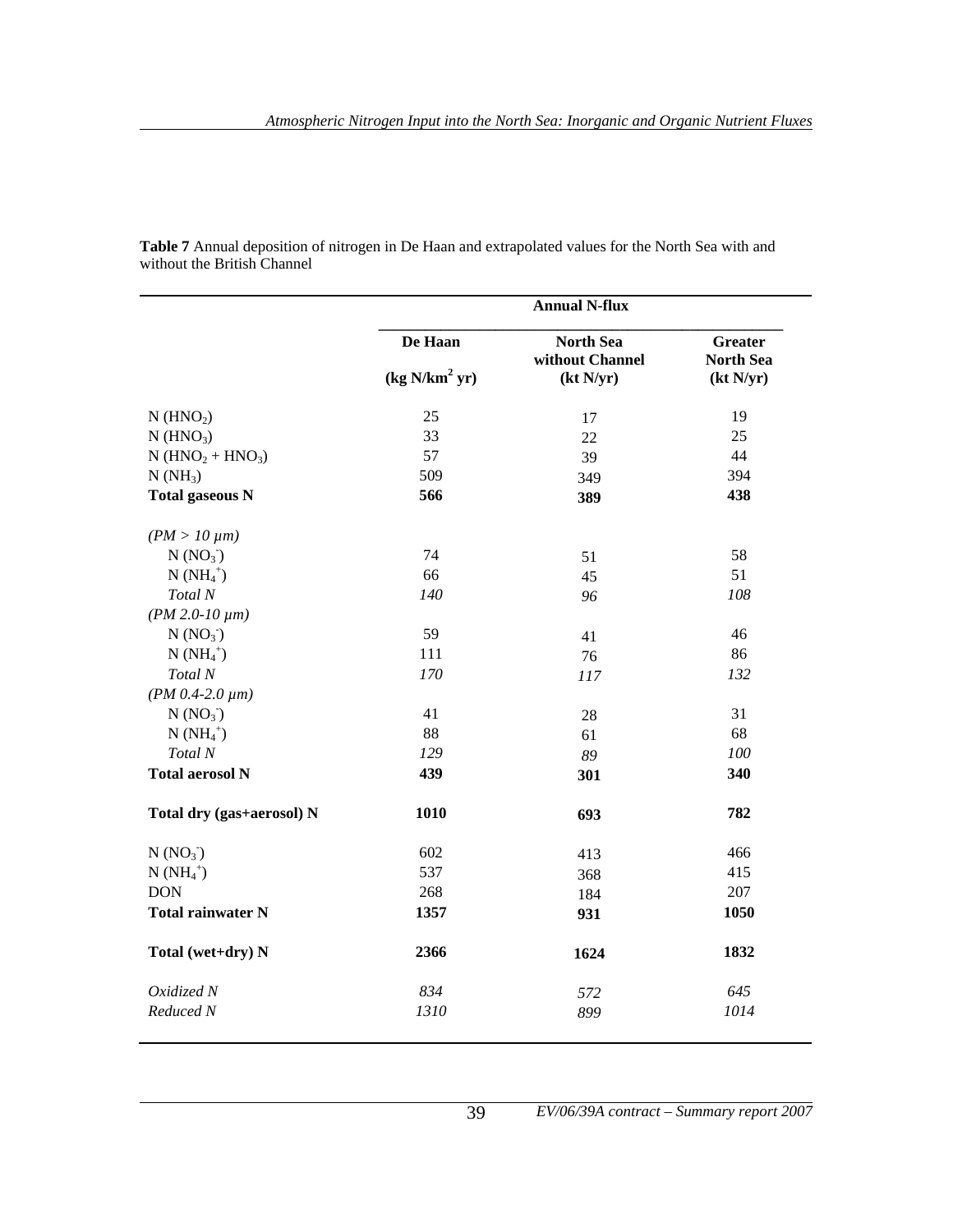**Table 8** Relative abundance (%) of the particles types (combined groups) obtained by EPMA on representative days

|                              | Al-Si | <b>NaCl</b> | $Org + S$ | FeOx | NaNO <sub>3</sub> | SiOx | <b>Biogenic</b> |
|------------------------------|-------|-------------|-----------|------|-------------------|------|-----------------|
| September 22, 2004           |       |             |           |      |                   |      |                 |
| $0.2 - 2.0 \,\mathrm{\mu m}$ | 52.1  | 9.4         | 14.1      | 9.0  | 9.8               | 3.4  | 2.1             |
| $2.0 - 8.0 \mu m$            | 55.2  | 9.1         | 16.1      | 7.7  | 7.0               | 3.5  | 1.4             |
| October 18, 2006             |       |             |           |      |                   |      |                 |
| $0.2 - 2.0 \,\mathrm{\mu m}$ | 68.4  | 0.5         | 1.5       | 19.5 | 10.0              | n.d. | n.d.            |
| $2.0 - 8.0 \mu m$            | 38.0  | 22.8        | 22.2      | 10.4 | 6.6               | n.d. | n.d.            |

n.d. – not detected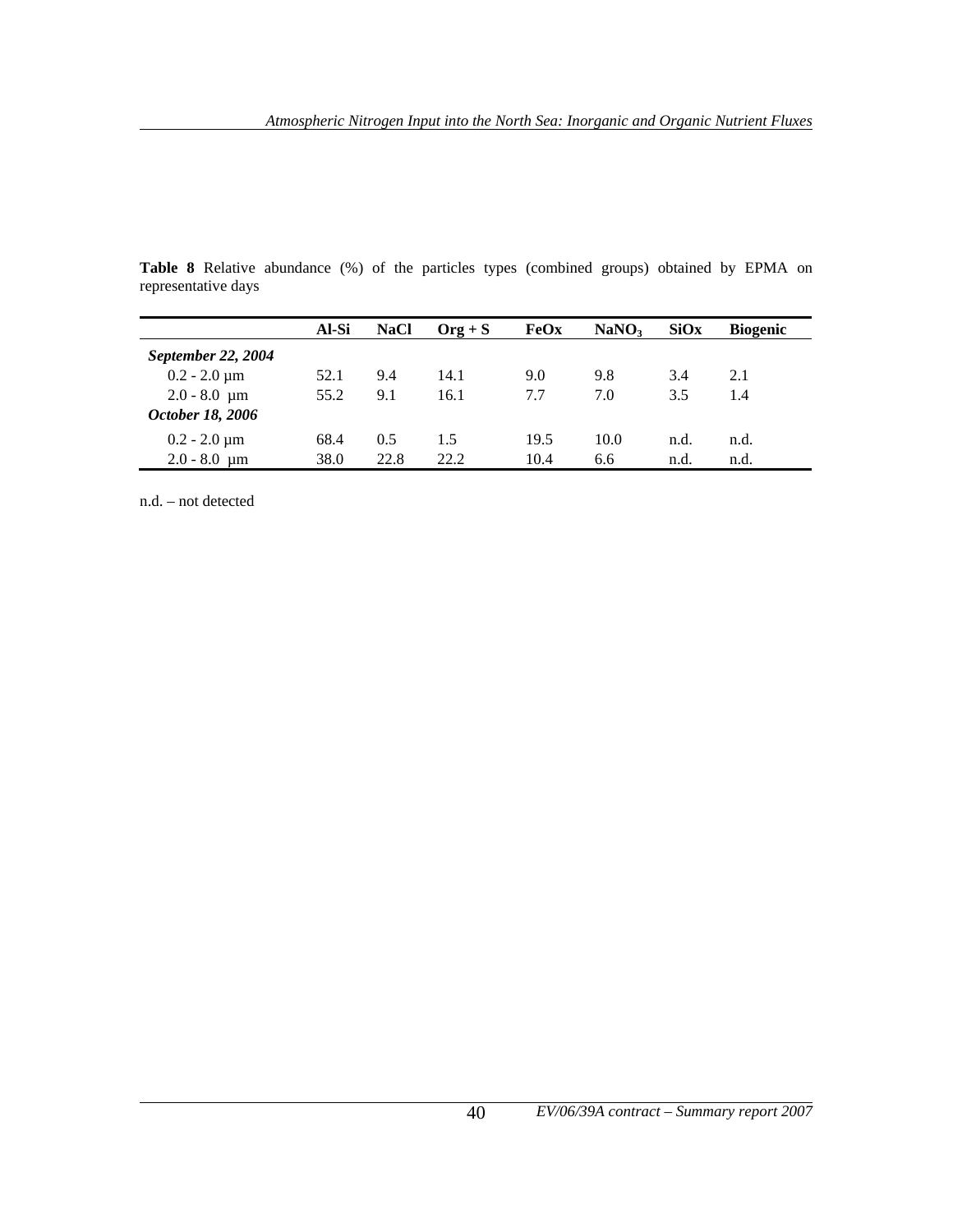|          | Alkyl nitrate    |
|----------|------------------|
| Methyl   | 1 C1             |
| Ethyl    | 1 C <sub>2</sub> |
| 1-Propyl | 1 C <sub>3</sub> |
| 1-Butyl  | 1 C4             |
| 2-Butyl  | 2 C4             |
| 1-Pentyl | 1 C <sub>5</sub> |
| 2-Pentyl | 2 C <sub>5</sub> |
| 3-Pentyl | 3 C <sub>5</sub> |
| 1-Hexyl  | 1 C6             |
| 1-Heptyl | 1 C7             |
| 1-Octyl  | 1 C8             |
| 1-Nonyl  | 1 C9             |

**Table 9** Nomenclature of alkyl nitrates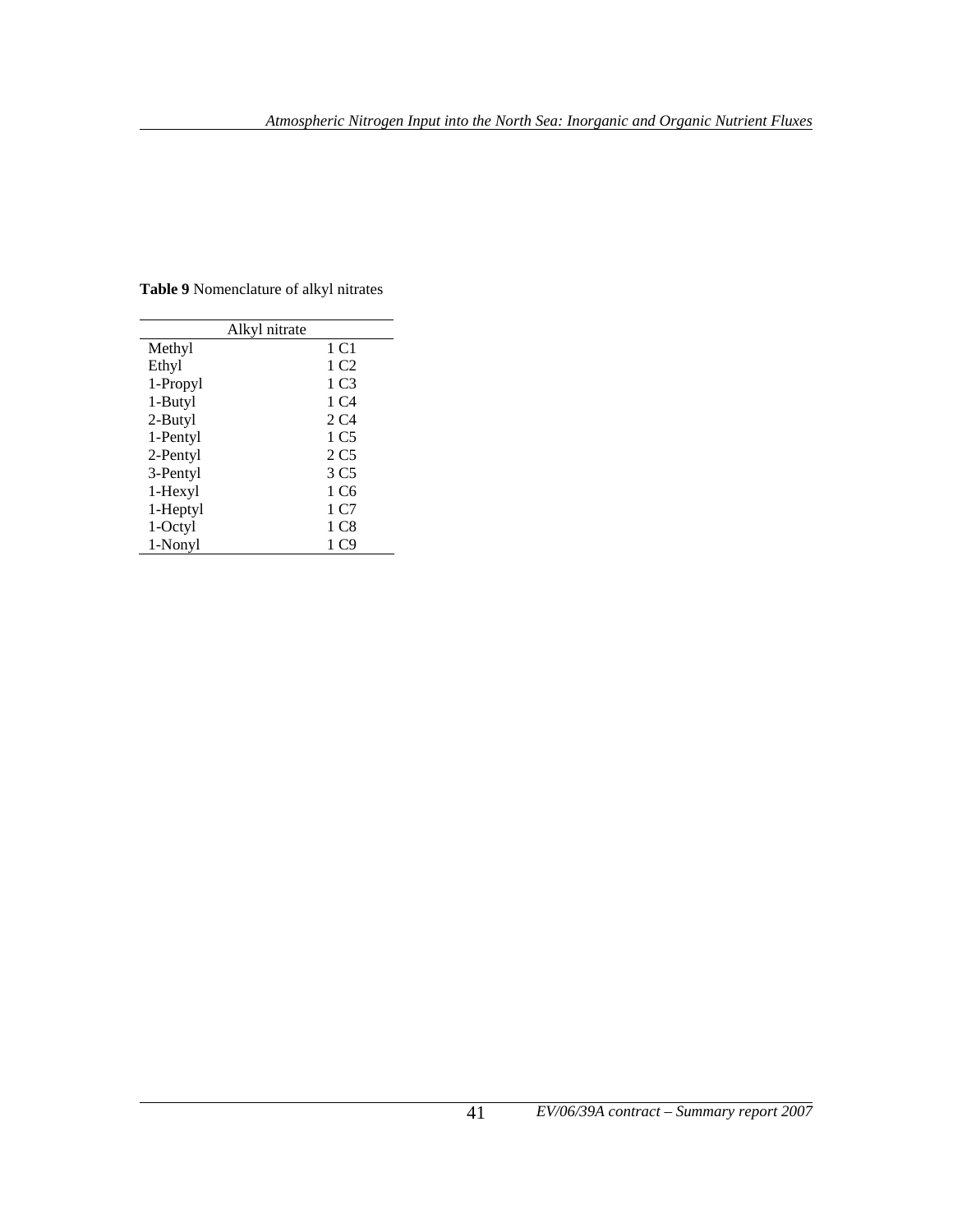#### **Figures**



**Fig 1** Typical Backward Trajectories (BWTs) for the three main air-masses, (a) Continental, (b) North Sea, and (c) Atlantic/Channel/UK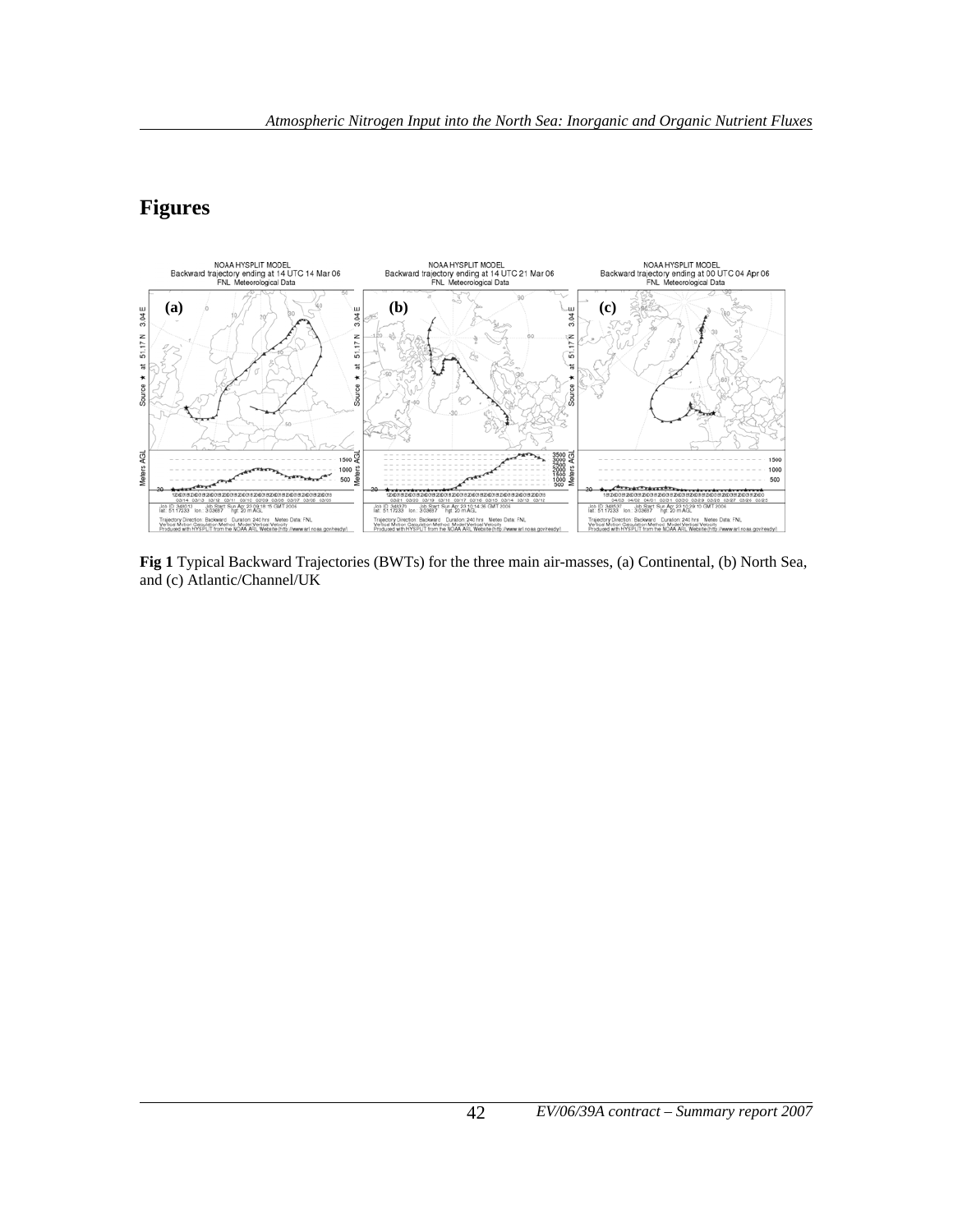

**Fig 2** Relative contributions of N-fluxes of various species/air-masses in (a) the late summer campaign, (b) the late winter/spring campaign, and (c) the mid-summer campaign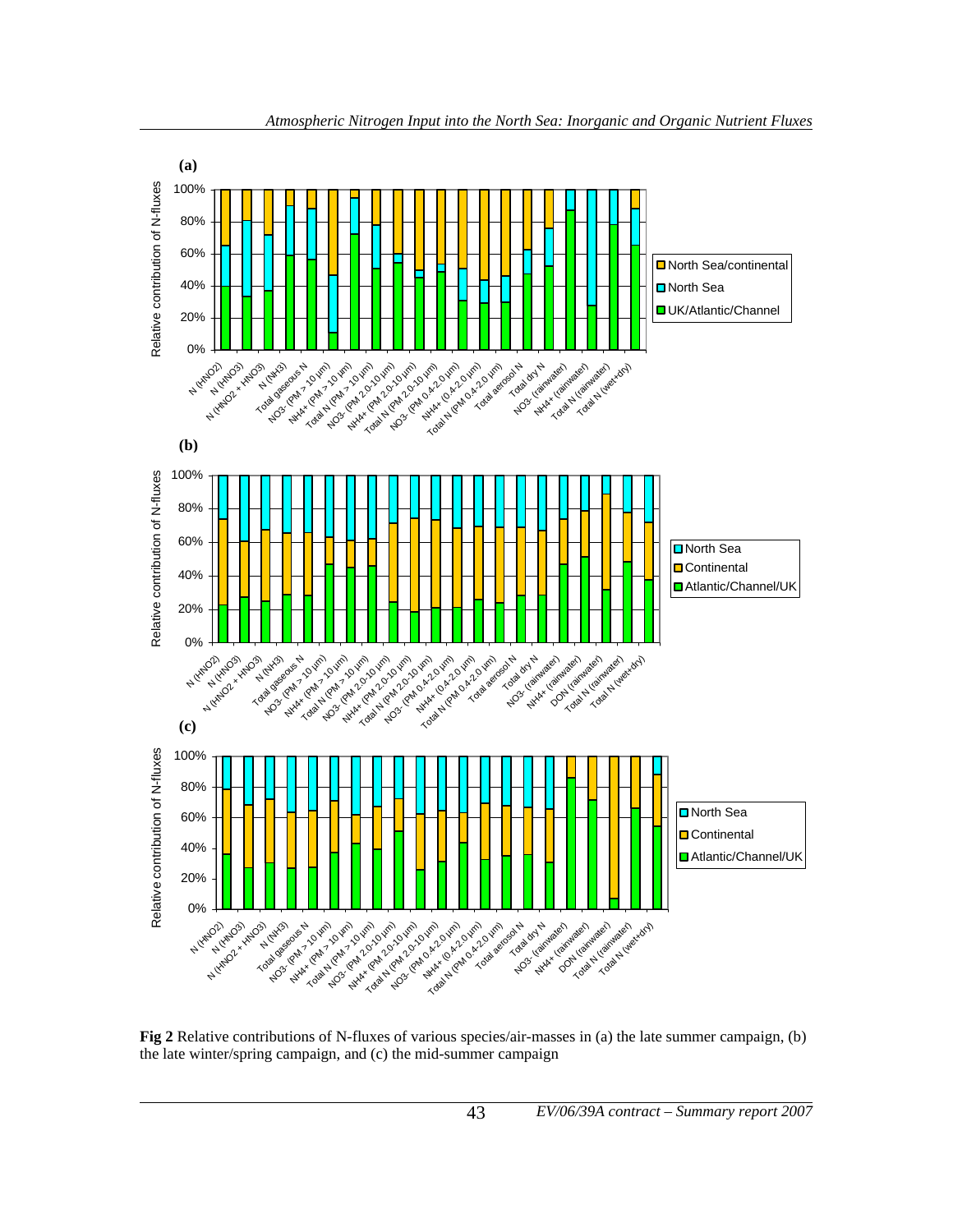

**Fig 3** Relative contributions of inorganic N-species in the three aerosol fractions to the total N-flux for Atlantic/Channel/UK influenced air-masses during the late summer campaign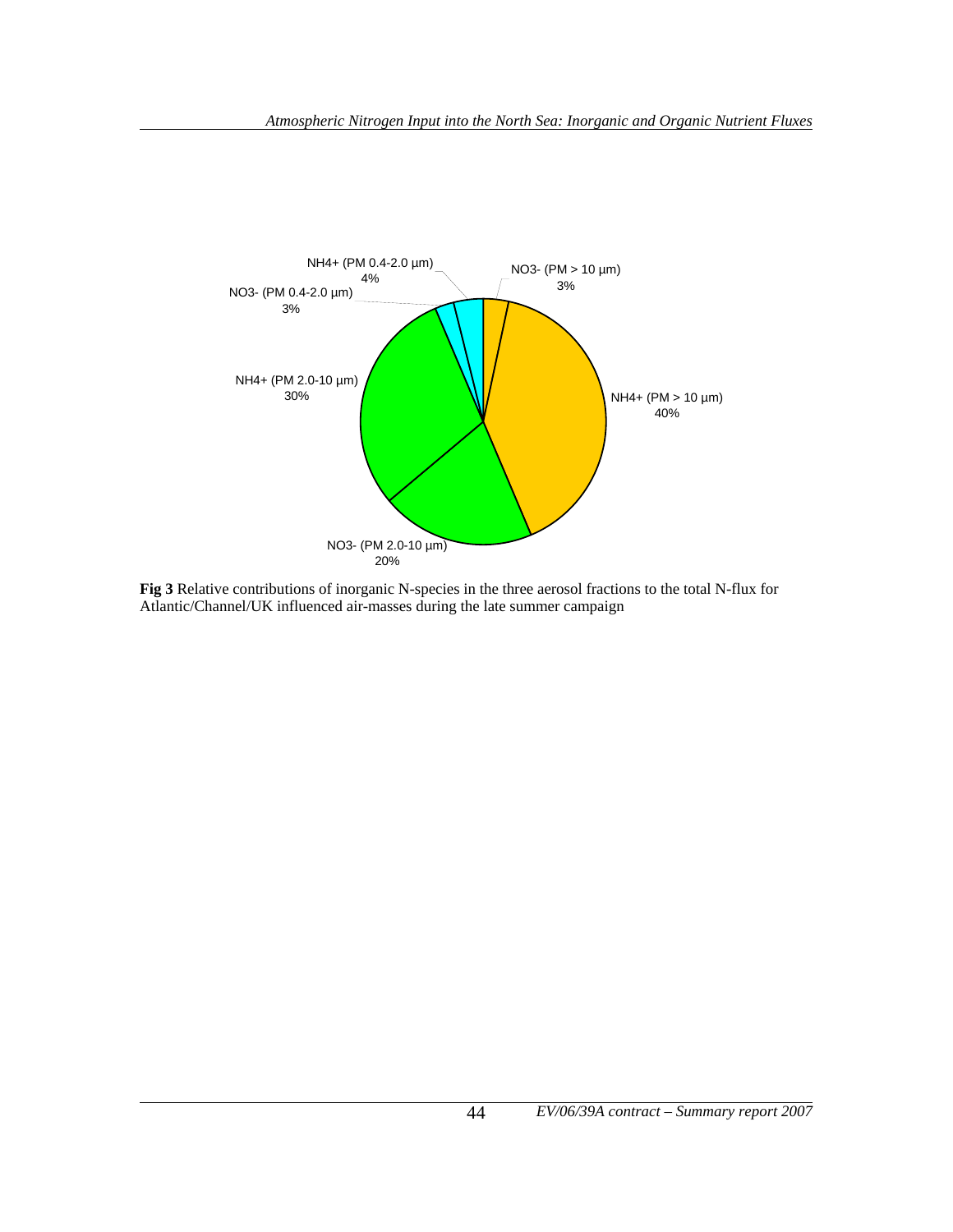

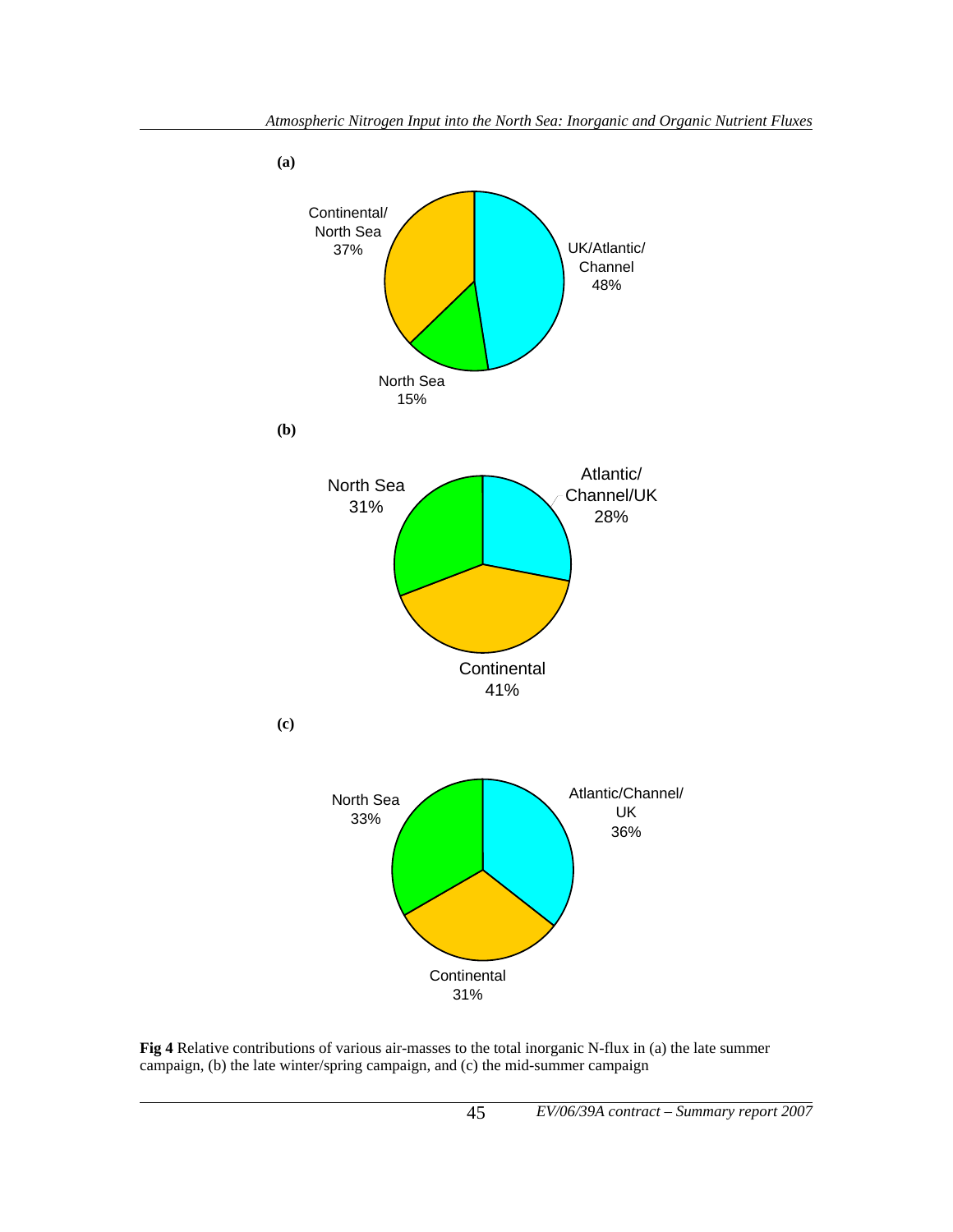

**Fig 5** TW-EPMA results for a selected (a) marine, and (b) continental air-mass for the autumn/early winter campaign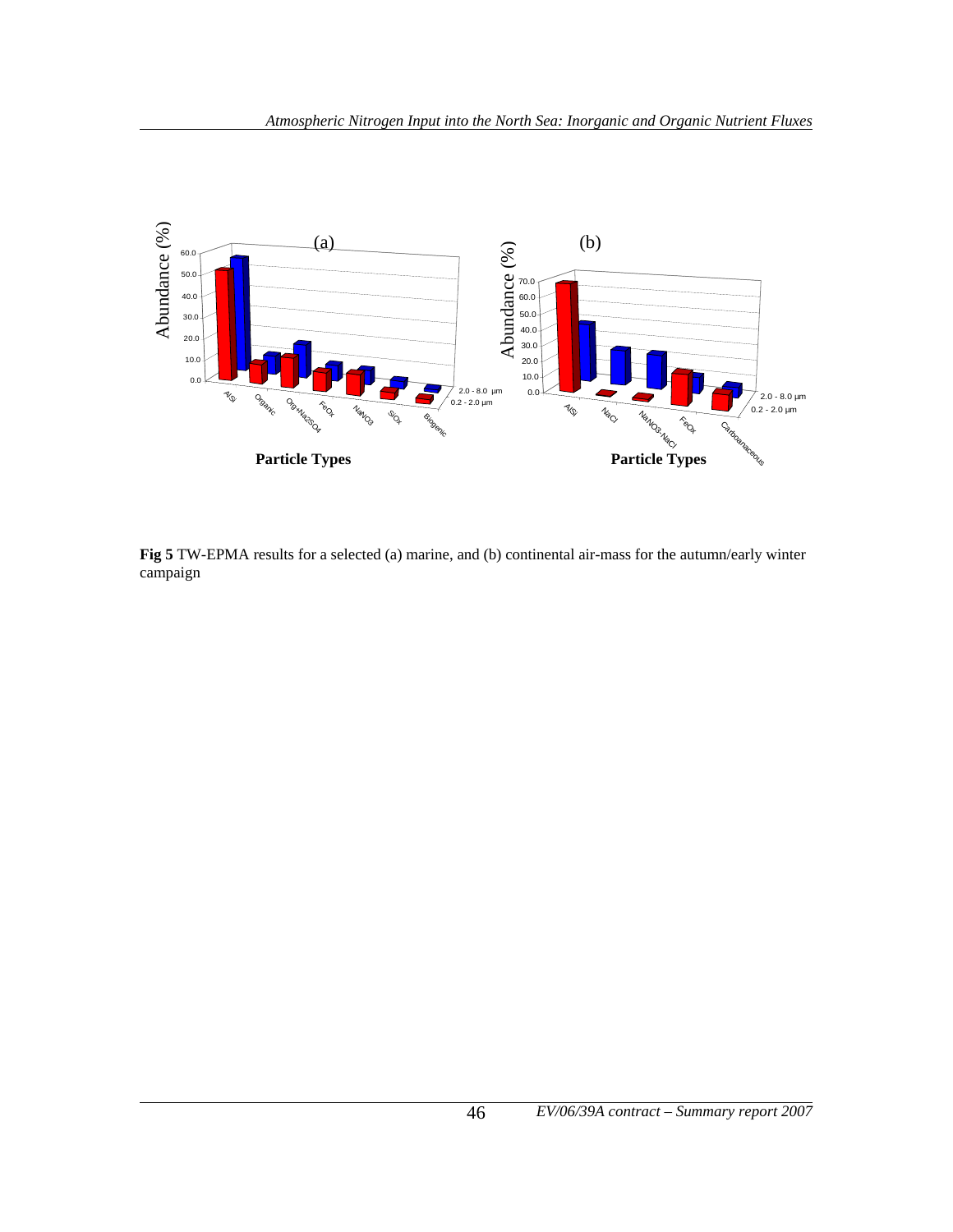

**30th of October 2004: Continental influence Relative abundance of the present elements in each fraction**

**Fig 6** Relative abundance of several elements in the three size-fractions for the continental aerosol sample during the autumn/early winter campaign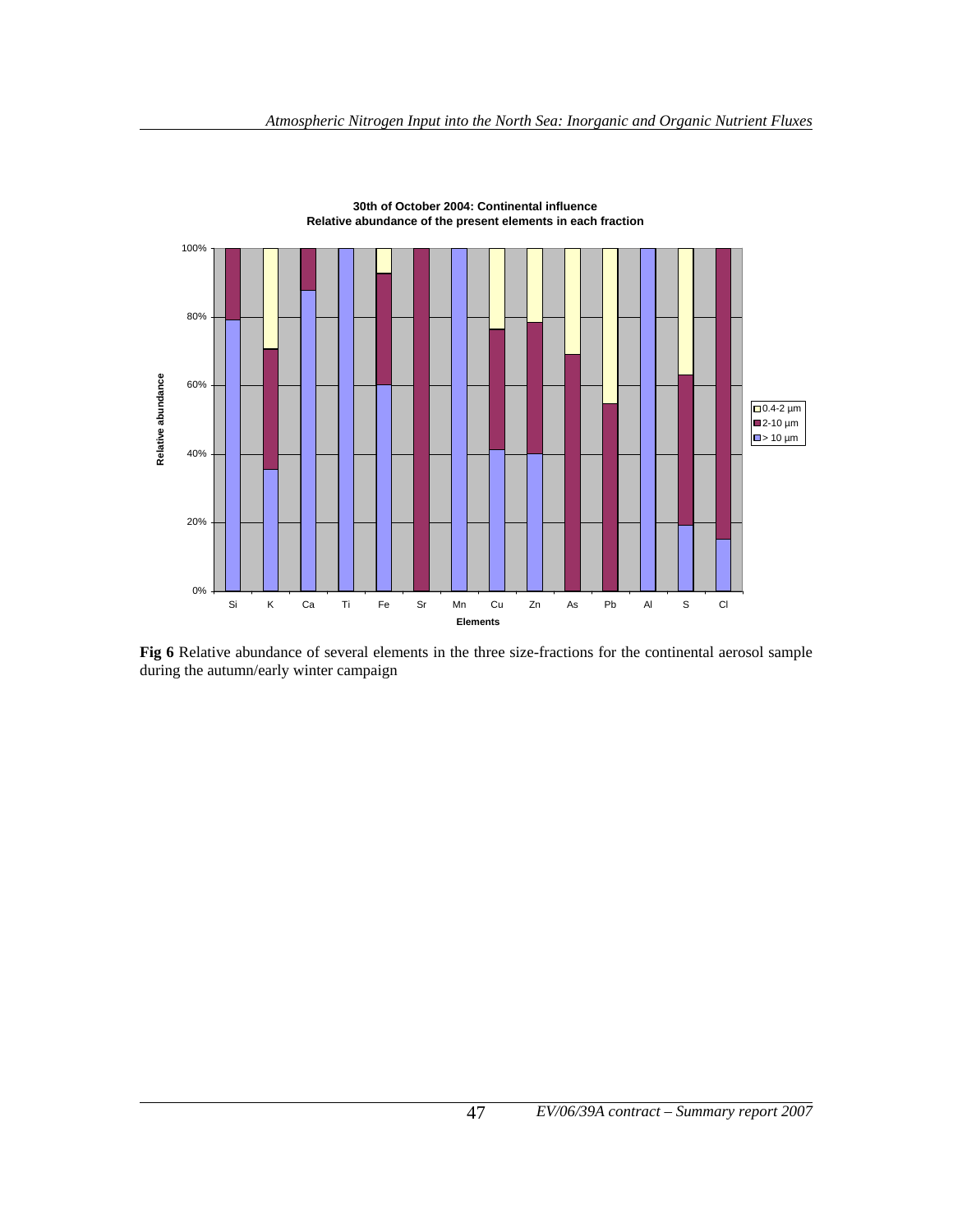

**26th of January 2005: Oceanic influence (North Pole) Relative abundance of the present elements in each fraction**

**Fig 7** Relative abundance of several elements in the three size-fractions for the oceanic aerosol sample (origin: North Pole)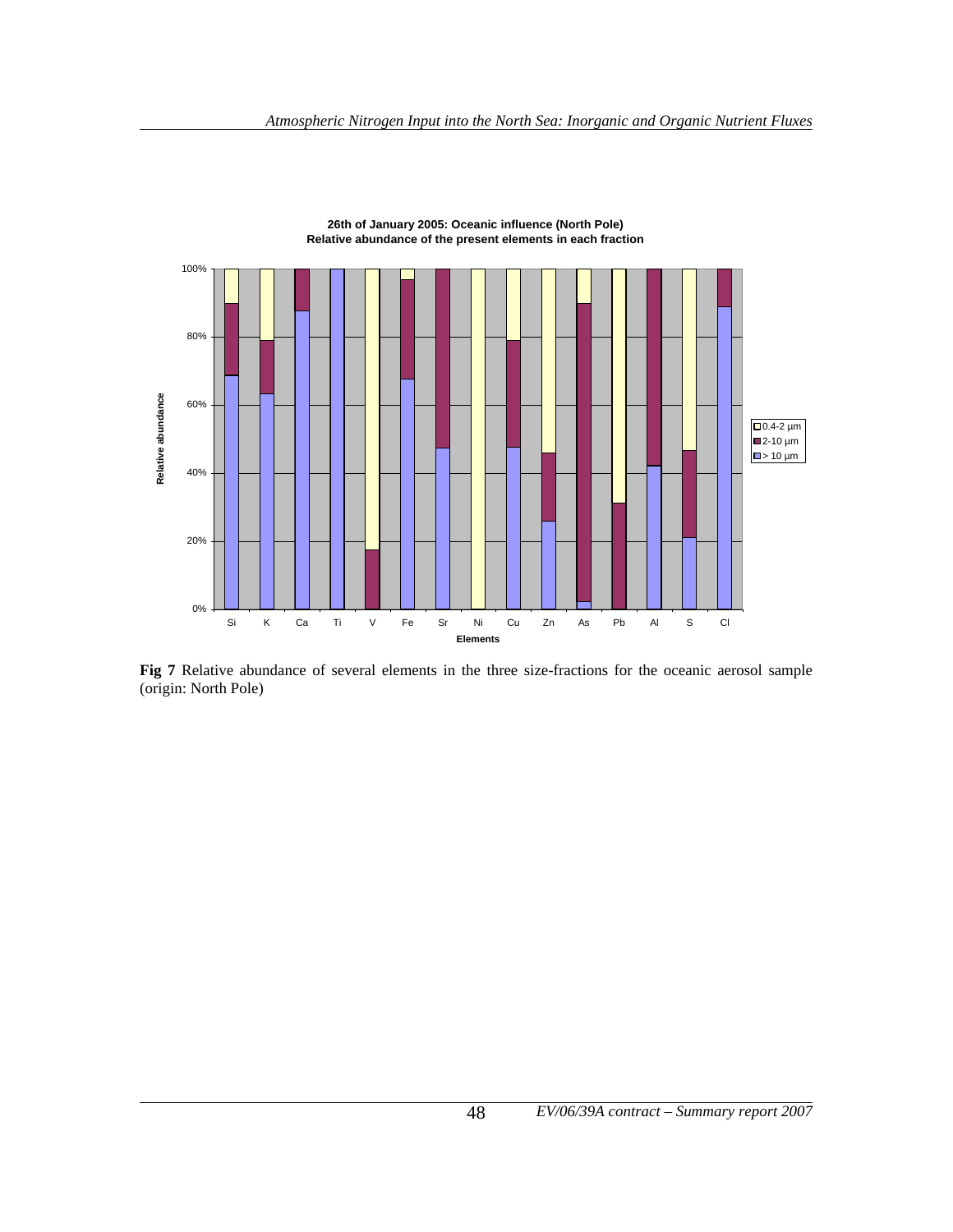

#### **Absolute concentration of the present elements in the four types of influence: Coarse fraction**

**Fig 8** Absolute abundance of Si, K, Ca, Fe, Al, S, and Cl for the coarse aerosol fraction as a function of the four air-mass influences during the autumn/early winter campaign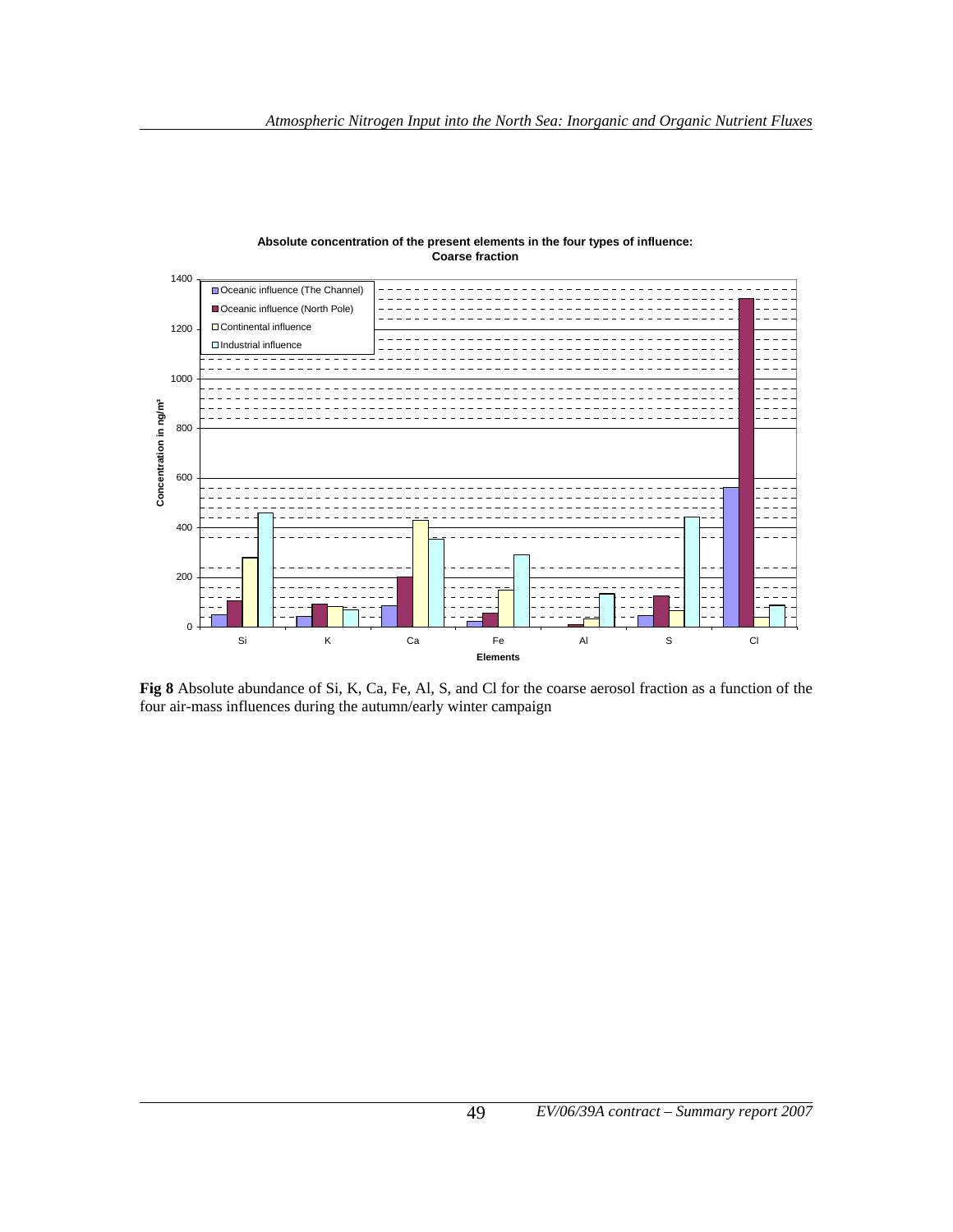

**Fig 9** Variation in the sum of AN concentrations during various sampling campaigns